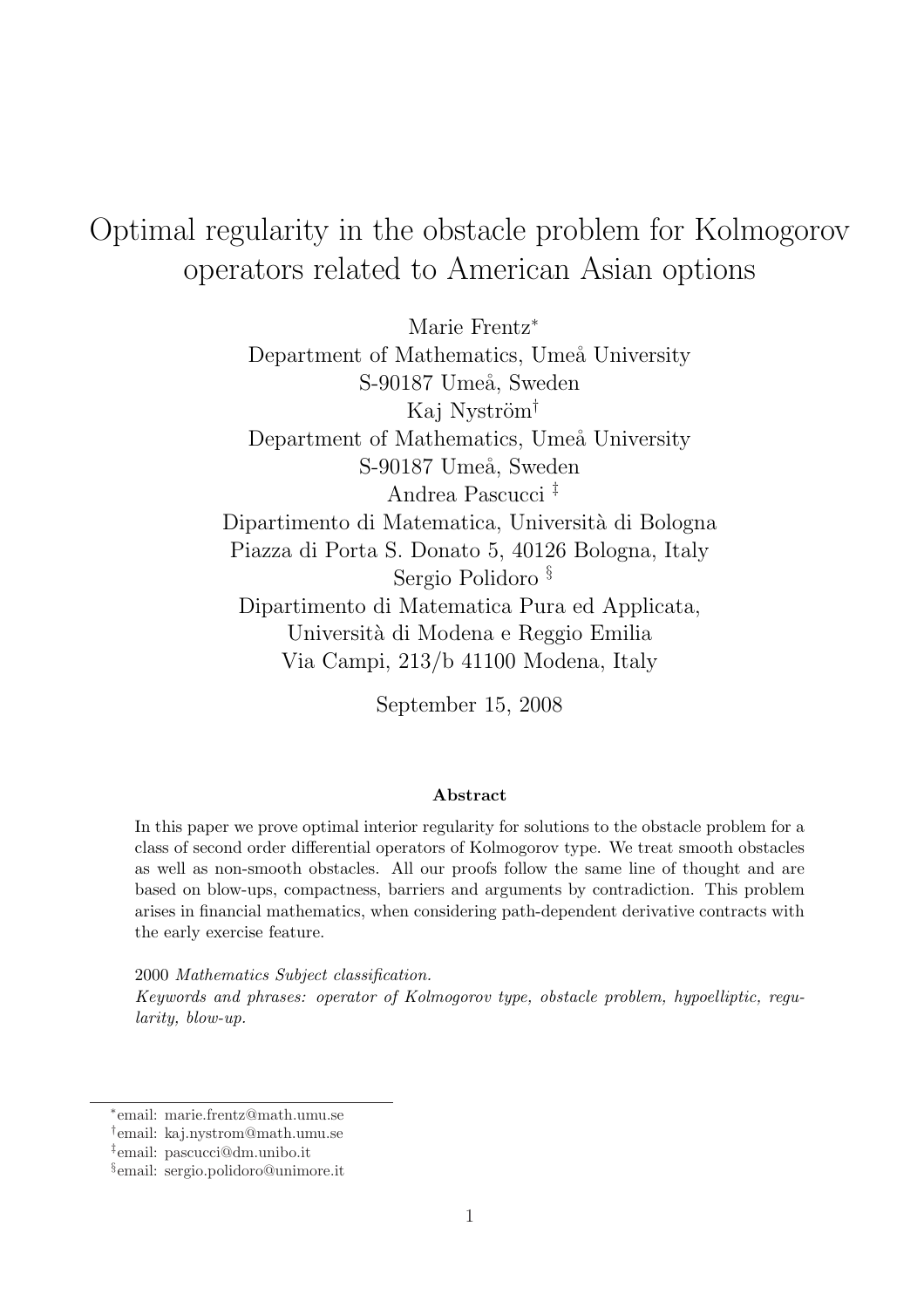## <span id="page-1-0"></span>1 Introduction

This paper is devoted to the obstacle problem for a class of second order differential operators of Kolmogorov type of the form

$$
L = \sum_{i,j=1}^{m} a_{ij}(x,t)\partial_{x_ix_j} + \sum_{i=1}^{m} b_i(x,t)\partial_{x_i} + \sum_{i,j=1}^{N} b_{ij}x_i\partial_{x_j} - \partial_t
$$
\n(1.1)

where  $(x,t) \in \mathbb{R}^{N+1}$ , m is a positive integer satisfying  $m \leq N$ , the functions  $\{a_{ij}(\cdot,\cdot)\}\$  and  ${b_i(\cdot,\cdot)}$  are continuous and bounded and the matrix  $B = {b_{ij}}$  is a matrix of constant real numbers. Let  $\Omega \subset \mathbb{R}^{N+1}$  be an open subset, let  $\partial_P \Omega$  denote the parabolic boundary of  $\Omega$ , let  $g, f, \psi : \overline{\Omega} \to \mathbb{R}$  be such that  $g \geq \psi$  on  $\overline{\Omega}$  and assume that  $g, f, \psi$  are continuous and bounded on  $\Omega$ . We consider the following problem for the operator  $L$ ,  $\overline{a}$ 

$$
\begin{cases}\n\max\{Lu(x,t) - f(x,t), \psi(x,t) - u(x,t)\} = 0, & \text{in } \Omega, \\
u(x,t) = g(x,t), & \text{on } \partial_P\Omega.\n\end{cases}
$$
\n(1.2)

The structural assumptions imposed on the operator  $L$ , which will imply that  $L$  is a hypoelliptic ultraparabolic operator of Kolmogorov type, as well as the regularity assumptions on  $a_{ij}$ ,  $b_i$ , f,  $\psi$  and g will be defined and discussed below. We note that in case  $m = N$  the assumptions we impose imply that the operator L is uniformly elliptic-parabolic while if  $m < N$  then the operator L is degenerate and not uniformly elliptic-parabolic. In particular, we are mainly interested in the case  $m < N$ . The problem in (1.2) represents the obstacle problem for the operator L with obstacle  $\psi$ , boundary data g and right hand side defined by f.

To motivate our study of the problem in (1.2) we note that obstacle problems are of fundamental importance in many applications in physics, biology and mathematical finance. In particular, one important problem in mathematical finance is that of determining the arbitrage free price of options of American type. More precisely, consider a financial model where the dynamics of the state variables is described by a N-dimensional diffusion process  $X = \left(X_t^{x,t_0}\right)$ which is a solution to the stochastic differential equation

$$
dX_t^{x,t_0} = BX_t^{x,t_0} + \sigma(X_t^{x,t_0}, t)dW_t, \ X_{t_0}^{x,t_0} = x,
$$
\n(1.3)

where  $(x, t_0) \in \mathbb{R}^N \times [0, T]$  and  $W = \{W_t\}$  denotes a m-dimensional Brownian motion,  $m \leq N$ . An American option with pay-off  $\psi$  is a contract which gives the holder the right to receive a payment equal to  $\psi(X_\tau)$  assuming that the holder choose to exercise the option at  $\tau \in [0, T]$ . Then, according to the theory of modern finance, see [17] for instance, the arbitrage free price, at time t, of the American option, assuming that the risk-free interest rate is zero, is given by the optimal stopping problem

$$
u(x,t) = \sup_{t \le \tau \le T} \mathbb{E}[\psi(X_t^{x,t})],\tag{1.4}
$$

where the supremum is taken with respect to all stopping times  $\tau$  with values in [t, T]. The main result in [20] states that if u is the function in (1.4) then  $\tilde{u}(x,t) = u(x, T-t)$  is, assuming certain restrictions on the obstacle  $\psi$ , a solution to a problem in the form (1.2), with  $f \equiv 0$ ,  $q \equiv \psi$  and  $\Omega = \mathbb{R}^N \times [0, T]$ , where in this case the operator L is the Kolmogorov operator associated to X:

$$
L = \frac{1}{2} \sum_{i,j=1}^{m} (\sigma \sigma^T)_{ij} \partial_{x_i x_j} + \sum_{i,j=1}^{N} b_{ij} x_i \partial_{x_j} - \partial_t.
$$
 (1.5)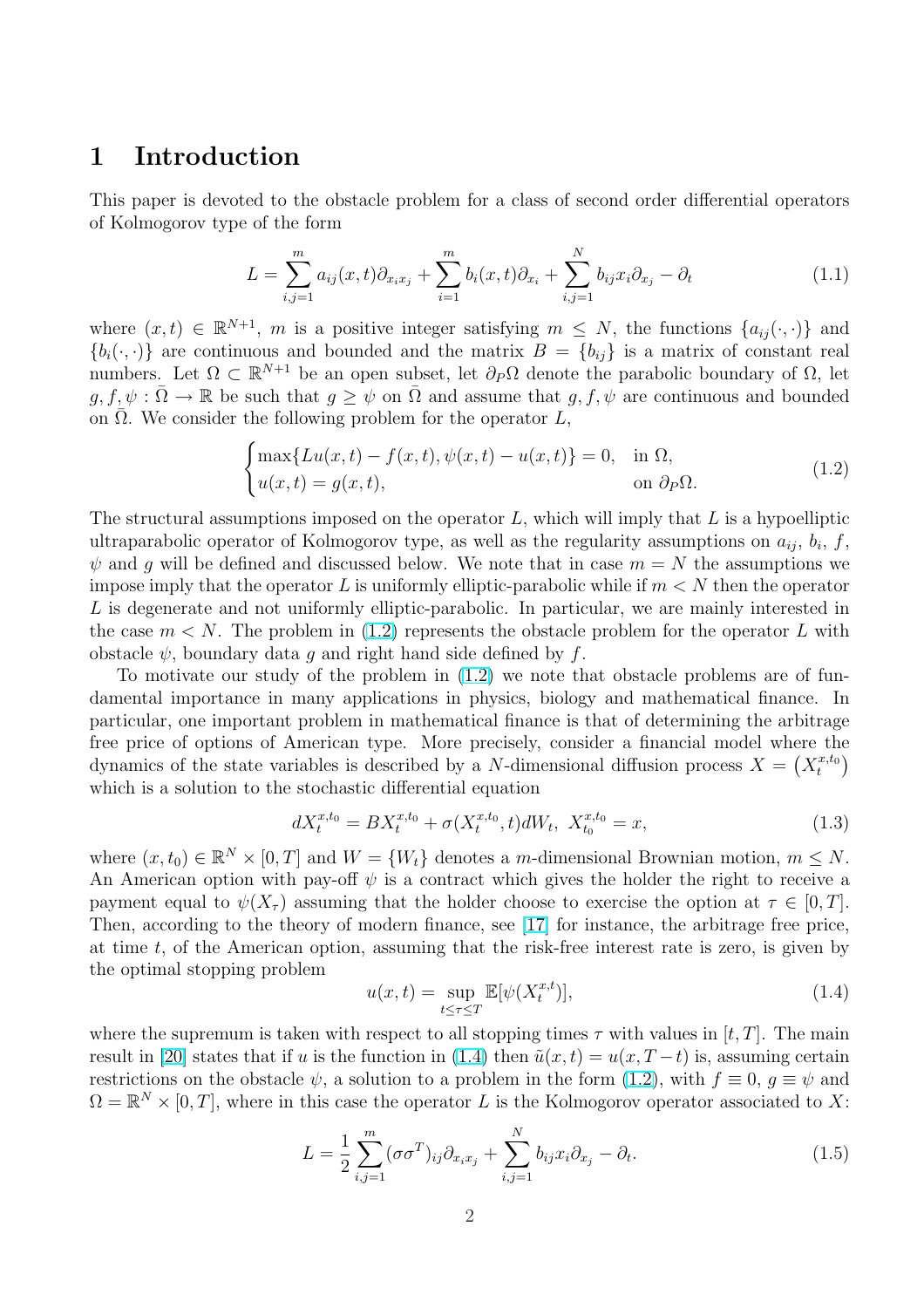<span id="page-2-0"></span>σ<sup>T</sup> denotes the transpose of σ. In the uniformly elliptic-parabolic case,  $m = N$ , the valuation of American options has bee quite thoroughly studied, see [2], [16] and [15]. However, there are significant classes of American options, commonly traded in financial markets, whose corresponding diffusion process  $X$  is associated with Kolmogorov type operators which are not uniformly elliptic-parabolic, i.e., in particular  $m < N$ . Two such exam[pl](#page-26-0)es [are](#page-27-0) prov[ide](#page-27-0)d by American Asian style options, see [1], and by American options priced in the stochastic volatility suggested in [13], see also [7] and [11]. Furthermore, as noted in [9] a general (mathematical) theory for American options in these settings is not yet available and the bulk of the literature focus mainly on numerical issue[s.](#page-26-0)

The purpo[se](#page-26-0) of this [pa](#page-26-0)per is to advance the mathem[ati](#page-26-0)cal theory for the obstacle problem for [hyp](#page-27-0)oelliptic ultraparabolic operators of Kolmogorov type and in particular to continue the study of the obstacle problem initiated in [9] and [20]. In [9], and the related work in [20], a number of important steps were taken towards developing a rigorous theory for the obstacle problem in  $(1.2)$  and the optimal stopping problem in  $(1.4)$ . In particular, the main result in [9] is the existence, using the same set-up an[d](#page-26-0) assum[pti](#page-27-0)on as [in](#page-26-0) this paper, of a strong s[olu](#page-27-0)tion to the problem in (1.2) in certain bounded cylindrical domains and in the strip  $\mathbb{R}^N \times ]0, T[$ . Moreover, wh[ile t](#page-1-0)he study in [9] was more directed toward[s exi](#page-1-0)stence results the main purpose of t[his](#page-26-0) paper is to prove optimal interior regularity for solutions to the problem (1.2).

To be ab[le to](#page-1-0) proceed with our discussion and to properly state our results we next introduce the appropriate no[ta](#page-26-0)tion and describe the assumptions imposed on the operator L. Concerning structural assumptions on the operator L and the problem in  $(1.2)$  [we](#page-1-0) assume

H1 the coefficients  $a_{ij} = a_{ji}$  are bounded continuous functions for  $i, j = 1, \ldots, m$ . Moreover, there exists a positive constant  $\lambda$  such that

$$
\lambda^{-1}|\xi|^2 \le \sum_{i,j=1}^m a_{ij}(x,t)\xi_i\xi_j \le \lambda|\xi|^2, \qquad \xi \in \mathbb{R}^m, (x,t) \in \mathbb{R}^{N+1};
$$

H2 the operator

$$
Ku := \sum_{i=1}^{m} \partial_{x_i x_i} u + \sum_{i,j=1}^{N} b_{ij} x_i \partial_{x_j} u - \partial_t u \tag{1.6}
$$

is hypoelliptic, i.e. every distributional solution of  $Ku = f$  is a smooth solution, whenever f is smooth;

**H3**  $a_{ij}$ ,  $b_i$ , for  $i, j = 1, ..., m$ , and f belong to the space  $C_K^{0,\alpha}$  of Hölder continuous functions defined in (1.17), for some  $\alpha \in ]0,1[$ . The function q in (1.2) is continuous in  $\overline{\Omega}$ .

Let

$$
Y = \sum_{i,j=1}^{N} b_{ij} x_i \partial_{x_j} - \partial_t
$$

and let Lie(Y,  $\partial_{x_1},...,\partial_{x_m}$ ) denote the Lie algebra generated by the vector fields  $Y,\partial_{x_1},...,\partial_{x_m}$ . It is well-known that  $H2$  can be stated in terms of the well-known Hörmander condition [14]:

$$
rank Lie(Y, \partial_{x_1}, \ldots, \partial_{x_m}) = N + 1. \tag{1.7}
$$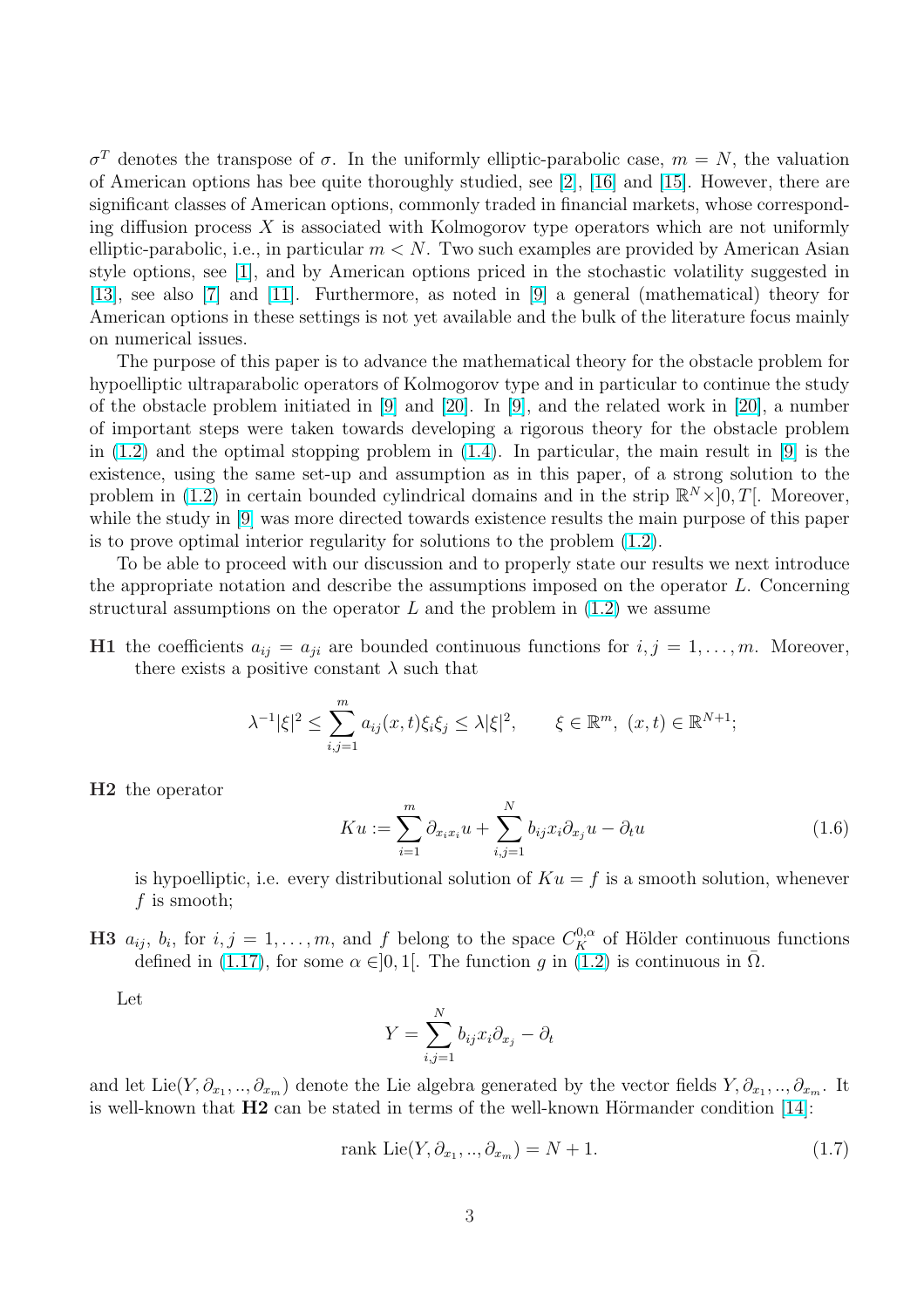<span id="page-3-0"></span>Yet another condition, equivalent to  $H2$  and  $(1.7)$ , is that there exists a basis for  $\mathbb{R}^N$  such that the matrix  $B$  has the form  $\overline{\phantom{a}}$  $\mathbf{r}$ 

$$
\begin{pmatrix}\n* & B_1 & 0 & \cdots & 0 \\
* & * & B_2 & \cdots & 0 \\
\vdots & \vdots & \vdots & \ddots & \vdots \\
* & * & * & \cdots & B_\kappa \\
* & * & * & \cdots & * \n\end{pmatrix}
$$
\n(1.8)

where  $B_j$ , for  $j \in \{1, ..., \kappa\}$ , is a  $m_{j-1} \times m_j$  matrix of rank  $m_j$ ,  $1 \leq m_{\kappa} \leq ... \leq m_1 \leq m$  and  $m+m_1+...+m_{\kappa}=N$ , while  $*$  represents arbitrary matrices with constant entries. We also note that the natural setting for operators satisfying a Hörmander condition is that of the analysis on Lie groups. In particular, as shown in [18] the relevant Lie group related to the operator K in (1.6) is defined using the group law

$$
(x,t) \circ (y,s) = (y + E(s)x, t + s), \qquad E(s) = \exp(-sB^T), \qquad (x,t), (y,s) \in \mathbb{R}^{N+1}, \qquad (1.9)
$$

wh[ere](#page-2-0)  $B<sup>T</sup>$  denotes the transpose of the matrix B. Moreover, if the matrices denoted by  $*$  in  $(1.8)$  are null then there is, based on the block structure of B defined in  $(1.8)$ , a natural family of dilations

$$
D_r = \text{diag}(rI_m, r^3I_{m_1}, \dots, r^{2\kappa+1}I_{m_\kappa}), \qquad \delta_r = \text{diag}(D_r, r^2), \ r > 0,
$$
 (1.10)

associated to the Lie group. In (1.14)  $I_k$ ,  $k \in \mathbb{N}$ , is the k-dimensional unit matrix and  $\delta_r$  is by definition a diagonal matrix. Moreover we set

$$
\mathbf{q} = m + 3m_1 + \dots + (2\kappa + 1)m_\kappa,\tag{1.11}
$$

and we say that  $q+2$  is the homogeneous dimension of  $\mathbb{R}^{N+1}$  defined with respect to the dilations  $(\delta_r)_{r>0}$ . Furthermore, we split the coordinate  $x \in \mathbb{R}^N$  as  $x = (x^{(0)}, x^{(1)}, ..., x^{(\kappa)})$  where  $x^{(0)} \in \mathbb{R}^m$ and  $x^{(j)} \in \mathbb{R}^{m_j}$  for all  $j \in \{1, ..., \kappa\}$ . Based on this we define

$$
|x|_{K} = \sum_{j=0}^{\kappa} |x^{(j)}|^{\frac{1}{2j+1}}, \qquad ||(x,t)||_{K} = |x|_{K} + |t|^{\frac{1}{2}} \qquad (1.12)
$$

and we note that  $\|\delta_r(x, t)\|_K = r\|(x, t)\|_K$  and we recall the following triangular inequality (cf. [10]): for any compact subset H of  $\mathbb{R}^{N+1}$ , there exists a positive constant c such that

$$
||z^{-1}||_K \le c||z||_K, \qquad ||z \circ w||_K \le c (||z||_K + ||w||_K), \qquad z, w \in H. \tag{1.13}
$$

[We](#page-26-0) also define the quasi-distance  $d_K$  by setting

$$
d_K(z, w) := \|w^{-1} \circ z\|_K, \qquad w, z \in \mathbb{R}^{N+1}.
$$
 (1.14)

Note that, for every compact set  $H \subset \mathbb{R}^{N+1}$  we have

$$
d_K(z, w) \le c d_K(w, z), \qquad d_K(z, w) \le c (d_K(z, \zeta) + d_K(\zeta, w)), \qquad w, z, \zeta \in H. \tag{1.15}
$$

We finally set, for any  $z \in \mathbb{R}^{N+1}$  and  $H \subset \mathbb{R}^{N+1}$ ,

$$
d_K(z, H) := \inf \{ d_K(z, w) \mid w \in H \}. \tag{1.16}
$$

To simplify our presentation we will also assume the following technical condition: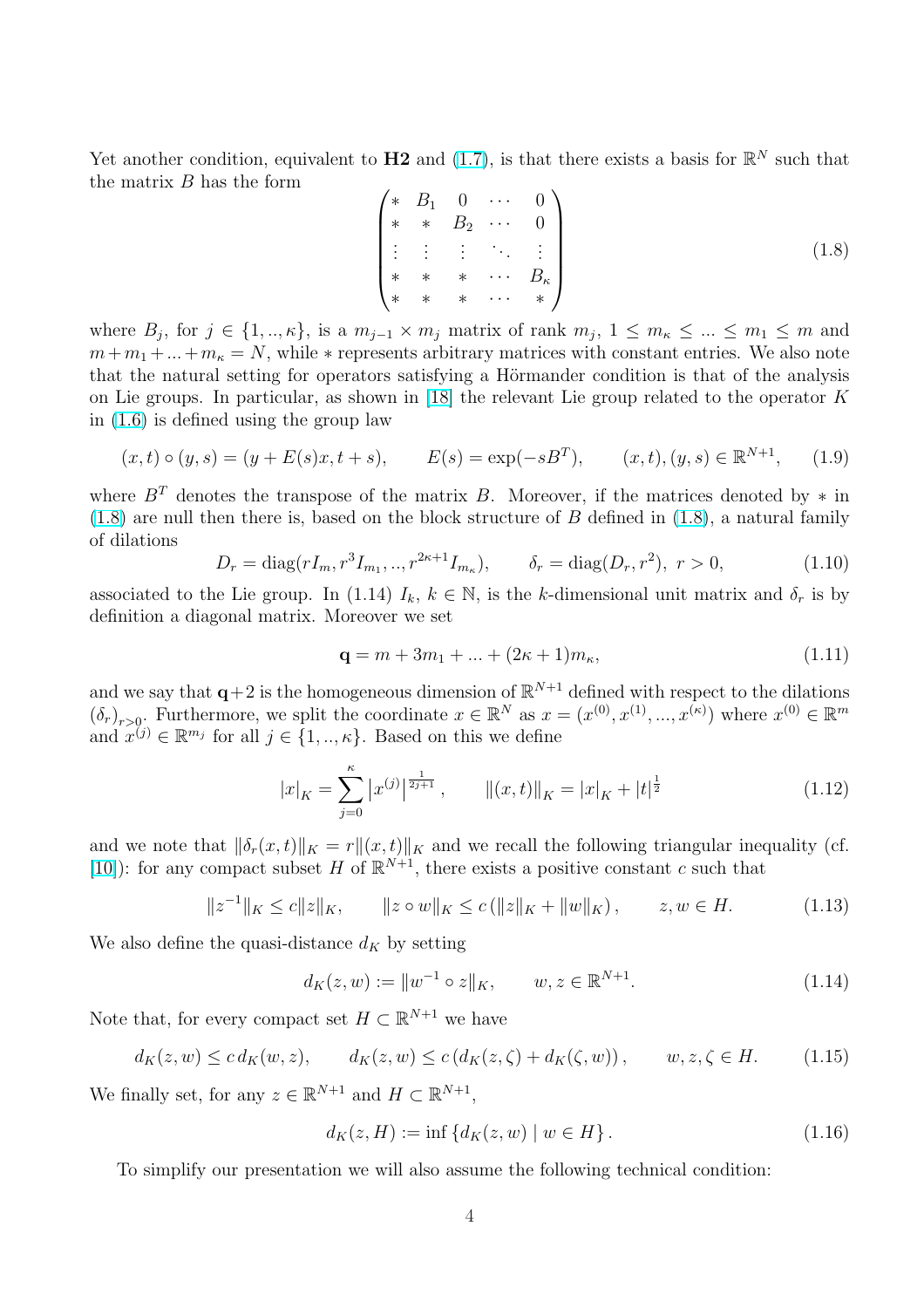<span id="page-4-0"></span>H4 the operator K is  $\delta_r$ -homogeneous of degree two with respect to the dilations group  $(\delta_r)_{r>0}$ in (1.10).

Note that, under assumption  $H4$ , the constant c in (1.13) does not depend on H.

Concerning the regularity assumptions on the functions  $a_{ij}$ ,  $b_i$ ,  $f$ ,  $\psi$  and  $g$  in (1.2) we will formulat[e thes](#page-3-0)e assumptions using certain anisotropic Hölder spaces defined based on  $\|\cdot\|_K$ . In particular, let  $\alpha \in (0,1]$  and let  $\Omega \subset \mathbb{R}^{N+1}$ . We de[note](#page-3-0) by  $C_K^{0,\alpha}(\Omega)$ ,  $C_K^{1,\alpha}(\Omega)$  and  $C_K^{2,\alpha}(\Omega)$  the Hölder spaces defined by the following norms:

$$
||u||_{C_K^{0,\alpha}(\Omega)} = \sup_{\Omega} |u| + \sup_{z,\zeta \in \Omega} \frac{|u(z) - u(\zeta)|}{\|\zeta^{-1} \circ z\|_K^{\alpha}},
$$
  
\n
$$
||u||_{C_K^{1,\alpha}(\Omega)} = ||u||_{C_K^{0,\alpha}(\Omega)} + \sum_{i=1}^m ||\partial_{x_i} u||_{C_K^{0,\alpha}(\Omega)} + \sup_{z,\zeta \in \Omega} \frac{|u(z) - u(\zeta) - \sum_{j=1}^m (z_j - \zeta_j)\partial_{x_j} u(\zeta)|}{\|\zeta^{-1} \circ z\|_K^{1+\alpha}}, \quad (1.17)
$$
  
\n
$$
||u||_{C_K^{2,\alpha}(\Omega)} = ||u||_{C_K^{0,\alpha}(\Omega)} + \sum_{i=1}^m ||\partial_{x_i} u||_{C_K^{0,\alpha}(\Omega)} + \sum_{i,j=1}^m ||\partial_{x_i} u||_{C_K^{0,\alpha}(\Omega)} + ||Yu||_{C_K^{0,\alpha}(\Omega)}.
$$

Moreover, we let  $C^0(\Omega)$  denote the set of functions which are continuous on  $\Omega$ . Note that any  $u \in C_K^{0,\alpha}(\Omega)$ ,  $\Omega$  bounded, is Hölder continuous in the usual sense since

$$
\|\zeta^{-1}\circ z\|_K\leq c_{\Omega}|z-\zeta|^{\frac{1}{2\kappa+1}}.
$$

**Remark 1.1** It is known (cf. for instance [6], Theorem 2.16, [19], Theorem 4 or [3]) that if  $u \in C^{0,\alpha}_{K}(\Omega)$ ,  $\partial_{x_j} u \in C^{0,\alpha}_{K}(\Omega)$ ,  $j = 1, \ldots, m$  and if

$$
|u(z \circ (0, s)) - u(z)| \le C|s|^{\frac{1+\alpha}{2}} \quad \text{whenever } z, z \circ (0, s) \in \Omega,
$$

then  $u \in C_K^{1,\alpha}(\Omega')$  for every  $\Omega'$  compact subset of  $\Omega$ .

Let  $k \in \{0, 1, 2\}, \ \alpha \in (0, 1]$ . If  $\psi \in C_K^{k, \alpha}(\Omega')$  for every compact subset  $\Omega'$  of  $\Omega$  then we write  $\psi \in C^{k,\alpha}_{K,\text{loc}}(\Omega)$ . Furthermore, for  $p \in [1,\infty]$  we define the Sobolev-Stein spaces

$$
S^p(\Omega)=\{u\in L^p(\Omega):\ \partial_{x_i}u,\partial_{x_ix_j}u,Yu\in L^p(\Omega),\ i,j=1,...,m\}
$$

and we let

$$
||u||_{S^{p}(\Omega)} = ||u||_{L^{p}(\Omega)} + \sum_{i=1}^{m} ||\partial_{x_{i}} u||_{L^{p}(\Omega)} + \sum_{i,j=1}^{m} ||\partial_{x_{i}x_{j}} u||_{L^{p}(\Omega)} + ||Yu||_{L^{p}(\Omega)}.
$$

If  $u \in S^p(H)$  for every compact subset H of  $\Omega$  then we write  $u \in S^p_{loc}(\Omega)$ .

**Definition 1.2** We say that  $u \in S^1_{loc}(\Omega) \cap C^0(\overline{\Omega})$  is a strong solution to problem (1.2) if the differential inequality is satisfied a.e. in  $\Omega$  and the boundary datum is attained pointwise.

Under suitable assumptions, existence and uniqueness of a strong solution to  $(1.2)$  [hav](#page-1-0)e been proved in [9] and [20].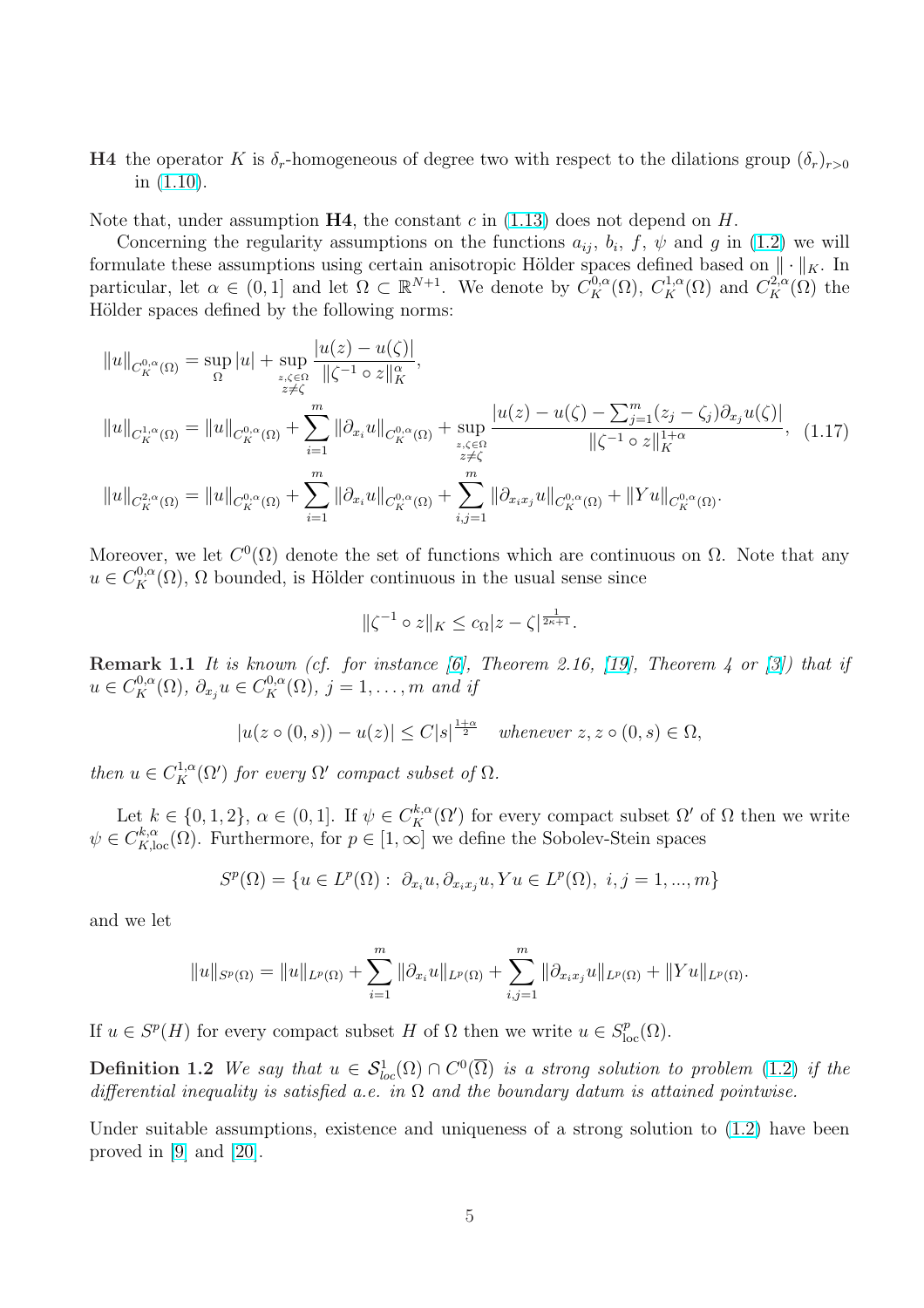To state our results we will make use of the following notation. For  $x \in \mathbb{R}^N$  and  $r > 0$  we let  $B_r(x)$  denote the open ball in  $\mathbb{R}^N$  with center x and radius r. We let  $e_1$  be the unit vector pointing in the  $x_1$ -direction in the canonical base for  $\mathbb{R}^N$ . We let

$$
Q = (B_1(\frac{1}{2}e_1) \cap B_1(-\frac{1}{2}e_1)) \times ] - 1, 1[,
$$
  
\n
$$
Q^+ = (B_1(\frac{1}{2}e_1) \cap B_1(-\frac{1}{2}e_1)) \times [0, 1[,
$$
  
\n
$$
Q^- = (B_1(\frac{1}{2}e_1) \cap B_1(-\frac{1}{2}e_1)) \times ] - 1, 0].
$$
\n(1.18)

Then Q is a space-time cylinder,  $Q^+$  will be referred to as the upper half-cylinder and  $Q^-$  will be referred to as the lower half-cylinder. We also let, whenever  $(x, t) \in \mathbb{R}^{N+1}$ ,  $r > 0$ ,

 $Q_r = \delta_r(Q)$ ,  $Q_r(x,t) = (x,t) \circ Q_r$ ,  $Q_r^{\pm} = \delta_r(Q^{\pm})$ ,  $Q_r^{\pm}(x,t) = (x,t) \circ Q_r^{\pm}$ .

Then  $Q_r(x,t)$  is the cylinder Q scaled to size r and translated to the point  $(x,t)$ . We also note that the volume of  $Q_r(x,t)$  is  $r^{q+2}$  times the volume of Q, where **q** is the homogeneous dimension in (1.11).

Remark 1.3 We set

$$
\tilde{d}_K((x,t),(\xi,\tau)) = \inf\{r > 0 \mid (x,t) \in Q_r(\xi,\tau)\}\
$$

that defines a distance equivalent to  $d_K$  in the sense that

$$
\tilde{c}^{-1}d_K((x,t),(\xi,\tau)) \le \tilde{d}_K((x,t),(\xi,\tau)) \le \tilde{c}d_K((x,t),(\xi,\tau)), \qquad (x,t),(\xi,\tau) \in \mathbb{R}^{N+1},
$$

for some positive constant  $\tilde{c}$ . It turns out that  $Q_r(\xi, \tau)$  is the ball of radius r and centered at  $(\xi, \tau)$  with respect to the distance  $d_K$ . By (1.15), for any  $r_0 > 0$  there exists a positive constant c such that:

i) if 
$$
(x,t) \in Q_r(\xi, \tau)
$$
 then  $(\xi, \tau) \in Q_{cr}(x,t)$  for  $r \in ]0, r_0[$ ;

$$
ii) \text{ if } (x,t) \in Q_r(\xi,\tau) \text{ then } Q_\rho(x,t) \in Q_{c(r+\rho)}(\xi,\tau) \text{ for } r,\rho \in ]0,r_0[.
$$

We also note that as a consequence we have that if  $(x, t) \in Q_r(\xi, \tau)$  then

$$
Q_r(\xi, \tau) \subseteq Q_{C_1r}(x, t) \qquad r \in ]0, r_0[, \qquad (1.19)
$$

for some positive constant  $C_1$ .

The main reason we work with these cylinders is that these cylinders are regular for the Dirichlet problem for the operators considered in this paper. In particular, the following theorem holds.

Theorem 1.4 (THEOREM 4.2 IN [10]) Assume hypotheses H1-3. For any  $R > 0$  and  $(x, t) \in$  $\mathbb{R}^{N+1}$ , there exists a unique classical solution  $u \in C_{K,loc}^{2,\alpha}(Q_R(x,t)) \cap C^0(Q_R(x,t) \cup \partial_P Q_R(x,t))$  to the Dirichlet problem  $\overline{a}$ 

$$
\begin{cases}\nLu = f, & \text{in } Q_R(x, t), \\
u = g, & \text{on } \partial_P Q_R(x, t).\n\end{cases}
$$
\n(1.20)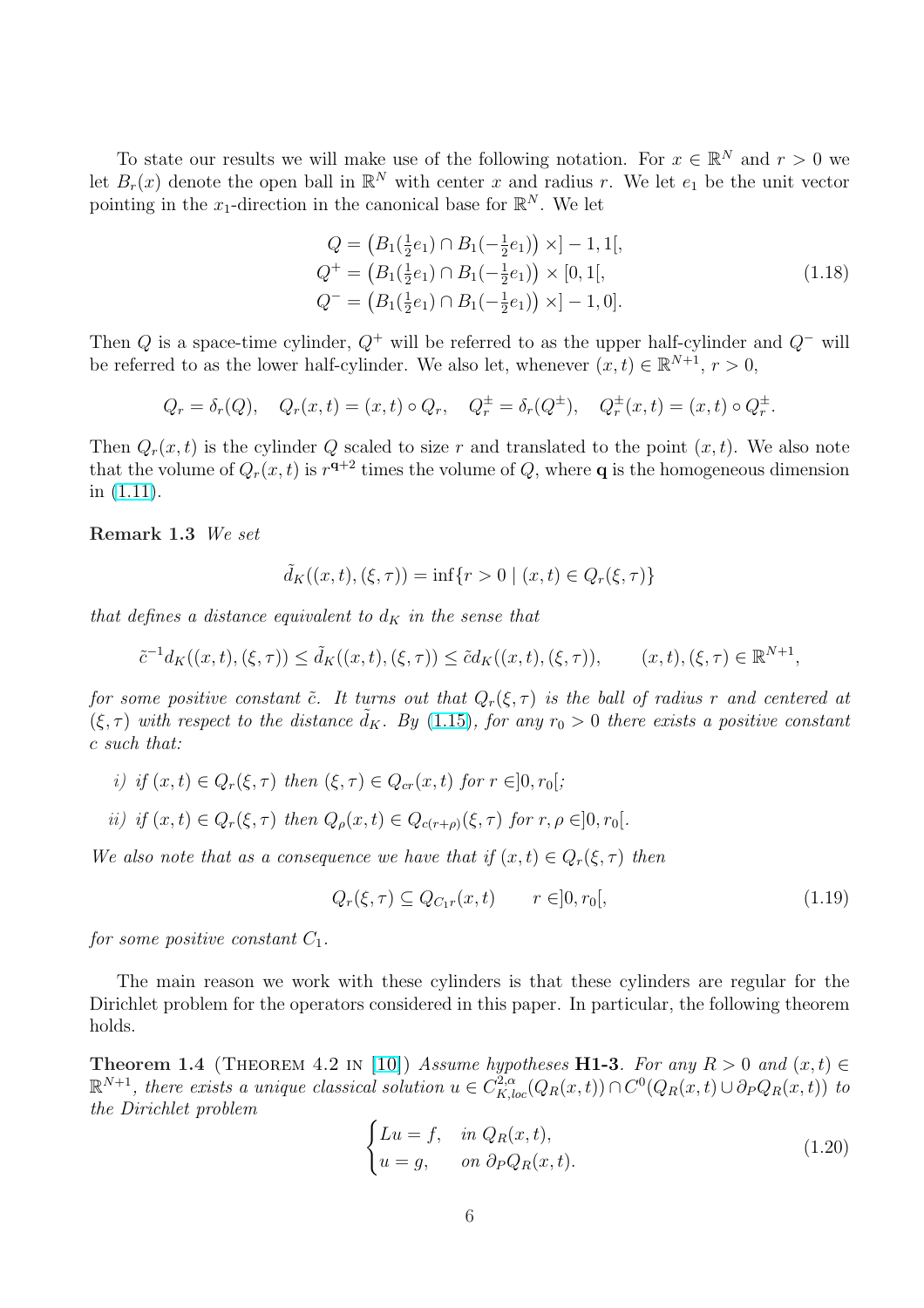<span id="page-6-0"></span>We can now state the three main theorems proved in this paper. In the following, we use the notation

$$
\mathbf{c}_{\alpha} = \sum_{i,j=1}^{m} \|a_{ij}\|_{C_K^{0,\alpha}(\Omega)} + \sum_{j=1}^{m} \|b_j\|_{C_K^{0,\alpha}(\Omega)}.
$$
 (1.21)

**Theorem 1.5** Assume hypotheses **H1-4** with  $\Omega = Q$ . Let  $\psi \in C_K^{0,\alpha}(Q)$  be such that  $\psi \leq g$  on  $\partial_P Q$ . If u is a strong solution to problem (1.2) in Q, then  $u \in C^{0,\alpha}_K(Q_R)$  and

$$
||u||_{C^{0,\alpha}_{K}(Q_{R})}\leq c\left(N,\lambda,\alpha,\mathbf{c}_{\alpha},\|f\|_{C^{0,\alpha}_{K}(Q)},\|g\|_{L^{\infty}(Q)},\|\psi\|_{C^{0,\alpha}_{K}(Q)}\right),
$$

for some  $R \in ]0,1[$ .

**Theorem 1.6** Assume hypotheses **H1-4** with  $\Omega = Q$ . Let  $\psi \in C_K^{1,\alpha}(Q)$  be such that  $\psi \leq g$  on  $\partial_P Q$ . If u is a strong solution to problem (1.2) in Q, then  $u \in C_K^{1,\alpha}(Q_R)$  and

$$
||u||_{C_K^{1,\alpha}(Q_R)} \le c\left(N,\lambda,\alpha,\mathbf{c}_\alpha, \|f\|_{C_K^{0,\alpha}(Q)},\|g\|_{L^\infty(Q)},\|\psi\|_{C_K^{1,\alpha}(Q)}\right),
$$

for some  $R \in ]0,1[$ .

**Theorem 1.7** Assume hypotheses **H1-4** with  $\Omega = Q$ . Let  $\psi \in C_K^{2,\alpha}(Q)$  be such that  $\psi \leq g$  on  $\partial_P Q$ . If u is a strong solution to problem (1.2) in Q, then  $u \in S^{\infty}(Q_R)$  and

$$
||u||_{S^{\infty}(Q_R)} \leq c\left(N, \lambda, \alpha, \mathbf{c}_{\alpha}, ||f||_{C_K^{0,\alpha}(Q)}, ||g||_{L^{\infty}(Q)}, ||\psi||_{C_K^{2,\alpha}(Q)}\right),
$$

for some  $R \in ]0,1[$ .

We note that Theorem 1.5, Theorem 1.6 and Theorem 1.7 concern the optimal interior regularity for the solution  $u$  to the obstacle problem under different assumption on the regularity of the obstacle  $\psi$ . In particular, the main differences between the theorems concern the smoothness of the obstacle and Theorem 1.5 and T[heore](#page-10-0)m 1.6 treat the case of non-smooth obstacles while Theorem 1.7 treats the cas[e of](#page-9-0) smooth obstacles. Whether or not an obstacle is smooth or not is simply determined by whether or not  $L\psi$  is pointwise well-defined. Moreover, the results stated in the theorems are the same[: th](#page-9-0)e solution is, [up to](#page-10-0)  $S^{\infty}$ -smoothness, as smooth as the obstacle.

Concerning previous results we note that in the uniformly elliptic-parabolic case,  $m = N$ , and in the case of smooth obstacles, there is a literature on the existence and regularity of solutions to the problem in  $(1.2)$  and we refer to  $[12]$ ,  $[22]$ ,  $[23]$  and  $[4]$ . However, in the case of non-smooth obstacles not very much is known, for the general problem in (1.2), even in the uniformly ellipticparabolic case,  $m = N$ , as there in this case are not many techniques available for the study of the obstacle pr[oble](#page-1-0)m. However, in [a r](#page-27-0)e[cent](#page-27-0) [pap](#page-27-0)er [2[1\]](#page-26-0) the theory for the obstacle problem in the uniformly elliptic-parabolic case,  $m = N$ , was advan[ced a](#page-1-0)lso in the case of non-smooth obstacle. Moreover, the approach outlined in [21] applies as well to certain fully non-linear parabolic equations, see [21].

Concerning previous results in the non-uniformly e[llip](#page-27-0)tic-parabolic case,  $m < N$ , there are to our knowledge no results available in the lit[era](#page-27-0)ture, even in the case of smooth obstacles, of the type presented in [thi](#page-27-0)s paper. In particular, our main theorems, Theorems 1.5, 1.6 and 1.7, are completely new. Concerning proofs, our arguments use blow-up techniques similar to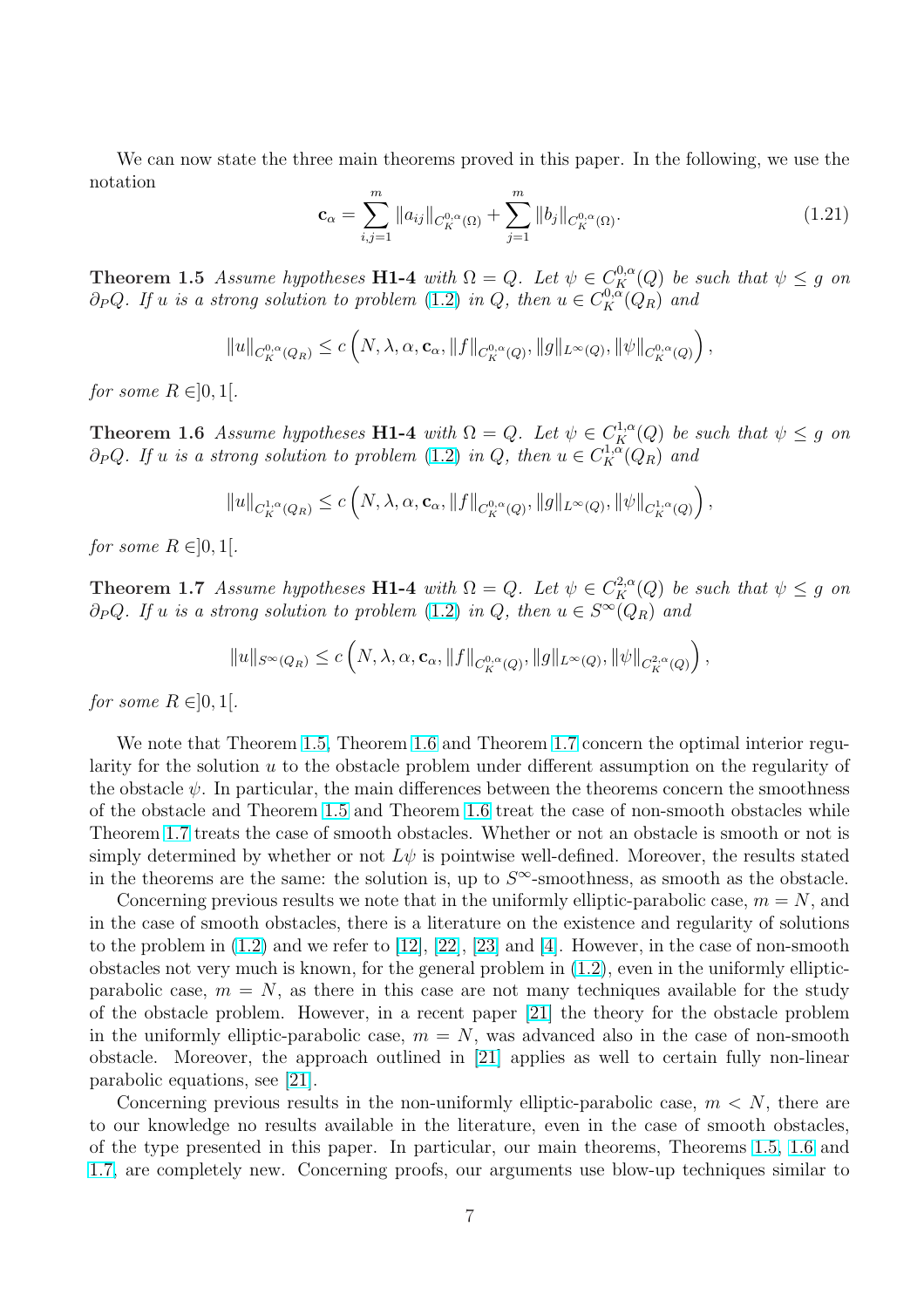<span id="page-7-0"></span>[21] combined with several results concerning equations of Kolmogorov type established by the third and fourth author with collaborators. We refer to the bulk of the paper for details of the arguments. Finally we note that in future papers we intend to study the underlying free [bou](#page-27-0)ndary with the ambition to develop a regularity theory for free boundaries in the setting of hypoelliptic ultraparabolic operator of Kolmogorov type.

The rest of this paper is organized as follows. In section 2 we collect a number of important facts concerning operators of Kolmogorov type. In section 3 we then prove our main results, i.e., Theorems 1.5, 1.6 and 1.7.

### 2 Pr[eli](#page-9-0)[min](#page-10-0)a[rie](#page-6-0)s on operators of Kolmogorov type

In this section we collect a number of results concerning operators of Kolmogorov type to be used in the proof of Theorems 1.5, 1.6 and 1.7.

**Theorem 2.1** (THEOREM 1.3 IN [10]) Assume hypotheses **H1-3**. Let  $R > 0$  and  $(x, t) \in \mathbb{R}^{N+1}$ . If  $u \in C^{2,\alpha}_{K,loc}(Q_R(x,t))$  $u \in C^{2,\alpha}_{K,loc}(Q_R(x,t))$  $u \in C^{2,\alpha}_{K,loc}(Q_R(x,t))$  satisfies  $Lu = f$  in  $Q_R(x,t)$ , then there exists a positive constant c, depending on N,  $\alpha$ ,  $\mathbf{c}_{\alpha}$ ,  $\lambda$  and [R](#page-9-0), [such](#page-10-0) that

$$
||u||_{C_K^{2,\alpha}(Q_{R/2}(x,t))} \leq c(||u||_{L^{\infty}(Q_R(x,t))} + ||f||_{C_K^{0,\alpha}(Q_R(x,t))}).
$$

**Theorem 2.2** (THEOREM 1.4 IN [8]) Assume hypotheses  $H1-3$ . There exists a fundamental solution  $\Gamma$  to the operator L in (1.1). More precisely, a classical solution to the Cauchy problem

$$
\begin{cases}\nLu = f, & \text{in } \mathbb{R}^N \times ]0, T[, \\
u = g, & \text{in } \mathbb{R}^N,\n\end{cases}
$$
\n(2.1)

is given by

$$
u(x,t) = \int_{\mathbb{R}^N} \Gamma(x,t,y,0)g(y)dy + \int_0^t \int_{\mathbb{R}^N} \Gamma(x,t,y,s)f(y,s)dyds,
$$
\n(2.2)

whenever  $f \in C^{0,\alpha}_{K,\text{loc}}(\mathbb{R}^N\times]0,T[)$  and  $g \in C^0(\mathbb{R}^N)$  are bounded functions. Formula (2.2) also holds whenever f and g satisfy the following growth conditions: there exists a positive M such that

$$
|f(x,t)| \le Me^{M|x|^2}, \qquad |g(x)| \le Me^{M|x|^2}, \qquad (x,t) \in \mathbb{R}^N \times ]0,T[.
$$
 (2.3)

In this case T has to be sufficiently small (depending on M). Furthermore, u in  $(2.2)$  is the unique solution to the problem in  $(2.1)$  in the class of all functions satisfying  $(2.3)$ .

Let  $\Gamma^{\mu}$  denote the fundamental solution to the constant coefficient Kolmogorov operator

$$
K^{\mu} = \mu \sum_{i=1}^{m} \partial_{x_i x_i} + \sum_{i,j=1}^{N} b_{ij} x_i \partial_{x_j} - \partial_t
$$
\n(2.4)

for  $\mu > 0$ . Combining [8], Theorem 1.4, and [10], Theorem 1.5, we have the following theorem.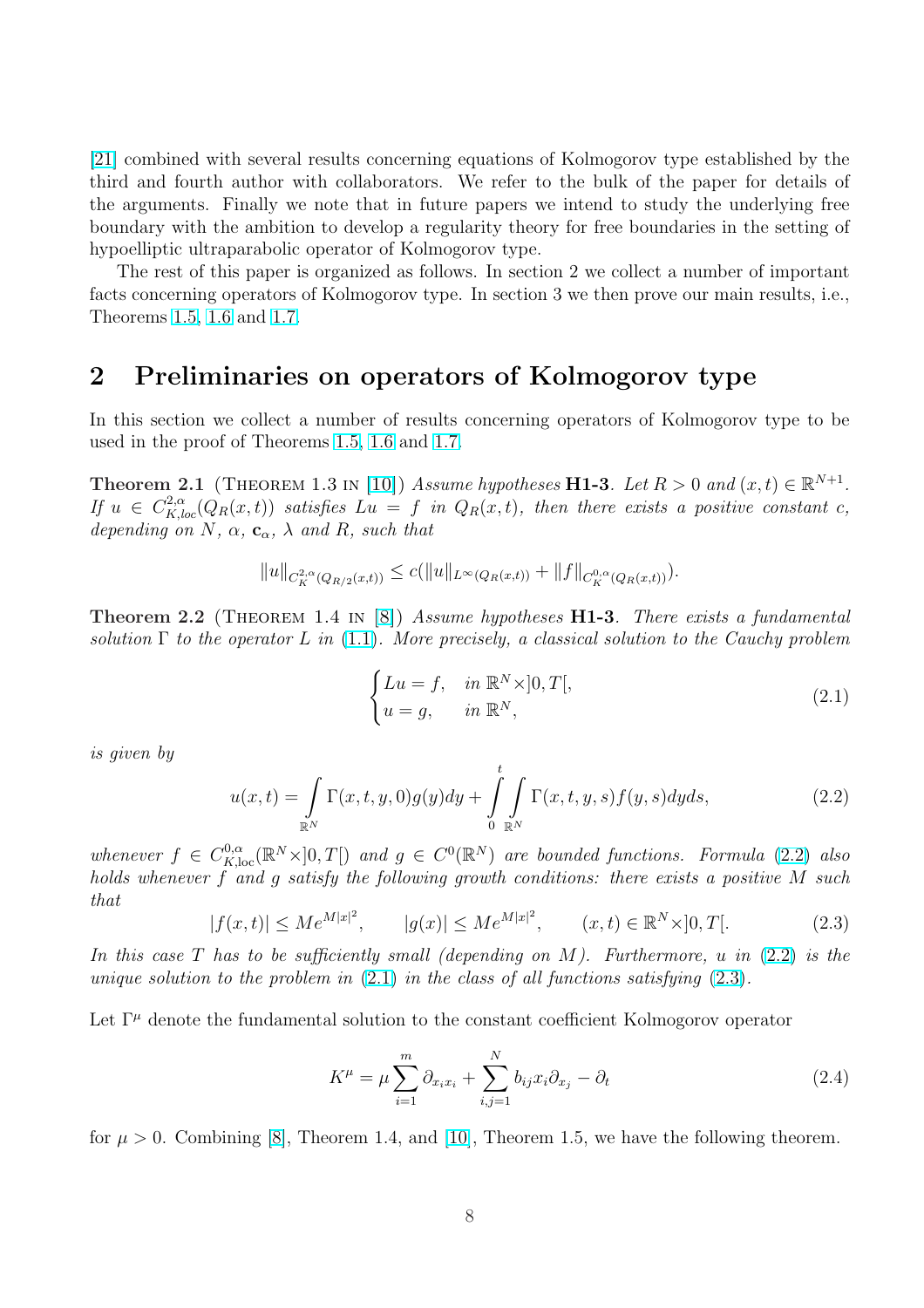<span id="page-8-0"></span>**Theorem 2.3** Under hypotheses H1-3, there exist four positive constants  $\mu^-$ ,  $\mu^+$ ,  $c^-$ ,  $c^+$  such that

$$
c^{-\Gamma^{\mu^{-}}}(x,t,y,s) \leq \Gamma(x,t,y,s) \leq c^{+\Gamma^{\mu^{+}}}(x,t,y,s)
$$

for every  $(x,t), (y,s) \in \mathbb{R}^{N+1}$ , and  $0 < t-s < T$ . We have  $\mu^- < \lambda < \mu^+$ , where  $\lambda$  is the constant in H1,  $\mu^+$  can be chosen arbitrarily close to  $\lambda$  and  $c^+$  and  $c^-$  depend on  $\mu^+$  and on T.

We note that the fundamental solution  $\Gamma^{\mu}$  can be given explicitly. Let

$$
\mathcal{C}(t) := \int\limits_0^t E(s) \begin{pmatrix} I_m & 0 \\ 0 & 0 \end{pmatrix} E^T(s) ds, \qquad t \in \mathbb{R}^N,
$$

where the matrix  $I_m$  equals the  $m \times m$ -identity matrix and  $E(s)$  is defined as in (1.9). It is well known, see e.g. [18], that  $H2$  and (1.7) are equivalent to the condition that

$$
\mathcal{C}(t) > 0 \text{ for all } t > 0. \tag{2.5}
$$

Assuming that ([2.5](#page-27-0)) holds, we hav[e tha](#page-2-0)t

$$
\Gamma^{\mu}(x,t,y,s) = \Gamma^{\mu}(x - E(t - s)y, t - s, 0, 0)
$$
\n(2.6)

where  $\Gamma^{\mu}(x, t, 0, 0) = 0$  if  $t \leq 0$  and

$$
\Gamma^{\mu}(x,t,0,0) = \frac{(4\pi\mu)^{-N/2}}{\sqrt{\det \mathcal{C}(t)}} \exp\left(-\frac{1}{4\mu} \langle \mathcal{C}(t)^{-1}x, x \rangle - t \text{Tr}(B)\right) \quad \text{if } t > 0. \tag{2.7}
$$

We also note that

$$
\Gamma^{\mu}(x,t,y,s) \le \frac{c(T)}{\|(y,s)^{-1} \circ (x,t)\|_{K}^{\mathbf{q}}}
$$
 for all  $(x,t), (y,s) \in \mathbb{R}^{N} \times ]0,T[, t > s,$  (2.8)

where q was introduced in  $(1.11)$ . For  $(2.8)$  we refer to  $[10]$ , Proposition 2.8.

Assumption H4 implies that the following identities hold:

$$
\mathcal{C}(r^2t) = D_r \mathcal{C}(t)D_r, \qquad E(r^2t)D_r = D_r E(t), \qquad t \in \mathbb{R}, \ r > 0,
$$
\n
$$
(2.9)
$$

so that in particular we hav[e](#page-3-0)

$$
\Gamma^{\mu}(x,t,0,0) = \frac{(4\pi\mu)^{-N/2}}{\sqrt{t^{\mathbf{q}}\det\mathcal{C}(1)}} \exp\left(-\frac{1}{4\mu}\langle\mathcal{C}(1)^{-1}D_{\frac{1}{\sqrt{t}}}x,D_{\frac{1}{\sqrt{t}}}x\rangle\right) \quad \text{if } t > 0. \tag{2.10}
$$

Some analogous formulas also hold in general. Specifically, for every positive  $T$  there exist two positive constants  $c'_T$  and  $c''_T$  such that

$$
c'_{T} \left\langle C^{-1}(1) \left( D_{\frac{1}{\sqrt{t}}} x + E(1) D_{\frac{1}{\sqrt{t}}} y \right), D_{\frac{1}{\sqrt{t}}} x + E(1) D_{\frac{1}{\sqrt{t}}} y \right\rangle \le \\ \left\langle C^{-1}(t) (x + E(t) y), x + E(t) y \right\rangle \le \\ c''_{T} \left\langle C^{-1}(1) \left( D_{\frac{1}{\sqrt{t}}} x + E(1) D_{\frac{1}{\sqrt{t}}} y \right), D_{\frac{1}{\sqrt{t}}} x + E(1) D_{\frac{1}{\sqrt{t}}} y \right\rangle, \tag{2.11}
$$

for every  $(x, t) \in \mathbb{R}^N \times ]0, T]$  (see (2.16), and (2.18) in [5]), and, as a plain consequence,

$$
\tilde{c}'_T t^{\mathbf{q}} \le \det \mathcal{C}(t) \le \tilde{c}''_T t^{\mathbf{q}}, \quad t \in ]0, T]. \tag{2.12}
$$

In the forthcoming sections we will need the following [te](#page-26-0)chnical estimate.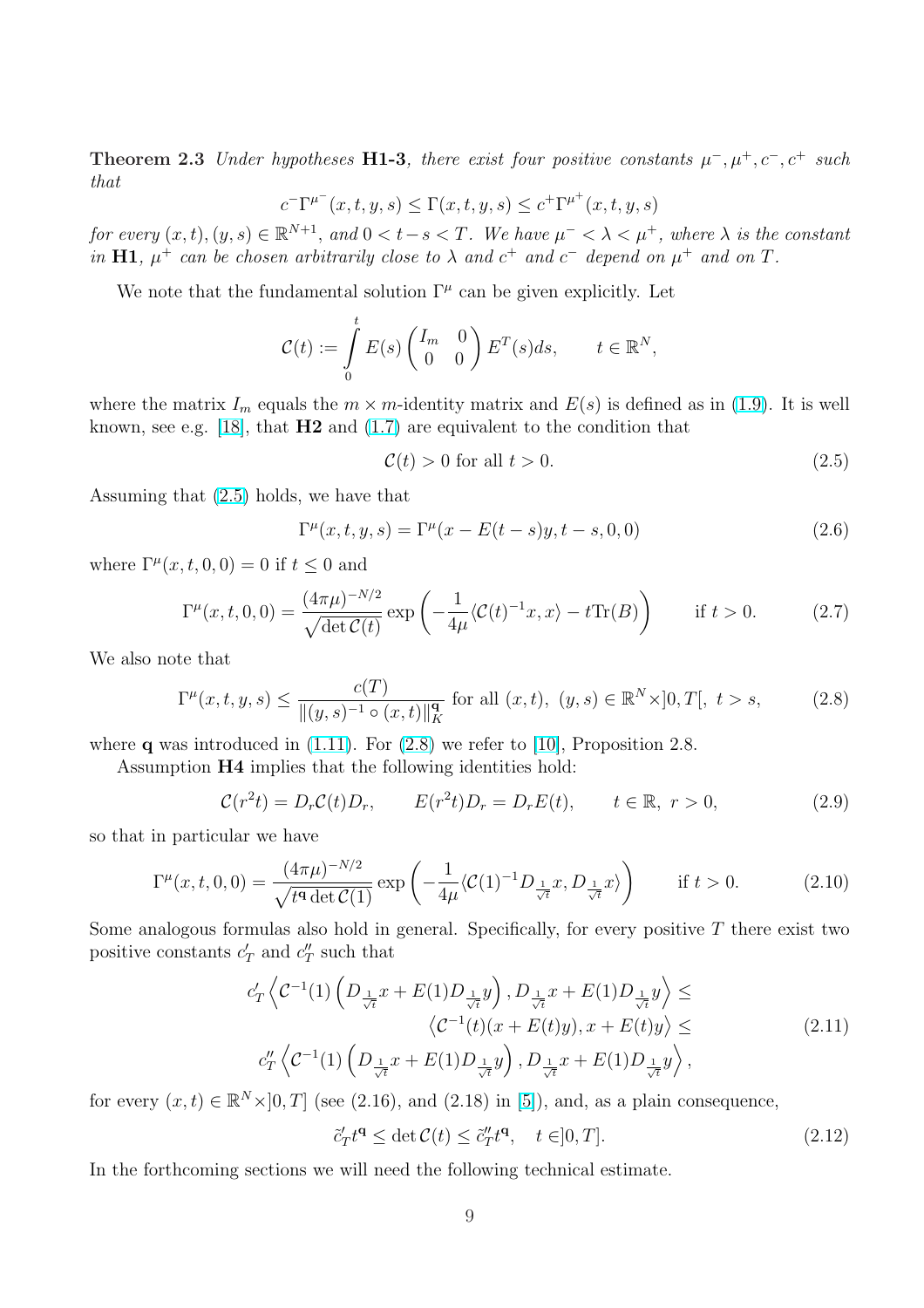<span id="page-9-0"></span>Corollary 2.4 Under assumptions H1-3, we define, for  $\gamma > 0$  and  $R_0 > 1$ , the function

$$
u(x,t) = \int_{|y|_K \le R_0} \Gamma(x,t,y,0)|y|_K^{\gamma} dy, \qquad x \in \mathbb{R}^N, \ t > 0.
$$

For every compact subset  $H \subset \mathbb{R}^{N+1}$ , there exists a positive constant  $c = c(\gamma, R_0, H)$  such that

$$
u(x,t)\leq c\|(x,t)\|_K^\gamma,\qquad (x,t)\in H.
$$

**Proof.** By the triangle inequalities  $(1.13)$ , we have

$$
|y|_K = \left\|(y,0)\right\|_K \le c \left\|(y,0)^{-1}\right\|_K \le c^2 \left(\left\|(y,0)^{-1} \circ (x,t)\right\|_K + c \|(x,t)\|_K\right),
$$

for any  $x, y \in \mathbb{R}^N$  and  $t \in \mathbb{R}$ . By Th[eorem](#page-3-0) 2.3, we have

$$
u(x,t) \le c_+ \int_{|y|_K \le R_0} \Gamma^+(x,t,y,0)|y|_K^{\gamma} dy \le c' \|(x,t)\|_K^{\gamma} \int_{|y|_K \le R_0} \Gamma^+(x,t,y,0) dy
$$
  
+  $c'' \int_{|y|_K \le R_0} \Gamma^+\left((y,0)^{-1} \circ (x,t)\right) \|(y,0)^{-1} \circ (x,t)\|_K^{\gamma} dy.$ 

We perform the change of variables

$$
w = \delta_{\frac{1}{\sqrt{t}}} ((y, 0)^{-1} \circ (x, t)) = (\xi, 1), \qquad \xi = D_{\frac{1}{\sqrt{t}}} (x - E(-t)y),
$$

and, by  $(2.11)$  and  $(2.12)$ , we obtain

$$
u(x,t) \le c' ||(x,t)||_K^{\gamma} + c''t^{\frac{\gamma}{2}}.
$$

Obviousl[y thi](#page-8-0)s esti[mate c](#page-8-0)ompletes the proof of the lemma.  $\Box$ 

We end this section by proving two further results useful in the proof of Theorems 1.5-1.7. The first one is a version of the Harnack inequality for non-negative solution u of  $Lu = 0$ proved in [10] and the second one is a version of an estimate in "thin cylinders" proved in [5]. We first need to introduce some notations. For any positive  $T, R$ , and  $(x_0, t_0) \in \mathbb{R}^{N+1}$  we [put](#page-6-0) we first need to<br>  $Q^{-}(T) = \left(B_1(\frac{1}{2})\right)$  $(\frac{1}{2}e_1) \cap B_1(-\frac{1}{2})$  $(\frac{1}{2}e_1)$  × [-T, 0], and  $Q_R^ R_{R}(x_0, t_0, T) = (x_0, t_0) \circ \delta_{R}(Q^{-}(R^{-2}T)).$  Note that, from [\(1](#page-26-0).10) it follows that T is the true height of  $Q_R^ R(x_0, t_0, T)$ . For  $\alpha, \beta, \gamma \in \mathbb{R}$ , w[ith](#page-26-0)  $0 < \alpha < \beta < \gamma < 1$ , we set

$$
\widetilde{Q}_R^-(x_0, t_0, T) = \left\{ (x, t) \in Q_R^-(x_0, t_0, T) \mid t_0 - \gamma T \le t \le t_0 - \beta T \right\},\
$$
  

$$
\widetilde{Q}_R^+(x_0, t_0, T) = \left\{ (x, t) \in Q_R^-(x_0, t_0, T) \mid t_0 - \alpha T \le t \le t_0 \right\}.
$$

We recall the following invariant Harnack inequality for non-negative solutions u of  $Lu = 0$ .

**Theorem 2.5** (THEOREM 1.2 IN [10]) Under assumptions **H1-3**, there exist constants  $R_0 > 0$ ,  $M > 1$  and  $\alpha, \beta, \gamma, \varepsilon \in ]0,1[$ , with  $0 < \alpha < \beta < \gamma < 1$ , depending only on the operator L, such that

$$
\sup_{\widetilde{Q}_{\varepsilon R}^-(x_0,t_0,R^2)} u \le M \inf_{\widetilde{Q}_{\varepsilon R}^+(x_0,t_0,R^2)} u,
$$

for every positive solution u of  $Lu = 0$  in  $Q_R^ R_{R}(x_0, t_0)$  and for any  $R \in ]0, R_0[, (x_0, t_0) \in \mathbb{R}^{N+1}.$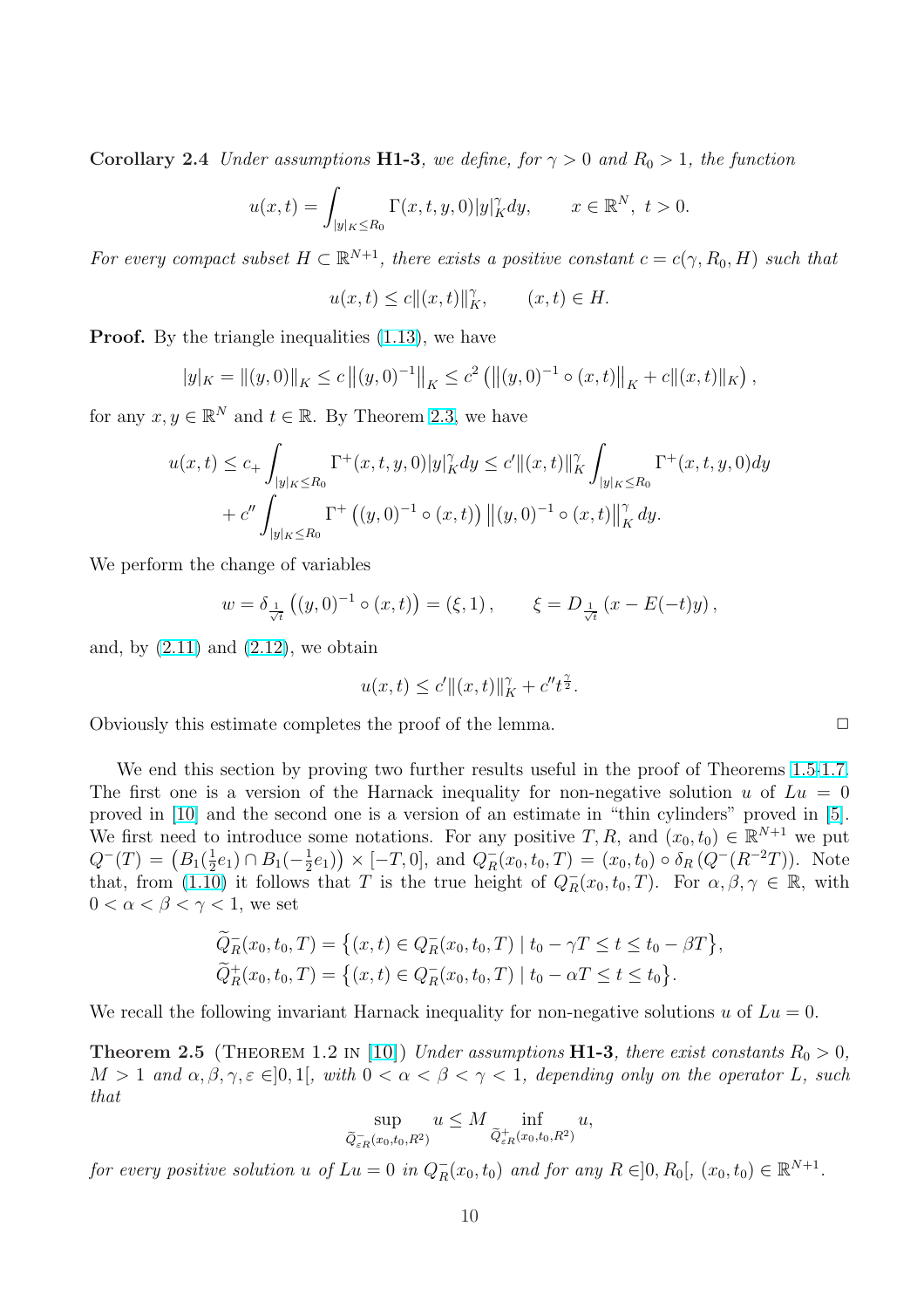Our first preliminary result is the following

<span id="page-10-0"></span>**Lemma 2.6** Assume **H1-3**. For any  $T > 0$  and  $\tilde{R} \ge \sqrt{2}$  $2T+1$  there exist constants  $c = c(\alpha, \mathbf{c}_{\alpha})$ and  $\tilde{c} = c(\alpha, \mathbf{c}_{\alpha}, \kappa, R)$  such that

$$
\sup_{Q_{\bar{R}}^- \cap \{(x,t): t = -2T\}} u \leq \tilde{c} \inf_{Q_{\bar{R}/2}^-(0,0,T)} u,
$$

for any positive solution u to  $Lu = 0$  in  $Q_{\overline{P}}^ \overline{R}(0,0,2T+1)$  with  $\overline{R}\geq c\tilde{R}^{2\kappa+1}$ .

**Proof.** Let  $u: Q_{\overline{R}}^ \frac{1}{R}(0,0,2T+1) \longrightarrow \mathbb{R}$  be a positive solution of  $Lu = 0$ , where  $\overline{R}$  is a suitably large constant that will be chosen lather. We aim to show that, for every  $(x,t) \in Q^ \bar{R}_{/2}(0,0,T),$ and  $(y, -2T) \in Q^-_{\tilde{p}}$  $\bar{R}$ , there exists a *Harnack chain* connecting  $(x, t)$  to  $(y, -2T)$ . Specifically, we prove the existence of a finite sequence  $(R_j)_{j=1,\dots,k}$  such that  $0 < R_j \le R_0$ , for any  $j = 1, \dots, k$ and a sequence of points  $(x_j, t_j)_{j=1,\dots,k}$  such that  $(x_1, t_1) = (x, t)$ ,

$$
Q_{R_j}^-(x_j, t_j) \subset Q_{\overline{R}}^-(0, 0, 2T+1),
$$
\n(2.13)

with  $(x_{j+1}, t_{j+1}) \in \tilde{Q}_{\varepsilon R_j}^-(x_j, t_j, R_j^2)$ , for every  $j = 1, ..., k-1$  and  $(y, -2T) \in \tilde{Q}_{\varepsilon R_k}^-(x_k, t_k, R_k^2)$ . Using this construction and Theorem 2.5 we then find that  $u(x_j, t_j) \leq Mu(x_{j-1}, t_{j-1}), j =$  $1, \ldots, k$ , and that

$$
u(y, -2T) \leq Mu(x_k, t_k) \leq M^k u(x, t).
$$

To prove the existence of a Harnac[k cha](#page-9-0)in connecting  $(x, t)$  to  $(y, -2T)$  as above, we apply the method previously used in the proof of Theorem 1.5 of [8]. The method concerns the problem of finding the *shortest* Harnack chain, in order to minimize the integer  $k$ . It turns out that the best choice is  $(x_j, t_j) = (\gamma(\tau_j), t - \tau_j)$ , where

$$
\gamma(\tau) = E(-\tau) \left( x + C(\tau) C^{-1} (t + 2T) (E(t + 2T)y - x) \right),
$$
\n(2.14)

and  $\tau_1, \ldots, \tau_k$  are suitable real numbers such that  $\tau_1 = 0 < \tau_2 < \cdots < \tau_k < t - 2T$ . We finally have

$$
k \le 1 + \frac{1}{h} \langle \mathcal{C}^{-1}(t + 2T)(x - E(t + 2T)y), x - E(t + 2T)y \rangle,
$$
\n(2.15)

for some positive constant h only depending on the operator L (we refer to  $[8]$  for more details). Since the function in (2.15) continuously depends on  $(x, t)$  and  $(y, -2T)$ , the inequality stated in Theorem 2.5 holds with

$$
\tilde{c}:=\max\left\{M^{1+\frac{1}{h}\langle\mathcal{C}^{-1}(t+2T)(x-E(t+2T)y),x-E(t+2T)y\rangle} \mid (x,t,y,-2T)\in\overline{Q_{\tilde{R}/2}^-(0,0,T)\times Q_{\tilde{R}}^-}\right\},
$$

provided that  $(2.13)$  holds for  $j = 1, \ldots, k$ .

To conclude the proof of Lemma 2.6, it is sufficient to show that  $(2.13)$  holds for  $j = 1, \ldots, k$ , as soon as  $R$  is suitably large. In fact, we will prove that

$$
Q^{-}(\gamma(\tau), t - \tau) \subset Q_{\overline{R}}^{-}(0, 0, 2T + 1) \quad \text{for every } \tau \in [0, t + 2T],
$$
 (2.16)

holds (recall that  $t \in [-T, 0]$ ) and we note that this is stronger statement compared to (2.13).

To proceed we first note that  $Q^-(\gamma(\tau), t - \tau) \subset \mathbb{R}^N \times ]-2T-1, 0]$  for every  $\tau \in [0, t+2T]$ . Concerning the lateral boundary of  $Q_{\overline{R}}^ \frac{\overline{R}}{R}$ , we consider any  $(x, t) \in \overline{Q_{\tilde{R}}^{-}}$  $\frac{1}{\tilde{R}/2}(0,0,T)$  and  $(y, -2T) \in \overline{Q_{\tilde{R}}^{-}}$  $\bar{\tilde{R}}$ .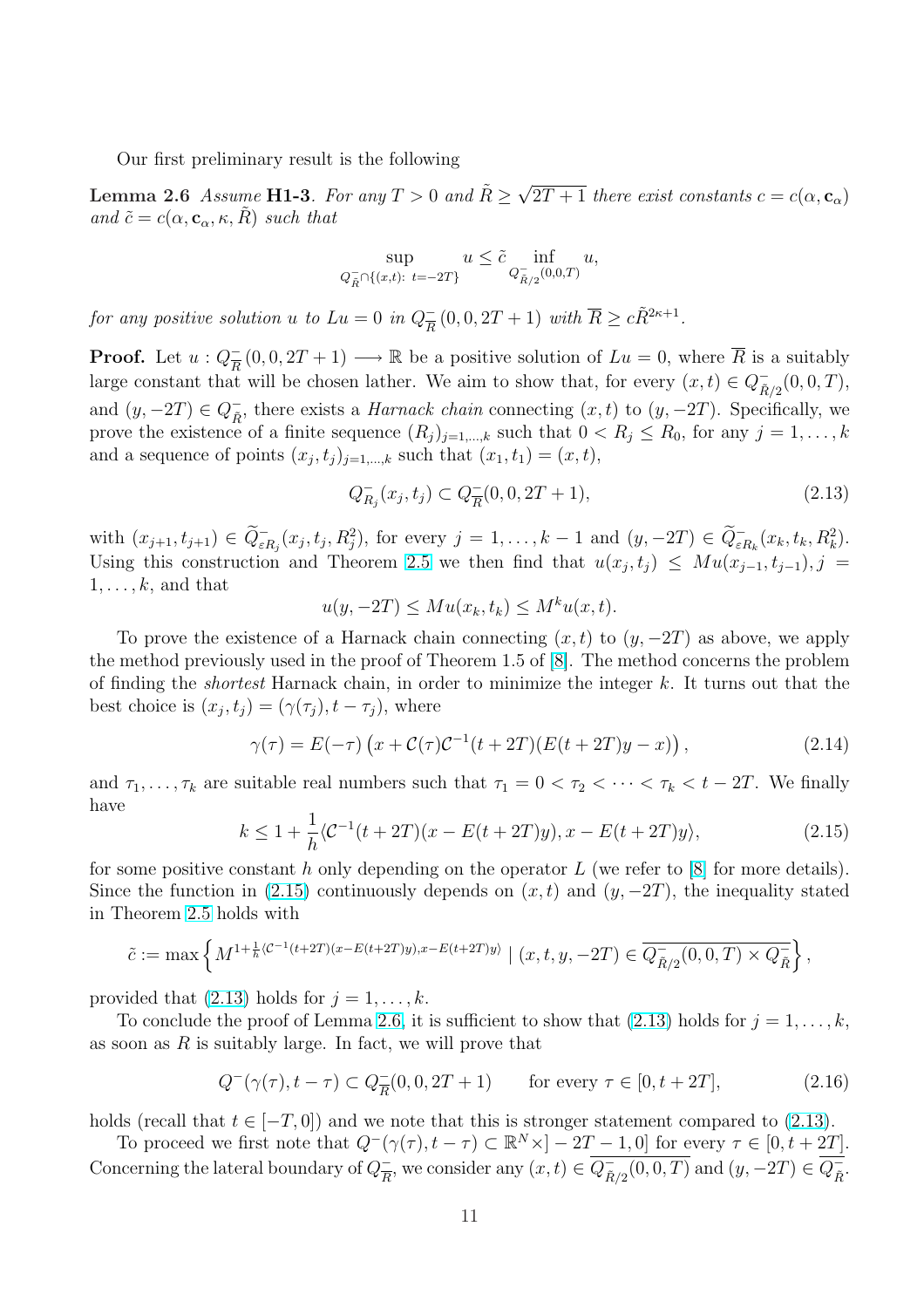<span id="page-11-0"></span>We have that  $|x_j| \leq (\tilde{R}/2)$  $\sqrt{2\kappa+1}$ and  $|y_j| \leq \tilde{R}^{2\kappa+1}$ , for  $j = \ldots, N$ . Then, by the continuity of  $\gamma$ in (2.14), there exists a positive constant  $c_0$  such that  $|\gamma(\tau)| \leq c_0 \tilde{R}^{2\kappa+1}$ , for every  $\tau \in [0, t + 2T]$ . Consider now any point  $(\xi_0, \tau_0) \in Q^-(\gamma(\tau), t - \tau)$ . There exists  $(\xi_1, \tau_1) \in Q^-$  such that

$$
(\xi_0, \tau_0) = (\gamma(\tau), t - \tau) \circ (\xi_1, \tau_1) = (\xi_1 + E(\tau_1)\gamma(\tau), t - \tau + \tau_1).
$$

As a consequence, there exists a positive constant  $C_1$  such that

$$
|\xi_0| \leq |\xi_1| + |E(\tau_1)\gamma(\tau)| \leq C_1 (1 + |\gamma(\tau)|) \leq C_1 (1 + c_0 \tilde{R}^{2\kappa + 1}).
$$

Hence, if we set  $c = 2\kappa c_0 C_1$ , and we choose  $\overline{R} \geq c \tilde{R}^{2\kappa+1}$ , we have  $(\xi_0, \tau_0) \in Q_{\overline{R}}^ \frac{1}{R}$  for every  $(\xi_0, \tau_0) \in Q^-(\gamma(\tau), t - \tau)$ . This proves (2.16) and hence the proof of Lemma 2.6 is complete.  $\Box$ 

**Lemma 2.7** Assume **H1-3**. Let  $R > 0$  be given. Then there exist constants  $R_0, C_0, C_1 > 0$ ,  $R_0 \geq 2R$ , such that

$$
\sup_{Q_R^-}|v| \leq C_0 e^{-C_1 \tilde{R}^2} \sup_{\partial_P Q_R^- \cap \{(x,t): t > -R^2\}} |v|
$$

for any  $\tilde{R} \ge R_0$  and for every v solution of  $Lv = 0$  in  $Q_{\tilde{R}}^ \bar{R}(0,0,R^2)$  such that  $v(\cdot, -R^2) = 0$ .

**Proof.** To prove this lemma we proceed as in the proof of Theorem 3.1 of [5]. We let R be suitably large and to be chosen. Let  $r > 0$  be such that  $\{|y|_K \leq 2r\} \subset B_1(\frac{1}{2})$  $(\frac{1}{2}e_1) \cap B_1(-\frac{1}{2})$  $(\frac{1}{2}e_1)$  and let  $\varphi \in C^{\infty}(\mathbb{R}^{N})$  be a non-negative function such that  $\varphi(x) = 1$  if  $|x|_{K} \geq 2r$ , and  $\varphi(x) = 0$  if  $|x|_K \leq r$ . We define  $\overline{a}$ ´

$$
w(x,t) := \frac{2}{c^-} \int_{\mathbb{R}^N} \Gamma(x,t,y,-R^2) \varphi\left(D_{1/\tilde{R}}y\right) dy,
$$

where  $c^-$  the constant in Theorem 2.3, related to  $T = R^2$ . Clearly, w is a non-negative solution to the Cauchy problem  $Lu = 0$  in  $\mathbb{R}^N \times ] - R^2, 0], u(x, -R^2) = \varphi\left(D_{1/\tilde{R}}x\right).$ 

We note that, if  $(x,t) \in \partial_P Q^-_{\tilde{R}}$  $\overline{\tilde{R}}$  is such that  $t > -R^2$ , then  $\delta_{1/\tilde{R}}(x,t) \in \partial_P Q^-(0,0,R^2/\tilde{R}^2)$ . Moreover, for such  $(x, t)$  we deduc[e usi](#page-14-0)ng Theorem 2.3 that

$$
w(x,t) \ge 2 \int_{\mathbb{R}^N} \Gamma^{\mu^-}(x,t,y,-R^2)\varphi\left(D_{1/\tilde{R}}y\right)dy.
$$

We next show that

$$
\int_{\mathbb{R}^N} \Gamma^{\mu^-}(x, t, y, -R^2) \varphi\left(D_{1/\tilde{R}}y\right) dy \to 1, \quad \text{as} \quad \tilde{R} \to +\infty,
$$
\n(2.17)

uniformly uniformly in  $(x,t) \in \partial_P Q^-_{\tilde{R}}$  $\bar{R}$ . Thus, there exists a positive  $R_0$  such that, if  $\tilde{R} > R_0$ , we have  $w(x,t) \ge 1$  for every  $(x,t) \in \partial_P^{\infty} Q_{\tilde{R}} \cap \{(x,t) : t > -R^2\}$ . Thus, by our assumption on v we see that the maximum principle implies that

$$
v(x,t) \le w(x,t) \sup_{\partial_P Q_{\tilde{R}}^- \cap \{t > -R^2\}} |v|. \tag{2.18}
$$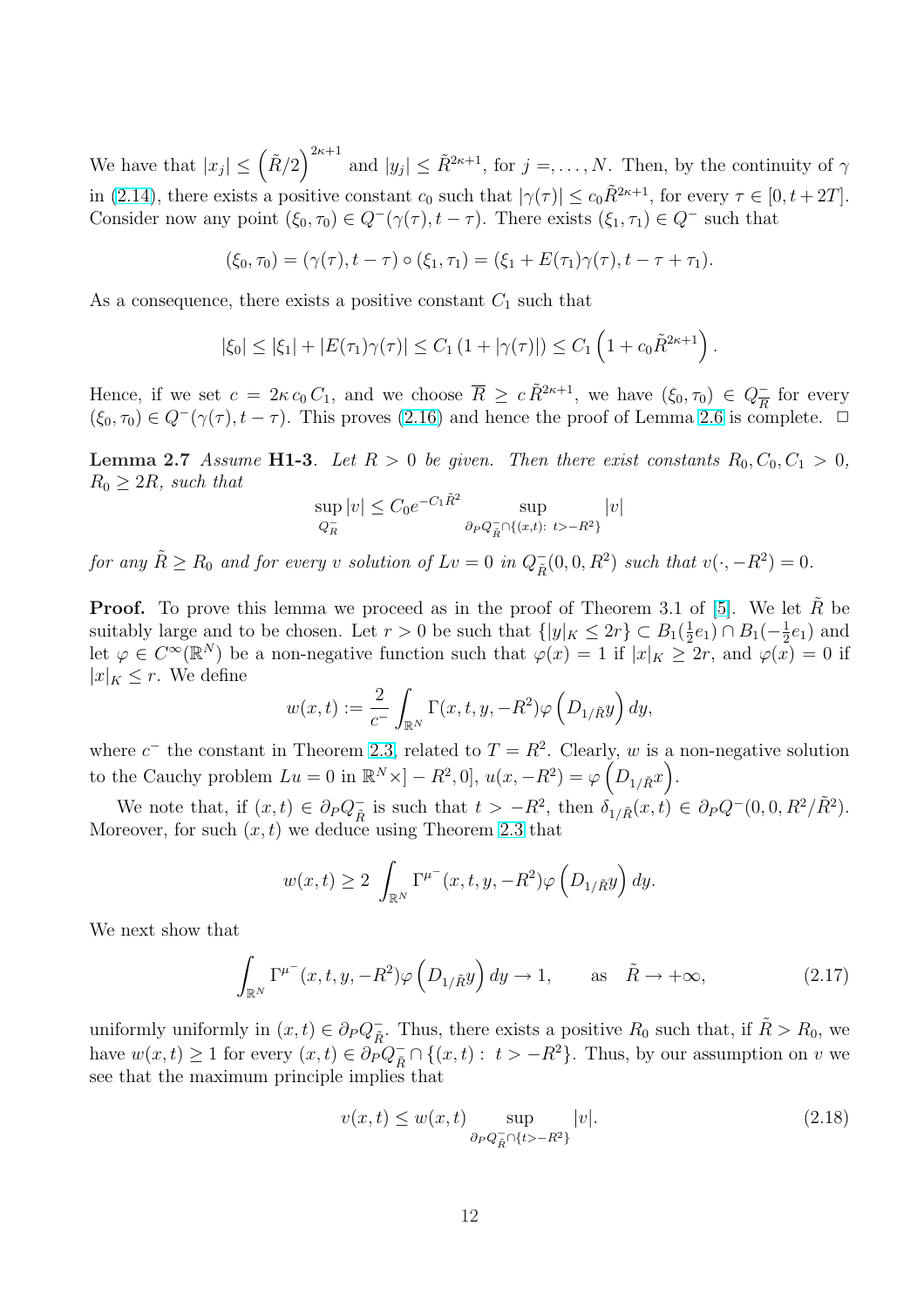We next prove  $(2.17)$ . By  $(2.11)$  and  $(2.12)$  we have that

$$
\Gamma^{\mu^-}(x,t,y,s) \leq \frac{c_T^-}{(t-s)^{\frac{\alpha}{2}}} \exp\left(-C_T^-\left\langle \mathcal{C}^{-1}(1)\left(D_{\frac{1}{\sqrt{t-s}}}x - E(1)D_{\frac{1}{\sqrt{t-s}}}y\right), D_{\frac{1}{\sqrt{t-s}}}x - E(1)D_{\frac{1}{\sqrt{t-s}}}y\right\rangle\right),
$$

for every  $(x, t), (y, s) \in \mathbb{R}^{N+1}$  such that  $0 < t - s < T$ . Then

$$
\left| \int_{\mathbb{R}^N} \Gamma^{\mu^-}(x, t, y, -R^2) \varphi \left( D_{1/\tilde{R}} y \right) dy - 1 \right| \le
$$
\n
$$
c_T^-(t + R^2)^{-\frac{\alpha}{2}} \int_{\mathbb{R}^N} \exp \left( -C_T^- \left\langle \mathcal{C}^{-1}(1) \left( D_{\frac{1}{\sqrt{t + R^2}}} x - E(1) D_{\frac{1}{\sqrt{t + R^2}}} y \right) \right\rangle
$$
\n
$$
D_{\frac{1}{\sqrt{t + R^2}}} x - E(1) D_{\frac{1}{\sqrt{t + R^2}}} y \right\rangle \left| \varphi \left( D_{1/\tilde{R}} y \right) - 1 \right| d\eta \le
$$
\n
$$
c_T^- \left( \frac{\tilde{R}^2}{t + R^2} \right)^{\frac{\alpha}{2}} \int_{\mathbb{R}^N} \exp \left( -C_T^- \left\langle \mathcal{C}^{-1}(1) \left( D_{\frac{1}{\sqrt{t + R^2}}} x - E(1) D_{\frac{\tilde{R}}{\sqrt{t + R^2}}} \eta \right) \right\rangle
$$
\n
$$
D_{\frac{1}{\sqrt{t + R^2}}} x - E(1) D_{\frac{\tilde{R}}{\sqrt{t + R^2}}} \eta \right\rangle \left| \varphi(\eta) - 1 \right| d\eta
$$

A direct computation shows that

$$
\tau^{-\frac{\alpha}{2}} \int_{\mathbb{R}^N} \exp\Big(-C_T^{-1}\Big(\mathcal{C}^{-1}(1)\Big(\xi - E(1)D_{\frac{1}{\sqrt{\tau}}}\eta\Big), \xi - E(1)D_{\frac{1}{\sqrt{\tau}}}\eta\Big) \Big) \, |\varphi(\eta) - 1| \, d\eta \longrightarrow 0
$$

as  $\tau \to 0^+$ , uniformly for  $2r \leq |\xi|_K \leq 1$ . This concludes the proof of (2.17).

To complete the proof of the lemma we see that it is enough to prove an upper bound for  $w$ in the set  $Q_R^ R<sub>R</sub>$ . To do this we note that by Theorem 2.3, by  $(2.11)$ ,  $(2.11)2$  and the definition of  $\varphi$ , we have

$$
w(x,t) \le 2 \frac{c^+}{c^-} \int_{\mathbb{R}^N} \Gamma^{\mu^+}(x,t,y,-R^2) \varphi\left(D_{1/\tilde{R}}y\right) dy \le 2 \frac{c^+}{c^-} \int_{|y|_K \ge r\tilde{R}} \Gamma^{\mu^+}(x,t,y,-R^2) dy, \\
\le \frac{c^+_T}{(t+R^2)^{q/2}} \int_{|y|_K \ge r\tilde{R}} \exp\left(-C^+_T \left\langle C^{-1}(1) \left(D_{\frac{1}{\sqrt{t+R^2}}}x - E(1)D_{\frac{1}{\sqrt{t+R^2}}}y\right)\right\rangle\right),\n\tag{2.19}
$$
\n
$$
D_{\frac{1}{\sqrt{t+R^2}}}x - E(1)D_{\frac{1}{\sqrt{t+R^2}}}y\right) dy.
$$

If we set  $\mathcal{Q} := E(1)^T \mathcal{C}^{-1}(1) E(1)$ , we have that  $\mathcal{Q}$  is a symmetric strictly positive constant matrix. Then, by the change of variable  $\eta = D_{\underline{\hspace{1cm}}\underline{\hspace{1cm}}}$  $t+R^2$  $y$  in  $(2.19)$ , we get

$$
w(x,t) \le c_0 \int_{|\eta|_K \ge \frac{r\tilde{R}}{\sqrt{t+R^2}}} \left( -c^+ \left\langle \mathcal{Q}\left(\eta - E(-1)D_{\frac{1}{\sqrt{t+R^2}}}x\right), \eta - E(-1)D_{\frac{1}{\sqrt{t+R^2}}}x \right\rangle \right) d\eta.
$$

We next note that, since  $(x, t) \in Q_R^ \overline{R}$ , we have  $t \in [-R^2, 0]$  and hence the norm  $E(-1)D_{1}$  $t + R^2$  $\overline{x}$ ¯ ¯ ¯ is bounded by a constant. On the other hand,

$$
\langle \mathcal{Q}\eta,\eta\rangle\geq \lambda_{\mathcal{Q}}\langle \eta,\eta\rangle=\lambda_{\mathcal{Q}}\sum_{j=0}^{\kappa}\frac{\left|\eta^{(j)}\right|^{2}}{|\eta|_{K}^{4j+2}}|\eta|_{K}^{4j+2}\geq \lambda_{\mathcal{Q}}|\eta|_{K}^{2}\sum_{j=0}^{\kappa}\frac{\left|\eta^{(j)}\right|^{2}}{|\eta|_{K}^{4j+2}}
$$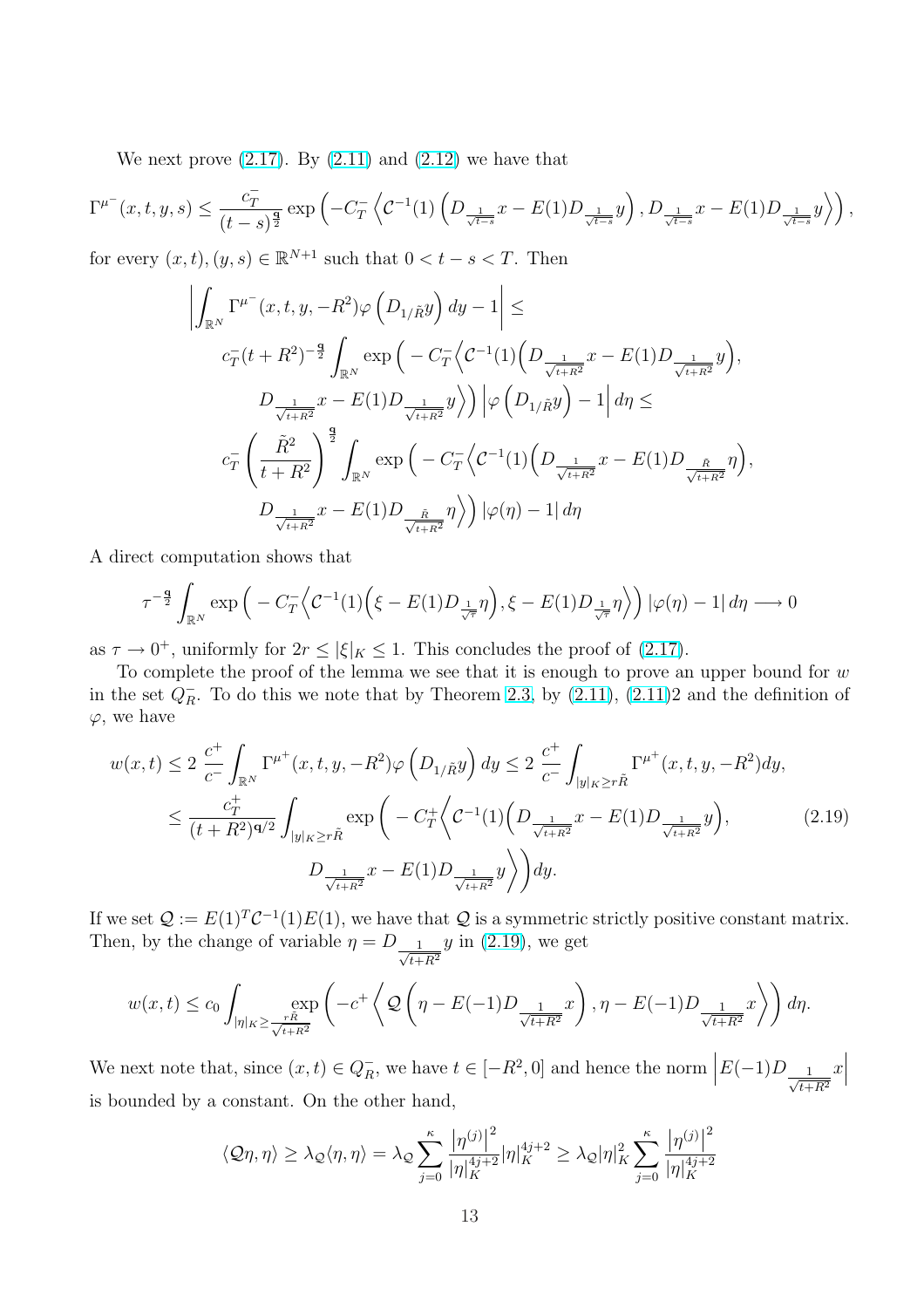since  $|\eta|_K \ge \frac{r\tilde{R}}{\sqrt{t+R^2}} > 1$  (for  $R_0$  suitably large). As a consequence, there exists a positive constant  $C_{\mathcal{Q}}$ , if  $\tilde{R}_0$  is suitably large, such that

$$
\left\langle \mathcal{Q}\left(\eta - E(-1)D_{\frac{1}{\sqrt{t+R^2}}}x\right), \eta - E(-1)D_{\frac{1}{\sqrt{t+R^2}}}x\right\rangle \geq C_{\mathcal{Q}}|\eta|_K^2
$$

for every  $\eta \in \mathbb{R}^{N+1}$  such that  $|\eta|_K \geq \frac{r\tilde{R}}{\sqrt{t+R^2}}$ . Thus

$$
w(x,t) \leq c_0 \int_{|\eta|_K \geq \frac{r\tilde{R}}{\sqrt{t+R^2}}} \exp\left(-C_{\mathcal{Q}} c^+ |\eta|_K^2\right) d\eta
$$
  

$$
\leq c_0 \left(\int_{\mathbb{R}^N} \exp\left(-\frac{1}{2}C_{\mathcal{Q}} c^+ |\eta|_K^2\right) d\eta\right) \exp\left(-\frac{r^2 C_{\mathcal{Q}} c^+ \tilde{R}^2}{2(t+R^2)}\right).
$$

The lemma now follows if we let

$$
C_0 = c_0 \int_{\mathbb{R}^N} \exp\left(-\frac{1}{2}C_{\mathcal{Q}}c^+ |\eta|_K^2\right) d\eta \text{ and } C_1 = \frac{r^2 C_{\mathcal{Q}}c^+}{2R^2}.
$$

#### 3 Proof of the main theorems

In this section we prove Theorems 1.5, 1.6 and 1.7. In the following we always assume hypotheses **H1-4**. Recall that  $c_{\alpha}$  was introduced in (1.21).

**Definition 3.1** Let  $\Omega \subset \mathbb{R}^{N+1}$  b[e a](#page-9-0) given do[mai](#page-6-0)n,  $k \in \{0, 1, 2\}$ ,  $\alpha \in (0, 1]$  and  $M_1, M_2, M_3$  be three positive constants. Let  $\psi \in C_K^{\tilde{k},\alpha}(\Omega)$ ,  $g \in C^0(\overline{\Omega})$ ,  $g \geq \psi$  on  $\partial_P\Omega$ , and let u be a strong solution to problem (1.2). Then, for  $k \in \{0,1,2\}$  we say that  $(u, g, f, \psi)$  belongs to the class  $\mathscr{P}_k(\Omega,\alpha,\mathbf{c}_\alpha,M_1,M_2,M_3)$  if

$$
||u||_{L^{\infty}(\Omega)} \leq M_1, \quad ||f||_{C_K^{0,\alpha}(\Omega)} \leq M_2, \quad ||\psi||_{C_K^{k,\alpha}(\Omega)} \leq M_3.
$$

The proofs of Theorems 1.5, 1.6 and 1.7 are based on certain blow-up arguments. In particular, we introduce, for  $r > 0$ , the blow-up of a function  $v \in C^{0}(\Omega)$  as

$$
v^{r}(x,t) := v\left(\delta_{r}(x,t)\right),\tag{3.1}
$$

whenever  $\delta_r(x,t) \in \Omega$ . A direct computation shows that

$$
Lv = f \text{ in } \Omega \quad \text{if and only if} \quad L_r v^r = r^2 f^r \text{ in } \delta_{1/r} \Omega,
$$
\n(3.2)

where

$$
L_r = \sum_{i,j=1}^m a_{ij}^r \partial_{x_i x_j} + \sum_{i=1}^m r b_i^r \partial_{x_i} + \sum_{i,j=1}^N b_{ij} x_i \partial_{x_j} - \partial_t.
$$
 (3.3)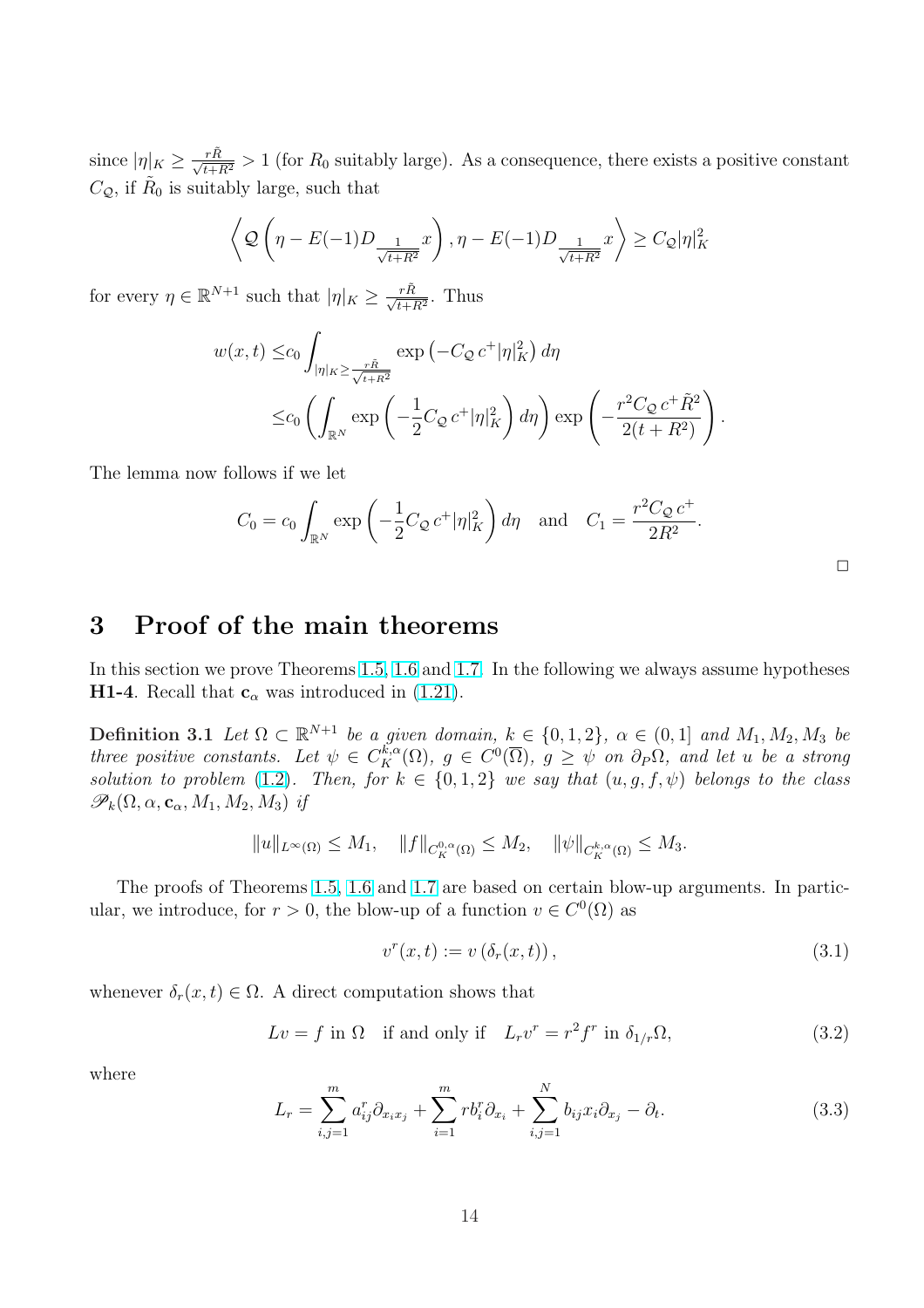#### <span id="page-14-0"></span>3.1 Optimal interior regularity: proof of Theorems 1.5, 1.6 and 1.7

To prove Theorems 1.5, 1.6 and 1.7 we first prove the following three lemmas.

**Lemma 3.2** Let  $\alpha \in (0,1]$  and let  $M_1, M_2, M_3$  be positive constants. As[sume](#page-9-0) [that](#page-10-0)

$$
(u, g, f, \psi) \in \mathscr{P}_0(Q^-, \alpha, \mathbf{c}_\alpha, M_1, M_2, M_3)
$$
 and  $u(0, 0) = \psi(0, 0) = 0$ .

Then there exists  $c = c(N, \lambda, \alpha, \mathbf{c}_{\alpha}, M_1, M_2, M_3)$  such that

$$
\sup_{Q_r^-}|u|\leq c r^{\alpha},\qquad r\in ]0,1[.
$$

**Lemma 3.3** Let  $\alpha \in (0,1]$  and let  $M_1, M_2, M_3$  be positive constants. Assume that

$$
(u, g, f, \psi) \in \mathscr{P}_1(Q^-, \alpha, \mathbf{c}_{\alpha}, M_1, M_2, M_3)
$$
 and  $u(0, 0) = \psi(0, 0) = 0$ .

Then there exists  $c = c(N, \lambda, \alpha, \mathbf{c}_{\alpha}, M_1, M_2, M_3)$  such that

$$
\sup_{Q_r^-} \left| u(x,t) - \sum_{i=1}^m \partial_{x_i} \psi(0,0) x_i \right| \le c r^{1+\alpha}, \qquad r \in ]0,1[.
$$

**Lemma 3.4** Let  $\alpha \in (0,1]$  and let  $M_1, M_2, M_3$  be positive constants. Assume that

$$
(u, g, f, \psi) \in \mathscr{P}_2(Q^-, \alpha, \mathbf{c}_\alpha, M_1, M_2, M_3)
$$
 and  $u(0, 0) = \psi(0, 0) = 0$ .

Then there exists  $c = c(N, \lambda, \alpha, \mathbf{c}_{\alpha}, M_1, M_2, M_3)$  such that

$$
\sup_{Q_r^-} |u - \psi| \le cr^2, \qquad r \in ]0, 1[.
$$

The statements of the previous lemmas are structurally the same. We set

$$
S_k(u) = \sup_{Q_{2^{-k}}^-} |u|.
$$
 (3.4)

To prove Lemma 3.2 and Lemma 3.3 we intend to prove that there exists a positive  $\tilde{c}$  =  $\tilde{c}(N, \lambda, \alpha, \mathbf{c}_{\alpha}, M_1, M_2, M_3)$  such that, for all  $k \in \mathbb{N}$ ,

$$
S_{k+1}(u-F) \le \max\left(\frac{\tilde{c}}{2^{(k+1)\gamma}}, \frac{S_k(u-F)}{2^{\gamma}}, \frac{S_{k-1}(u-F)}{2^{2\gamma}}, \dots, \frac{S_0(u-F)}{2^{(k+1)\gamma}}\right),\tag{3.5}
$$

where F and  $\gamma$  are determined as follows:

 $\Diamond$  F  $\equiv$  0 and  $\gamma = \alpha$  in Lemma 3.2,

$$
\diamond
$$
  $F(x,t) = \sum_{i=1}^{m} \partial_{x_i} \psi(0,0) x_i$  and  $\gamma = 1 + \alpha$  in Lemma 3.3.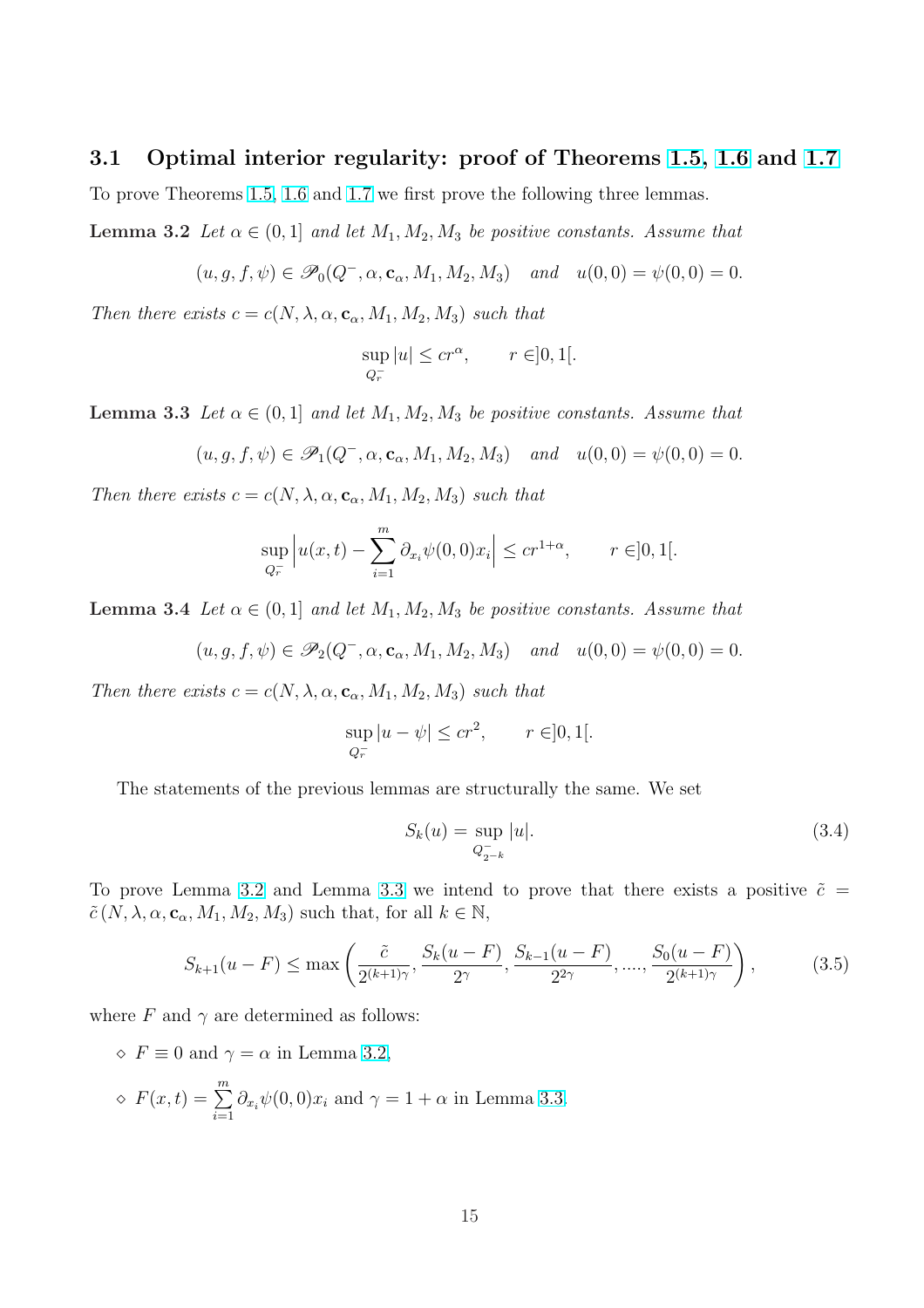<span id="page-15-0"></span>Indeed, if (3.5) holds then we see, by a simple iteration argument, that

$$
S_k(u - F) \le \frac{\tilde{c}}{2^{k\gamma}}
$$

and Lemma [3.](#page-14-0)2 and Lemma 3.3 follow.

**Proof of Lemma 3.2** To prove (3.5) with  $F = 0$  and  $\gamma = \alpha$ , we assume that

$$
(u, g, f, \psi) \in \mathscr{P}_0(Q^-, \alpha, \mathbf{c}_\alpha, M_1, M_2, M_3).
$$

We divide the argu[men](#page-7-0)t into thre[e ste](#page-14-0)ps.

Step 1 (Setting up the argument by contradiction). We first note that

$$
u(x,t) \ge \psi(x,t) = \psi(x,t) - \psi(0,0) \ge -M_3 \|(x,t)\|_K^{\alpha}, \qquad (x,t) \in Q^-.
$$
 (3.6)

Assume that (3.5) is false. Then for every  $j \in \mathbb{N}$ , there exists a positive integer  $k_j$  and  $(u_j, g_j, f_j, \psi_j) \in \mathscr{P}_0(Q^-, \alpha, \mathbf{c}_\alpha, M_1, M_2, M_3)$  such that

$$
S_{k_j+1}(u_j) > \max\left(\frac{jM_3}{2^{(k_j+1)\alpha}}, \frac{S_{k_j}(u_j)}{2^{\alpha}}, \frac{S_{k_j-1}(u_j)}{2^{2\alpha}}, \dots, \frac{S_0(u_j)}{2^{(k_j+1)\alpha}}\right).
$$
(3.7)

Using the definition in (3.4) we see that there exists  $(x_j, t_j)$  in the closure of  $Q_{\sigma}^ \frac{1}{2^{-k_j-1}}$  such that  $|u_j(x_j, t_j)| = S_{k_j+1}(u_j)$  for every  $j \ge 1$ . Moreover from (3.6) it follows that  $u_j(x_j, t_j) > 0$ . Using (3.7) we can conclude, as  $|u_j| \leq M_1$ , that  $j2^{-\alpha k_j}$  is bounded and hence that  $k_j \to \infty$  as  $j \to \infty$ . **Step 2** (Constructing b[low](#page-14-0)-ups). We define  $(\tilde{x}_j, \tilde{t}_j) = \delta_{2^{k_j}}((x_j, t_j))$  and  $\tilde{u}_j : Q_{2^k}^-$ 

 $\bar{a}_2^{\phantom{1}} \rightarrow \mathbb{R}$  as

$$
\tilde{u}_j(x,t) = \frac{u_j(\delta_{2^{-k_j}}(x,t))}{S_{k_j+1}(u_j)}.
$$
\n(3.8)

Note that  $(\tilde{x}_j, \tilde{t}_j)$  belongs to the closure of  $Q_1^ \frac{1}{2}$  and

$$
\tilde{u}_j(\tilde{x}_j, \tilde{t}_j) = 1.
$$
\n(3.9)

Moreover we let  $\tilde{L}_j = L_{2^{-k_j}}$  (cf. (3.3)) and

$$
\tilde{f}_j(x,t) = 2^{-2k_j} \frac{f_j(\delta_{2^{-k_j}}(x,t))}{S_{k_j+1}(u_j)}, \quad \tilde{g}_j(x,t) = \frac{g_j(\delta_{2^{-k_j}}(x,t))}{S_{k_j+1}(u_j)}, \quad \tilde{\psi}_j(x,t) = \frac{\psi_j(\delta_{2^{-k_j}}(x,t))}{S_{k_j+1}(u_j)} \tag{3.10}
$$

whenever  $(x, t) \in Q^-_{\alpha}$  $_{2^{k_j}}^-$ . Then, using (3.2) we see that

$$
\begin{cases} \max\{\tilde{L}_j\tilde{u}_j - \tilde{f}_j, \tilde{\psi}_j - \tilde{u}_j\} = 0, & \text{in } Q_{2^{k_j}}^-, \\ \tilde{u}_j = \tilde{g}_j, & \text{on } \partial_P Q_{2^{k_j}}^-. \end{cases}
$$

For any  $l \in \mathbb{N}$  we have that

$$
\sup_{Q_{2l}^-} |\tilde{u}_j| = \frac{S_{k_j - l}(u_j)}{S_{k_j + 1}(u_j)} \le 2^{(l+1)\alpha} \text{ whenever } k_j > l.
$$
\n(3.11)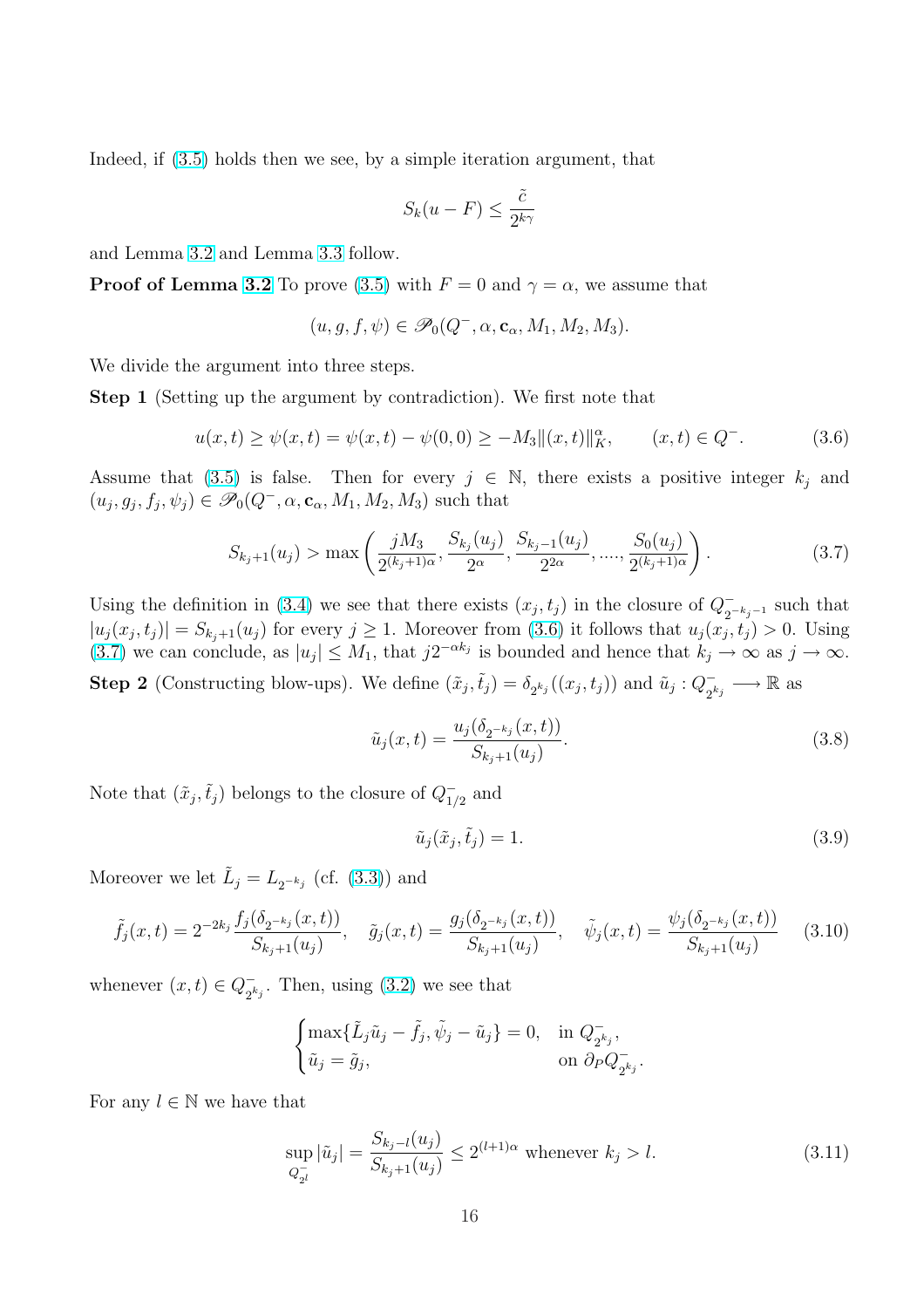<span id="page-16-0"></span>In particular, we can conclude that

$$
(\tilde{u}_j, \tilde{u}_j, \tilde{f}_j, \tilde{\psi}_j) \in \mathscr{P}_0(Q_{2^l}^-, \alpha, \mathbf{c}_\alpha, \tilde{M}_1^j, \tilde{M}_2^j, \tilde{M}_3^j)
$$
\n(3.12)

where now  $\mathscr{P}_0$  is the class related to operator  $\tilde{L}_j$  and, by (3.10) and (3.11), we have

$$
\tilde{M}_1^j \le 2^{(l+1)\alpha}, \qquad \tilde{M}_2^j \le 2^{-2k_j} \frac{M_2}{S_{k_j+1}(u_j)}, \qquad \tilde{M}_3^j \le 2^{\alpha(l-k_j)} \frac{M_3}{S_{k_j+1}(u_j)}.\tag{3.13}
$$

Moreover, using (3.7) we see that

$$
\lim_{j \to \infty} \tilde{M}_2^j = \lim_{j \to \infty} \tilde{M}_3^j = 0.
$$
\n(3.14)

Step 3 (Completing the argument by contradiction). In the following we let  $l \in \mathbb{N}$  be a suitable large degree of freedom to be specified later. We consider  $j_0 \in \mathbb{N}$  such that  $k_j > 2^l$  for  $j \geq j_0$ . We let  $\hat{g}_j$  denote the boundary values of  $\tilde{u}_j$  on  $\partial_P Q_{\mathfrak{I}}^ _{2^l}^-$  and we let  $v_j$  and  $\tilde{v}_j$  be such that

$$
\begin{cases}\n\tilde{L}_j v_j = \|\tilde{f}_j\|_{L^\infty(Q_{2^l}^-)} & \text{in } Q_{2^l}^-, \\
v_j = \hat{g}_j & \text{on } \partial_P Q_{2^l}^-, \\
\end{cases}\n\qquad\n\begin{cases}\n\tilde{L}_j \tilde{v}_j = -\|\tilde{f}_j\|_{L^\infty(Q_{2^l}^-)} & \text{in } Q_{2^l}^-, \\
\tilde{v}_j = \max\{\hat{g}_j, \tilde{M}_3^j\} & \text{on } \partial_P Q_{2^l}^-. \\
\end{cases}\n\tag{3.15}
$$

We first prove that

$$
v_j \le \tilde{u}_j \le \tilde{v}_j \text{ in } Q_{2^l}^-. \tag{3.16}
$$

The first inequality in (3.16) follows from the comparison principle. To prove the second one, we first note that  $\|\tilde{\psi}_j\|_{\infty} \leq \tilde{M}_3^j$  and then by the maximum principle  $\tilde{v}_j \geq \tilde{\psi}_j$  in  $Q_{2^l}$  $\overline{a}$ . Furthermore

$$
\tilde{L}_j(\tilde{v}_j - \tilde{u}_j) = -\|\tilde{f}_j\|_{L^{\infty}(Q_{2^l}^-)} + \tilde{f}_j \le 0 \quad \text{in} \quad \Omega := Q_{2^l}^- \cap \{(x, t) : \tilde{u}_j(x, t) > \tilde{\psi}_j(x, t)\},
$$

and  $\tilde{v}_j \geq \tilde{u}_j$  on  $\partial\Omega$ . Hence, the second inequality in (3.16) follows from the maximum principle.

We remark that, since  $\tilde{u}_j \ge \tilde{\psi}_j$  by (3.12), we can conclude that  $\hat{g}_j \ge -\tilde{M}_3^j$  in  $Q_{2^l}$  $_{2^l}^-$ . Hence, using the maximum principle we have, for any positive  $T$ ,

$$
\tilde{v}_j(x,t) - v_j(x,t) \le \left( \max\{0, \tilde{M}_3^j - \hat{g}_j\} + 2T \|\tilde{f}_j\|_{L^\infty(Q_{2^l}^-)} \right) \le 2\left(\tilde{M}_3^j + T\tilde{M}_2^j\right) \tag{3.17}
$$

whenever  $(x, t) \in Q_{2l}^ _{2^l}(0,0,T)$ . In particular, we can conclude that

$$
\|\tilde{v}_j\|_{L^{\infty}\left(Q_{2^l}^-\right)} \leq \max\left\{2^{(l+1)\alpha}, \tilde{M}_3^j\right\} + 2^{2l} \tilde{M}_2^j. \tag{3.18}
$$

We claim that there exists a positive constant C such that

$$
\tilde{v}_j(x,t) \ge C
$$
 for every  $(x,t) \in Q_{1/2}^-, j \ge j_0.$  (3.19)

Once this claim is prove it follows from from (3.17) and (3.16) that

$$
\tilde{u}_j(0,0) \ge v_j(0,0) \ge \tilde{v}_j(0,0) - 2\left(\tilde{M}_3^j + T\tilde{M}_2^j\right) \ge C - 2\left(\tilde{M}_3^j + T\tilde{M}_2^j\right),
$$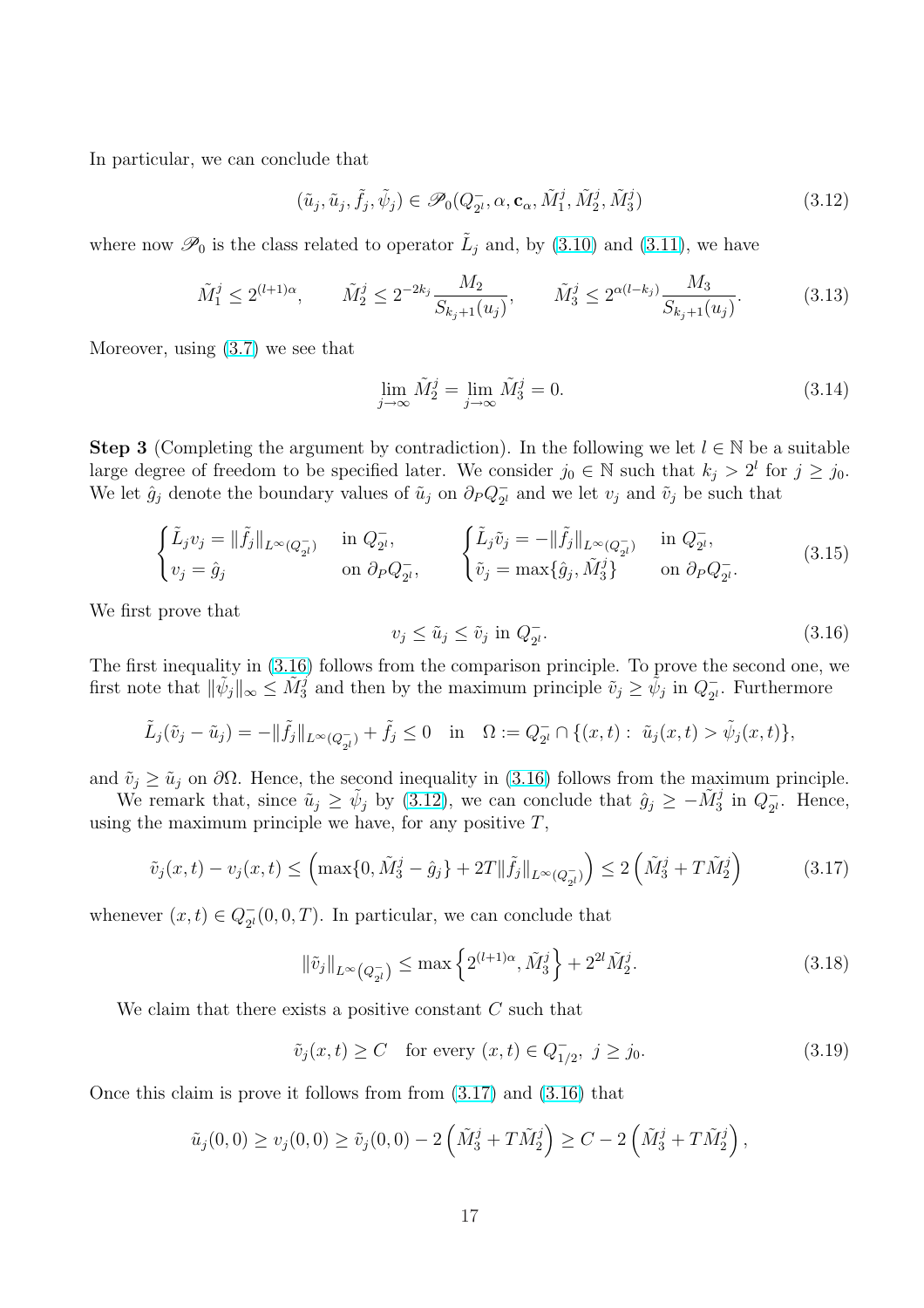<span id="page-17-0"></span>and hence, by (3.14), that  $\tilde{u}_j(0,0) > 0$  for j suitably large. This then contradicts the assumption that  $\tilde{u}_j(0,0) = \tilde{\psi}_j(0,0) = 0$ . Hence our original assumption was incorrect and the proof of the lemma is complete.

In the proo[f of \(](#page-16-0)3.19) we will use of Lemma 2.6 and 2.7 with  $T = 1$ ,  $R = 1/2$  and

$$
\tilde{R} = \left(\frac{2^l}{c}\right)^{\frac{1}{2\kappa+1}}\tag{3.20}
$$

where c is the constant in Lemma 2.6. We write  $\tilde{v}_j = w_j + \tilde{w}_j + \hat{w}_j$  on  $Q_{\tilde{R}}^ \overline{\tilde{R}}(0,0,1)$  where

$$
\begin{cases} \tilde{L}_j w_j = 0 & \text{ in } Q^-_{\tilde{R}}(0,0,1), \\ w_j = 0 & \text{ on } \partial^+_P Q^-_{\tilde{R}}(0,0,1), \\ w_j = \tilde{v}_j & \text{ on } \partial^-_P Q^-_{\tilde{R}}(0,0,1), \end{cases} \quad \begin{cases} \tilde{L}_j \tilde{w}_j = 0 & \text{ in } Q^-_{\tilde{R}}(0,0,1), \\ \tilde{w}_j = \tilde{v}_j & \text{ on } \partial^+_P Q^-_{\tilde{R}}(0,0,1), \\ \tilde{w}_j = 0 & \text{ on } \partial^-_P Q^-_{\tilde{R}}(0,0,1), \end{cases}
$$

$$
\begin{cases} \tilde{L}_j \hat{w}_j = -\|\tilde{f}_j\|_{L^{\infty}(Q_{2^l}^-)} & \text{in } Q_{\tilde{R}}^-(0,0,1), \\ \hat{w}_j = 0 & \text{on } \partial_P Q_{\tilde{R}}^-(0,0,1). \end{cases}
$$

where

$$
\partial^+_P Q^-_{\tilde{R}}(0,0,T) = \partial_P Q^-_{\tilde{R}}(0,0,T) \cap \{t > -T\}, \qquad \partial^-_P Q^-_{\tilde{R}}(0,0,T) = \partial_P Q^-_{\tilde{R}}(0,0,T) \cap \{t = -T\}.
$$

By the maximum principle we easily see that

$$
0 \le \hat{w}_j(x,t) \le (t+1) \|\tilde{f}_j\|_{L^{\infty}(Q_{2^l}^-)} \le \tilde{M}_2^j,
$$
\n(3.21)

whenever  $(x, t) \in Q^-_{\tilde{p}}$  $\overline{R}(0, 0, 1)$ . Hence, as  $t \in ]-1, 0[$  we see that  $|\hat{w}_j(x, t)| \leq 1/4$  in  $Q_{\overline{R}}$  $\bar{\tilde{R}}(0,0,1)$  if  $j$  is sufficiently large. Moreover, by Lemma 2.7 and  $(3.18)$ 

$$
\sup_{Q_{1/2}^-} |\tilde{w}_j| \leq C_0 e^{-C_1 \tilde{R}^2} \sup_{\partial_P^+ Q_{\tilde{R}}^-} |v| \leq C_0 e^{-C_1 \tilde{R}^2} \left( \max \left\{ 2^{(l+1)\alpha}, \tilde{M}_3^j \right\} + 2^{2l} \tilde{M}_2^j \right)
$$

and we note that the right hand side in this inequality tends, by the choice in (3.20), to zero as l goes to infinity. Recalling that  $\tilde{v}_j(\tilde{x}_j, \tilde{t}_j) \geq \tilde{u}_j(\tilde{x}_j, \tilde{t}_j) = 1$ , we can conclude that by chosing l suitably large we can ensure that

$$
w_j(\tilde{x}_j, \tilde{t}_j) \ge \frac{1}{2}, \qquad j \ge j_0.
$$

Using this and the maximum principle we can conclude that there exists at least one point  $(\bar{x}_j, \bar{t}_j) \in \partial_P^- Q^-_{\tilde{R}}$  $\overline{\tilde{R}}(0,0,1)$  such that

$$
\tilde{v}_j(\bar{x}_j, \bar{t}_j) = w_j(\bar{x}_j, \bar{t}_j) \ge \frac{1}{2}, \qquad j \ge j_0.
$$

We next write  $\tilde{v}_j = \tilde{v}_j + \hat{v}_j$  where

$$
\begin{cases} \tilde{L}_j \tilde{v}_j = 0 & \text{in } Q_{2^l}(0,0,2), \\ \tilde{v}_j = \tilde{v}_j & \text{on } \partial_P Q_{2^l}(0,0,2). \end{cases} \qquad \begin{cases} \tilde{L}_j \hat{v}_j = -\|\tilde{f}_j\|_{L^\infty(Q_{2^l}^-)} & \text{in } Q_{2^l}(0,0,2), \\ \hat{v}_j = 0 & \text{on } \partial_P Q_{2^l}^-(0,0,2). \end{cases}
$$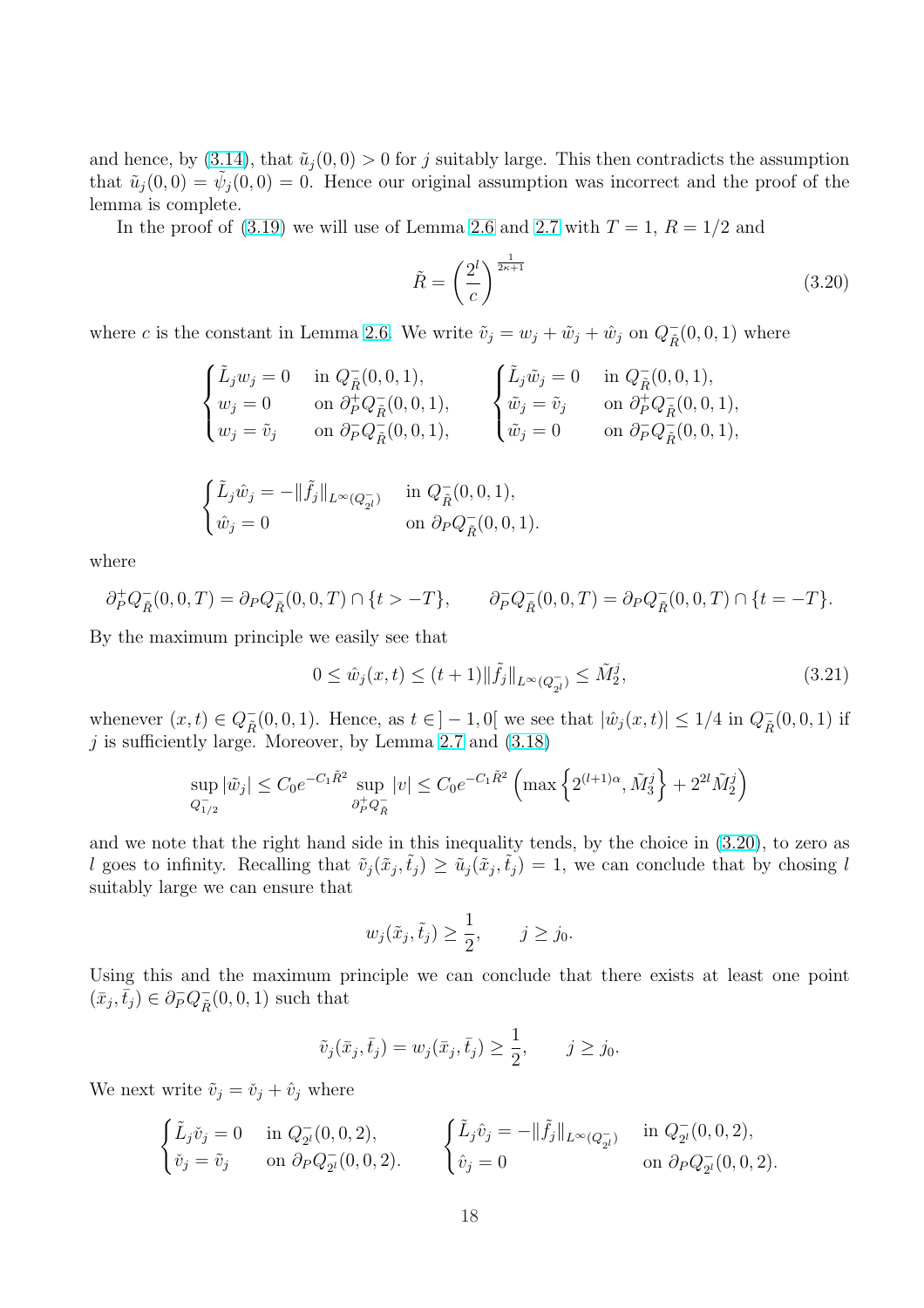<span id="page-18-0"></span>As in (3.21), we easily see that  $|\hat{v}_j(x,t)| \leq 1/4$  in  $Q_{pl}^ _{2^l}(0,0,2)$  if j is sufficiently large and hence we can conclude that

$$
\check{v}_j(\bar{x}_j, \bar{t}_j) \ge \frac{1}{4}, \qquad j \ge j_0.
$$

Using [Lemm](#page-17-0)a 2.6 we infer that

$$
\inf_{Q_{1/2}^-} \check{v}_j \ge \frac{1}{4\tilde{c}}.
$$

Since  $\hat{v}_j \to 0$  [unifo](#page-10-0)rmly on  $Q_{2^l}$  $\overline{e}_2(0,0,2)$  as j goes to infinity, we can conclude that

$$
\inf_{Q_{1/2}^-} \tilde{v}_j \ge \inf_{Q_{1/2}^-} \check{v}_j - ||\hat{v}_j||_{L^{\infty}} \ge \frac{1}{8\tilde{c}}
$$

for any suitably large  $j$ . In particular, this proves  $(3.19)$  and hence the proof of Lemma 3.2 is  $\Box$   $\Box$ 

Proof o[f Lem](#page-16-0)ma 3.3 We argue as in the proof of Lemma 3.2 to show that  $(3.5)$  hold[s wi](#page-7-0)th  $F(x, t) = \sum_{n=1}^{m}$  $\sum_{i=1} \partial_{x_i} \psi(0,0)x_i$  and  $\gamma = \alpha + 1$ . We assume that

$$
(u, g, f, \psi) \in \mathscr{P}_1(Q^-, \alpha, \mathbf{c}_\alpha, M_1, M_2, M_3).
$$

We divide the argument into three steps.

**Step 1** (Setting up the argument by contradiction). We first note that, since  $\psi \in C_K^{1,\alpha}$ ,

$$
u(x,t) \ge \psi(x,t) = \psi(x,t) - \psi(0,0) \ge F(x,t) - M_3 \|(x,t)\|_{K}^{1+\alpha}, \qquad (x,t) \in Q^{-}.
$$
 (3.22)

As in the proof of Lemma 3.2, we assume that (3.5) is false. Then for every  $j \in \mathbb{N}$ , there exists a positive integer  $k_j$  and  $(u_j, g_j, f_j, \psi_j) \in \mathscr{P}_1(Q^-, \alpha, \mathbf{c}_\alpha, M_1, M_2, M_3)$  such that

$$
S_{k_j+1}(u_j - F_j) > \max\left(\frac{jM_3}{2^{(k_j+1)\gamma}}, \frac{S_{k_j}(u_j - F_j)}{2^{\gamma}}, \frac{S_{k_j-1}(u_j - F_j)}{2^{2\gamma}}, \dots, \frac{S_0(u_j - F_j)}{2^{(k_j+1)\gamma}}\right),\tag{3.23}
$$

where  $F_j(x,t) = \sum_{i=1}^{m}$  $\sum_{i=1} \partial_{x_i} \psi_j(0,0)x_i$ . By (3.4) there exists  $(x_j, t_j)$  in the closure of  $Q_2^ \frac{1}{2^{-k_j-1}}$  such that  $u_j(x_j,t_j) - F(x_j,t_j) = S_{k_j+1}(u_j - F)$  for every  $j \ge 1$ . Moreover, by (3.23) we infer that  $k_j \to \infty$ as  $j \to \infty$ .

**Step 2** (Constructing blow-ups). We [defi](#page-14-0)ne  $(\tilde{x}_j, \tilde{t}_j) = \delta_{2^{k_j}}((x_j, t_j))$  and  $\tilde{u}_j : Q_{2^k}^ \bar{a}_2^{\phantom{1}} \rightarrow \mathbb{R}$  as

$$
\tilde{u}_j(x,t) = \frac{(u_j - F_j)(\delta_{2^{-k_j}}(x,t))}{S_{k_j+1}(u_j - F_j)}.
$$
\n(3.24)

As before, we have that  $(\tilde{x}_j, \tilde{t}_j)$  belongs to the closure of  $Q_1^ \frac{1}{2}$  and

$$
\tilde{u}_j(\tilde{x}_j, \tilde{t}_j) = 1.
$$
\n(3.25)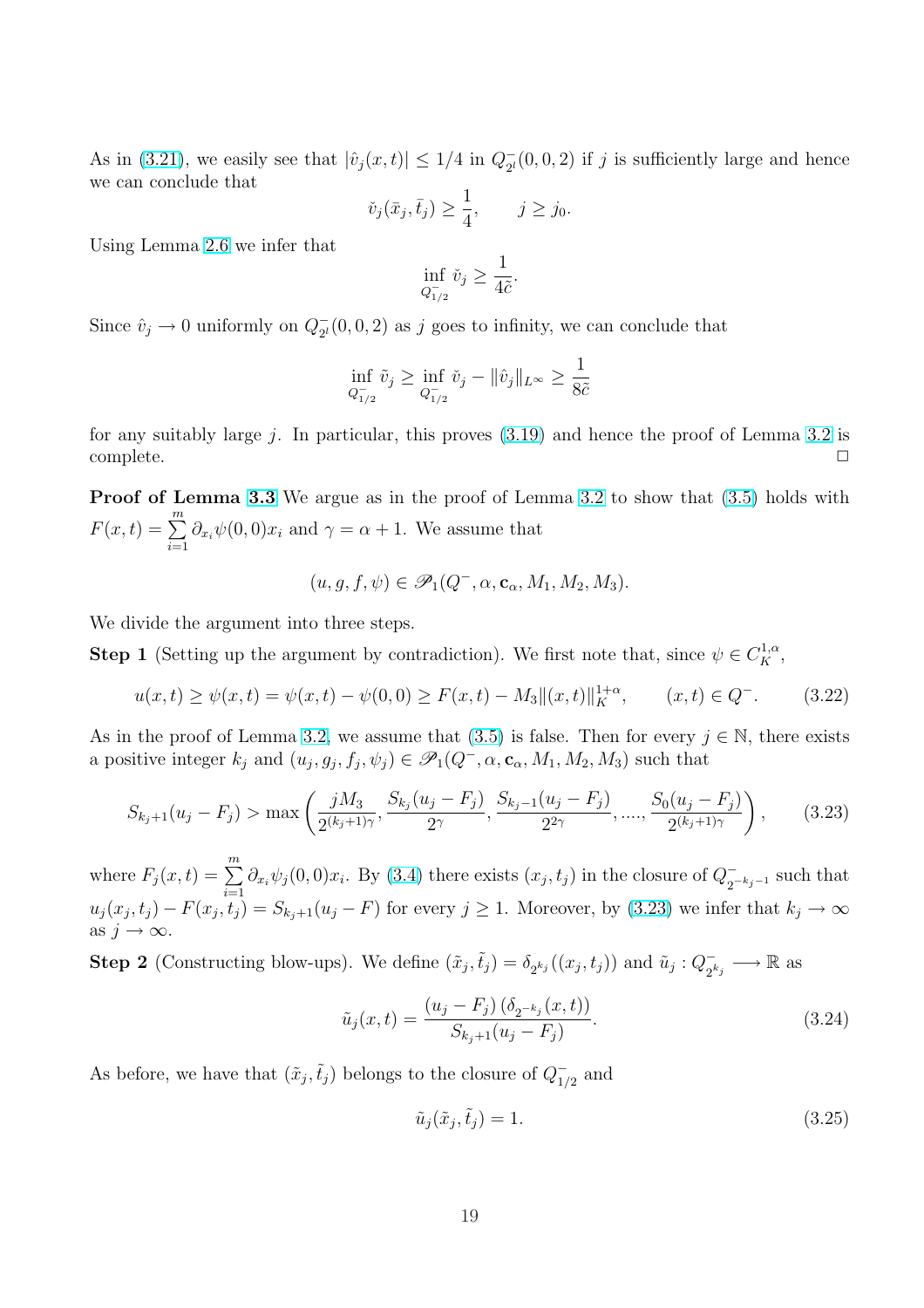Now we let

$$
\tilde{f}_j(x,t) = 2^{-2k_j} \frac{(f_j - LF_j) (\delta_{2^{-k_j}}(x,t))}{S_{k_j+1}(u_j - F_j)}, \quad \tilde{g}_j(x,t) = \frac{(g_j - F_j) (\delta_{2^{-k_j}}(x,t))}{S_{k_j+1}(u_j - F_j)},
$$
\n
$$
\tilde{\psi}_j(x,t) = \frac{(\psi_j - F_j) (\delta_{2^{-k_j}}(x,t))}{S_{k_j+1}(u_j - F_j)}.
$$
\n(3.26)

whenever  $(x, t) \in Q_{\alpha}^ _{2^{k_j}}^-$ . Then, by setting  $\tilde{L}_j = L_{2^{-k_j}}$ , we have

$$
\begin{cases} \max\{\tilde{L}_j\tilde{u}_j - \tilde{f}_j, \tilde{\psi}_j - \tilde{u}_j\} = 0, & \text{in } Q_{2^{k_j}}^-, \\ \tilde{u}_j = \tilde{g}_j, & \text{on } \partial_P Q_{2^{k_j}}^-. \end{cases}
$$

As in the proof of Lemma 3.2, we have

$$
(\tilde{u}_j, \tilde{u}_j, \tilde{f}_j, \tilde{\psi}_j) \in \mathscr{P}_1(Q_{2^l}^-, \alpha, \mathbf{c}_\alpha, \tilde{M}_1^j, \tilde{M}_2^j, \tilde{M}_3^j)
$$
\n(3.27)

where  $\mathscr{P}_1$  is the class relate[d to](#page-7-0) operator  $\tilde{L}_j$ . However we prove our claim by using only the semi-norm

$$
N_3^j := \sum_{i=1}^m \left| \partial_{x_i} \tilde{\psi}_j(0,0) \right| + \sup_{\substack{z,\zeta \in Q^- \\ z \neq \zeta}} \frac{|\tilde{\psi}_j(z) - \tilde{\psi}_j(\zeta) - \sum_{i=1}^m (x_i - \xi_i) \partial_{x_i} \tilde{\psi}_j(\zeta)|}{\|\zeta^{-1} \circ z\|_{K}^{1+\alpha}}
$$

and remark that  $N_3^j + ||\tilde{\psi}_j||_{C_K^{0,\alpha}(Q^-)} \leq \tilde{M}_3^j$ . Since  $LF_j(x,t) = \sum_{i=1}^m$  $\sum_{i=1} b_i(x, t) \partial_{x_i} \psi_j(0, 0)$ , we have

$$
\tilde{M}_1^j \le 2^{(l+1)(1+\alpha)}, \qquad \tilde{M}_2^j \le 2^{-2k_j} \frac{M_2 + \mathbf{c}_\alpha M_3}{S_{k_j+1}(u_j - F_j)}.
$$
\n(3.28)

Furthermore,

$$
N_3^j \le 2^{(1+\alpha)(l-k_j)} \frac{M_3}{S_{k_j+1}(u_j - F_j)}.
$$

To see this we note that  $\partial_{x_i} \tilde{\psi}_j(0,0) = 0$  and

$$
\left| (\psi_j - F_j)(z) - (\psi_j - F_j)(\zeta) - \sum_{i=1}^m (x_i - \xi_i) \partial_{x_i} (\psi_j - F_j)(\zeta) \right|
$$
  
= 
$$
\left| \left( \psi_j(z) - \psi_j(\zeta) - \sum_{i=1}^m (x_i - \xi_i) \partial_{x_i} \psi_j(\zeta) \right) - \sum_{i=1}^m (x_i - \xi_i - (x_i - \xi_i)) \partial_{x_i} \psi_j(0,0) \right| \leq M_3 \| \zeta^{-1} \circ z \|_{K}^{1+\alpha}.
$$

Therefore, by (3.23), we have

$$
\lim_{j \to \infty} \tilde{M}_2^j = \lim_{j \to \infty} N_3^j = 0.
$$
\n(3.29)

Step 3 (Com[pletin](#page-18-0)g the argument by contradiction). This step is completely analogous to Step 3 in Lemma 3.2 except for the use of  $N_3^j$  $\frac{3}{3}$  in place of  $\tilde{M}_3^j$  and  $\gamma$  now equals  $1 + \alpha$ .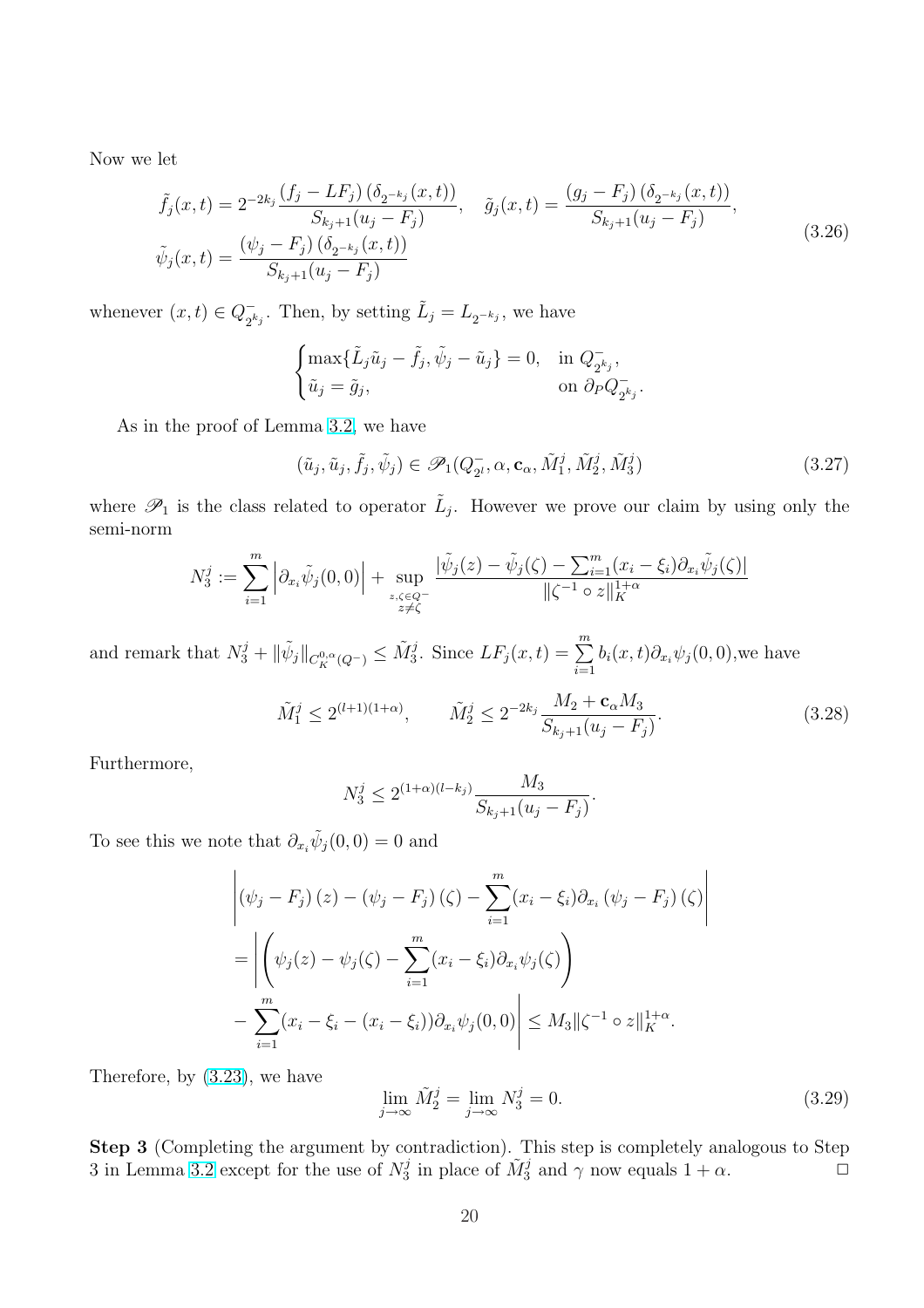**Proof of Lemma 3.4** We first note that we may assume that  $\psi \equiv 0$ . Indeed, using the fact that  $L\psi \in \mathcal{C}_K^{0,\alpha}$  we can consider  $\tilde{u} = u - \psi$ ,  $\tilde{f} = f - L\psi$ ,  $\tilde{g} = g - \psi$  in  $Q^-$ . In particular, we note that  $(\tilde{u}, \tilde{g}, \tilde{f}, 0) \in \mathscr{P}_2(Q^-,\alpha, \mathbf{c}_\alpha, \tilde{M}_1, \tilde{M}_2, 0)$  where  $(\tilde{M}_1, \tilde{M}_2)$  only depends on  $M_1, M_2$  and  $M_3$ . From here on we can no[w ar](#page-8-0)gue as in the proof of the previous two lemmas. In particular, we note that

$$
u(x,t) \ge \psi(x,t) = 0, \qquad (x,t) \in Q^-.
$$
\n(3.30)

and we assume that (3.5) is false with  $\gamma = 2$ . Then for every  $j \in \mathbb{N}$ , there exists a positive integer  $k_j$  and  $(u_j, g_j, f_j, 0) \in \mathscr{P}_2(Q^-, \alpha, \mathbf{c}_\alpha, M_1, M_2, 0)$  such that

$$
S_{k_j+1}(u_j) > \max\left(\frac{j}{2^{2(k_j+1)}}, \frac{S_{k_j}(u_j)}{2^2}, \frac{S_{k_j-1}(u_j)}{2^4}, \dots, \frac{S_0(u_j)}{2^{2(k_j+1)}}\right).
$$
\n(3.31)

By (3.4) there exists  $(x_j, t_j)$  in the closure of  $Q_{\sigma}^ ^{-}_{2^{-k_j-1}}$  such that  $u_j(x_j, t_j) = S_{k_j+1}(u_j)$  for every  $j \ge 1$  and, by (3.31),  $k_j \to \infty$  as  $j \to \infty$ . The rest of the proof then follow along the same lines as the proof of Lemma 3.2.  $\Box$ 

[We n](#page-14-0)ext derive the following extensions of Lemmas 3.2, 3.3 and 3.4.

**Lemma 3.5** Let  $\alpha \in (0,1]$  $\alpha \in (0,1]$  and let  $M_1, M_2, M_3$  be positive constants. Assume that

$$
(u, g, f, \psi) \in \mathscr{P}_0(Q, \alpha, \mathbf{c}_\alpha, M_1, M_2, M_3)
$$
 and  $u(0, 0) = \psi(0, 0) = 0$ .

Then there exists  $c = c(N, \lambda, \alpha, \mathbf{c}_{\alpha}, M_1, M_2, M_3)$  such that

$$
\sup_{Q_r} |u| \le cr^{\alpha}, \qquad r \in ]0,1[.
$$

**Lemma 3.6** Let  $\alpha \in (0,1]$  and let  $M_1, M_2, M_3$  be positive constants. Assume that

$$
(u,g,f,\psi)\in\mathscr{P}_1(Q,\alpha,\mathbf{c}_\alpha,M_1,M_2,M_3)\quad\text{and}\quad u(0,0)=\psi(0,0)=0.
$$

Then there exists  $c = c(N, \lambda, \alpha, \mathbf{c}_{\alpha}, M_1, M_2, M_3)$  such that

$$
\sup_{Q_r} |u(x,t) - \sum_{i=1}^m \partial_{x_i} \psi(0,0)x_i| \le cr^{1+\alpha}, \qquad r \in ]0,1[.
$$

**Lemma 3.7** Let  $\alpha \in (0,1]$  and let  $M_1, M_2, M_3$  be positive constants. Assume that

$$
(u, g, f, \psi) \in \mathscr{P}_2(Q, \alpha, \mathbf{c}_{\alpha}, M_1, M_2, M_3)
$$
 and  $u(0, 0) = \psi(0, 0) = 0$ .

Then there exists  $c = c(N, \lambda, \alpha, \mathbf{c}_{\alpha}, M_1, M_2, M_3)$  such that

$$
\sup_{Q_r} |u - \psi| \le cr^2, \qquad r \in ]0, 1[.
$$

**Proof of Lemma 3.5** Using Lemma 3.2 we see that we only have to prove that there exists a constant  $c = c(N, \lambda, \alpha, \mathbf{c}_{\alpha}, M_1, M_2, M_3)$  such that

$$
\sup_{Q_r^+}|u| \le cr^\alpha, \qquad r \in [0,1].\tag{3.32}
$$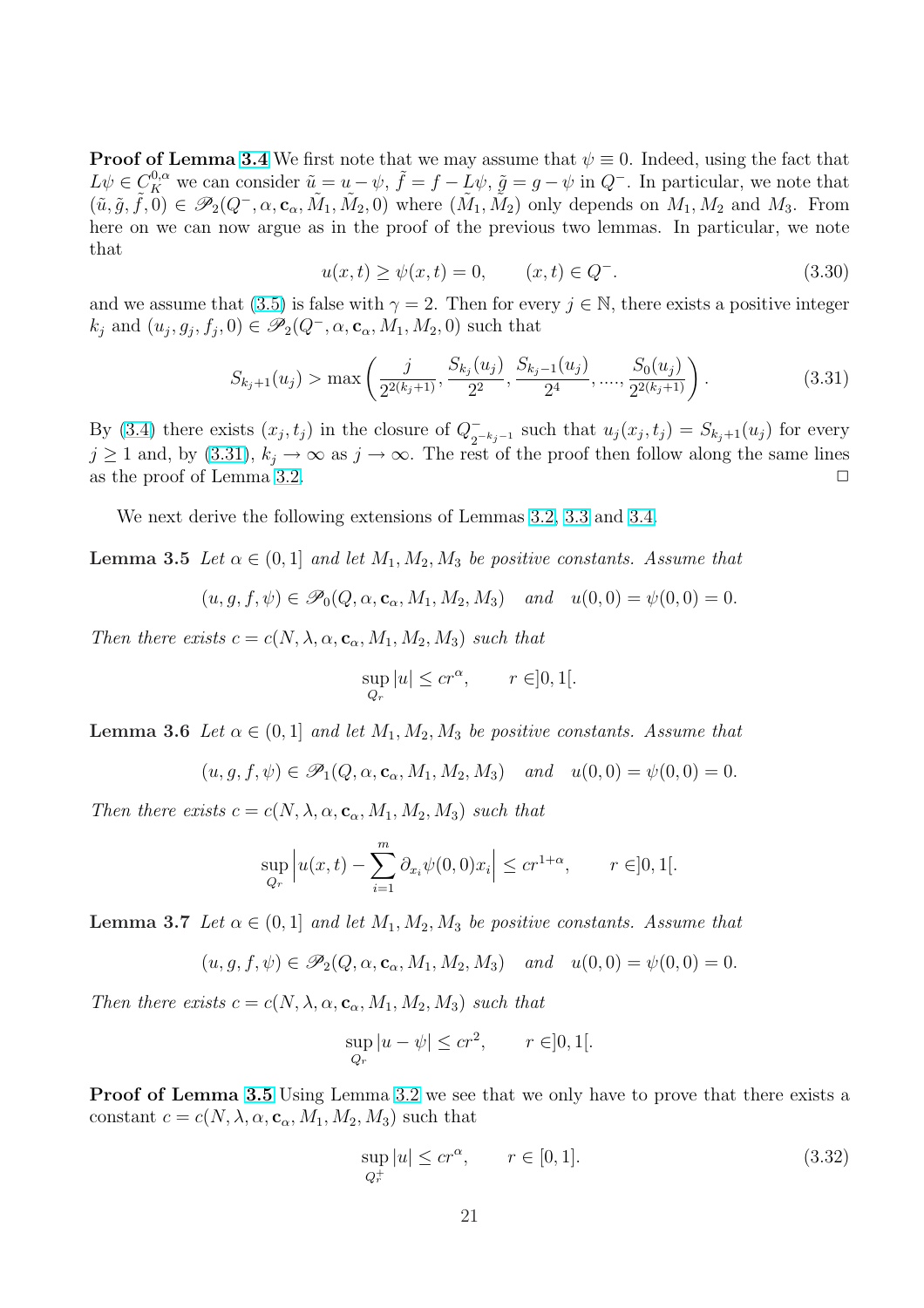We set  $v = v_1 + v_2 + v_3$  where

$$
\begin{cases}\nLv_1 = 0 & \text{in } Q^+, \\
v_1 = 0 & \text{on } \partial^+_P Q^+, \\
v_1 = |u| & \text{on } \partial^-_P Q^+, \\
v_1 = |u| & \text{on } \partial^-_P Q^+, \\
v_2 = 0 & \text{on } \partial^-_P Q^+, \\
v_2 = 0 & \text{on } \partial^-_P Q^+, \\
v_3 = 0\n\end{cases}\n\begin{cases}\nLv_3 = -\|f\|_{L^\infty(Q^+)} & \text{in } Q^+, \\
v_3 = 0 & \text{on } \partial^-_P Q^+, \\
v_4 = 0 & \text{on } \partial^-_P Q^+, \\
v_5 = 0 & \text{on } \partial^-_P Q^+, \\
v_6 = 0 & \text{on } \partial^-_P Q^+, \\
v_7 = 0 & \text{on } \partial^-_P Q^+, \\
v_8 = 0 & \text{on } \partial^-_P Q^+, \\
v_9 = 0 & \text{on } \partial^-_P Q^+, \\
v_1 = 0 & \text{on } \partial^-_P Q^+, \\
v_1 = 0 & \text{on } \partial^-_P Q^+, \\
v_2 = 0 & \text{on } \partial^-_P Q^+, \\
v_3 = 0 & \text{on } \partial^-_P Q^+, \\
v_4 = 0 & \text{on } \partial^-_P Q^+, \\
v_5 = 0 & \text{on } \partial^-_P Q^+, \\
v_6 = 0 & \text{on } \partial^-_P Q^+, \\
v_7 = 0 & \text{on } \partial^-_P Q^+, \\
v_8 = 0 & \text{on } \partial^-_P Q^+, \\
v_9 = 0 & \text{on } \partial^-_P Q^+, \\
v_1 = 0 & \text{on } \partial^-_P Q^+, \\
v_1 = 0 & \text{on } \partial^-_P Q^+, \\
v_1 = 0 & \text{on } \partial^-_P Q^+, \\
v_2 = 0 & \text{on } \partial^-_P Q^+, \\
v_3 = 0 & \text{on } \partial^-_P Q^+, \\
v_4 = 0 & \text{on } \partial^-_P Q^+, \\
v_5 = 0 & \text{on } \partial^-_P Q^+, \\
v_6 = 0 & \text{on } \partial^-_P Q^+, \\
v_7 = 0 & \text{on } \partial^-_P Q^+, \\
v_8 = 0 & \text{on } \partial^-_P Q^+, \\
v_9 = 0 & \text{on } \partial^-_
$$

where

$$
\partial^+_P Q^+ = \partial_P Q^+ \cap \{t > 0\}, \qquad \partial^-_P Q^+ = \partial_P Q^+ \cap \{t = 0\}.
$$

By the maximum principle we see that  $\psi \leq u \leq v$  in  $Q^+$  and hence we only have to prove that

$$
\sup_{Q_r^+} |v| \le cr^\alpha,\tag{3.33}
$$

for r suitably small.

To continue we first note, using Lemma 3.2 and Corollary 2.4, that

$$
|v_1(x,t)| \le c \int_{|y|_K \le R_0} \Gamma(x,t,y,0)|y|_K^{\alpha} dy \le c_{\alpha} ||(x,t)||_K^{\alpha},
$$

for some  $R_0 > 1$ . For any positive r we consider the function  $u_2(x,t) = v_2(D_rx, r^2(t+1))$ . By applying Lemma 2.7 with  $R = 1$  and  $\tilde{R} = \frac{1}{r}$  we see that there exist positive constants  $C_0, C_1$ , and  $R_0$  such that

$$
\sup_{Q_r^+} |v_2| = \sup_{Q^-} |u_2| \le C_0 \exp \left(-C_1 \tilde{R}^2\right) \sup_{\partial_P Q^-_{\tilde{R}} \cap \{(x,t): t > -1\}} |u_2| \le C_0 \exp \left(-\frac{C_1}{r^2}\right) \sup_{\partial_P^+ Q^+} |v_2|
$$

whenever  $r \leq \frac{1}{R}$  $\frac{1}{R_0}$ . Since  $v_2$  agrees with |u| on  $\partial^+_P Q^+$  we can conclude that

$$
\sup_{Q_r^+} |v_2| \le C_0 M_1 \exp\left(-\frac{C_1}{r^2}\right) \le c_2 r^{\alpha}, \quad \text{for every} \quad r \in \left]0, \frac{1}{R_0}\right].
$$

Finally, we have

$$
|v_3(x,t)| \leq \|f\|_{L^{\infty}(Q^+)} \int\limits_{0}^{t} \int\limits_{\mathbb{R}^N} \Gamma(x,t,y,s) dyds \leq t \, \|f\|_{L^{\infty}(Q^+)} \leq M_2 \|(x,t)\|_{K}^2.
$$

Put together these estimates prove that the claim in  $(3.33)$  is true.  $\Box$ 

Proof of Lemma 3.6 and 3.7. To prove these two lemmas we can use the same argument as in the proof of Lemma 3.5. In particular, we now apply Corollary 2.4 with  $\gamma = \alpha + 1$  and  $\gamma = 2$ in the proof of Lemma 3.6 and Lemma 3.7 respectively.  $\Box$ 

In order to pro[ve](#page-10-0) [The](#page-9-0)or[ems](#page-6-0) 1.5, 1.6 and 1.7, we introduce [som](#page-8-0)e further notations. For  $(x, t) \in \Omega$  and  $r \in (0, 1)$ , we introduce t[he b](#page-6-0)low-up of a function  $v \in C^{0}(\Omega)$  at  $(x, t)$  as

$$
v^{r,(x,t)}(y,s) := v((x,t) \circ \delta_r(y,s)),
$$
\n(3.34)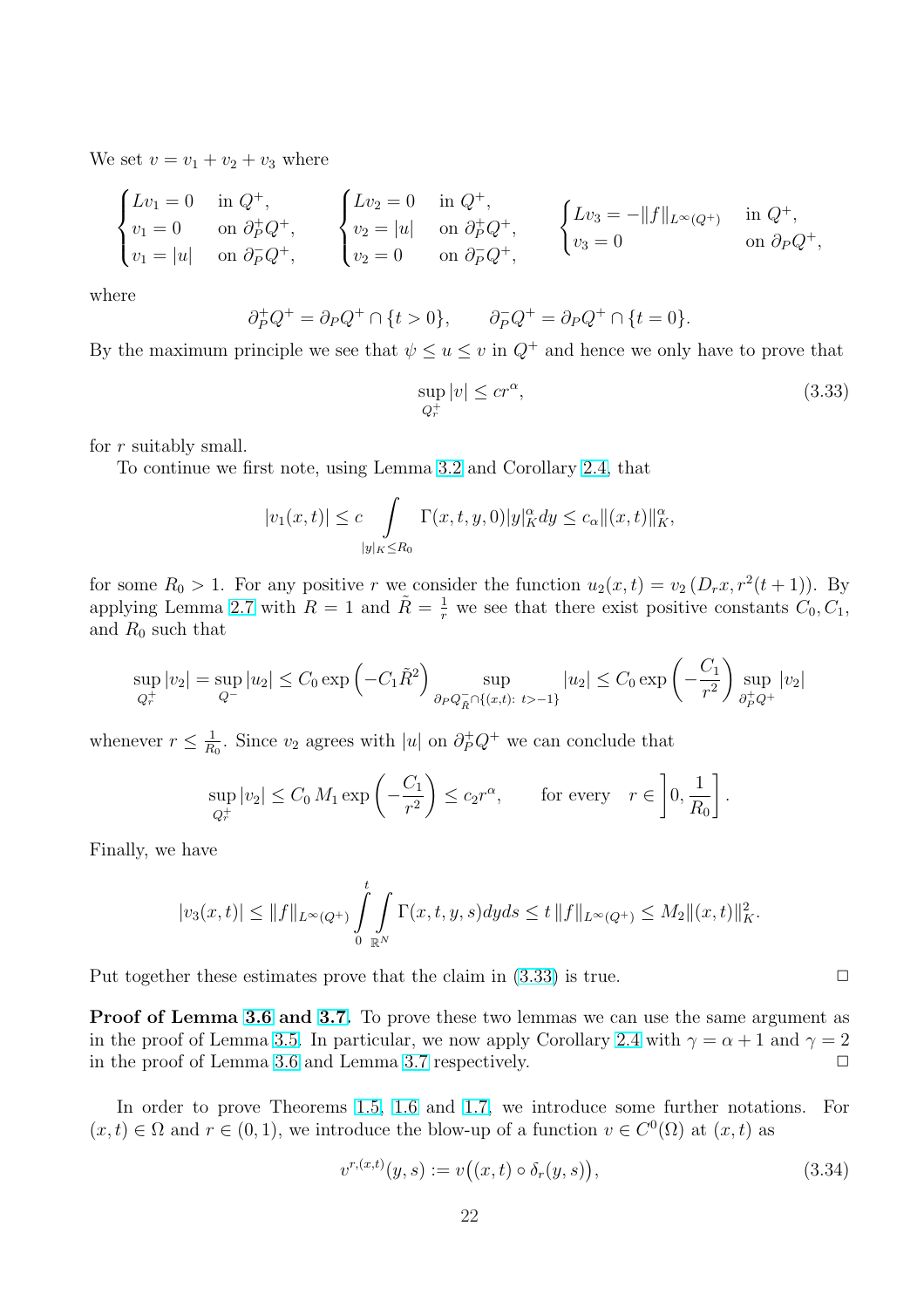<span id="page-22-0"></span>whenever  $(x, t) \circ \delta_r(y, s) \in \Omega$ , and the corresponding scaled operator,

$$
L_r^{(y,s)} = \sum_{i,j=1}^m a_{ij}^{r,(x,t)}(y,s)\partial_{y_iy_j} + \sum_{i=1}^m r b_i^{r,(x,t)}(y,s)\partial_{y_i} + \sum_{i,j=1}^N b_{ij}y_i\partial_{y_j} - \partial_s.
$$
 (3.35)

**Proof of Theorem 1.5** We fix  $R \in ]0,1[$  such that  $Q_{2R} \subseteq Q_{2RC_1}(\hat{x}, \hat{t}) \subseteq Q$  for every  $(\hat{x}, \hat{t}) \in Q_{2R}$ , where  $C_1$  is the constant in (1.19). Let  $\mathscr{F} = \overline{Q}_{2R} \cap \{(x,t): u(x,t) = \psi(x,t)\}\.$  If  $\mathscr{F}$  is empty then the result is a direct consequence of Theorem 2.1. We aim to prove that there exists a positive constant  $\hat{c} = \hat{c}(N, \lambda, \alpha, \mathbf{c}_{\alpha}, M_1, M_2, M_3)$  such that

$$
\sup_{\substack{(x,t),(\hat{x},\hat{t})\in Q_R\\(x,t)\neq(\hat{x},\hat{t})}}\frac{|u(x,t)-u(\hat{x},\hat{t})|}{\|(\hat{x},\hat{t})^{-1}\circ(x,t)\|_K^{\alpha}} \leq \hat{c}.\tag{3.36}
$$

If  $(\hat{x}, \hat{t}) \in Q_{2R} \cap \mathscr{F}$ , then we apply Lemma 3.5 and we get

$$
|u(x,t) - u(\hat{x},\hat{t})| \le c \|(\hat{x},\hat{t})^{-1} \circ (x,t) \|_{K}^{\alpha} \quad \text{for every } (x,t) \in Q_{2RC_1}(\hat{x},\hat{t}). \tag{3.37}
$$

The same result clearly holds whenever  $(x, t) \in Q_R \cap \mathcal{F}$ . To complete the proof of Theorem 1.5 we therefore assume that  $(x, t), (\hat{x}, \hat{t}) \in Q_R \setminus \mathscr{F}$ . Let  $r = d_K((x, t), \mathscr{F})$  denote the distance from  $(x, t)$  to  $\mathscr{F}$ , as defined in (1.16) and let  $(\tilde{x}, \tilde{t}) \in \mathscr{F}$  be such that  $r = d_K((x, t), (\tilde{x}, \tilde{t}))$ . We divide the proof into two cases.

**Case 1.** Assume  $(\hat{x}, \hat{t}) \in Q_R \setminus Q_{r/2}(x, t)$ . Then  $d_K((x, t), (\hat{x}, \hat{t}))$  $> c_0 r$  for some universal positive constant  $c_0$ . By the triang[le ine](#page-3-0)quality (1.15) we have

$$
d_K((\hat{x}, \hat{t}), (\tilde{x}, \tilde{t})) \le c \left( d_K((x, t), (\tilde{x}, \tilde{t})) + c \, d_K((x, t), (\hat{x}, \hat{t})) \right). \tag{3.38}
$$

Recalling that  $d_K((x,t),(\tilde{x},\tilde{t})) \leq \frac{1}{c\epsilon}$  $\frac{1}{c_0}$  d<sub>K</sub>(([x, t](#page-3-0)), (x̂, t)), we see, using (3.37), that

$$
|u(x,t) - u(\hat{x},\hat{t})| \le |u(x,t) - u(\tilde{x},\tilde{t})| + |u(\hat{x},\hat{t}) - u(\tilde{x},\tilde{t})|
$$
  
\n
$$
\le c \left( d_K((x,t),(\tilde{x},\tilde{t}))^{\alpha} + d_K((\hat{x},\hat{t}),(\tilde{x},\tilde{t}))^{\alpha} \right) \le \hat{c} ||(\hat{x},\hat{t})^{-1} \circ (x,t) ||_K^{\alpha},
$$

for some positive constant  $\hat{c}$  only depending on  $c_0$  and on the constant c in (1.15).

**Case 2.** Assume  $(\hat{x}, \hat{t}) \in Q_{r/2}(x, t)$ . We set

$$
v(\hat{x},\hat{t}) = u(\hat{x},\hat{t}) - u(\tilde{x},\tilde{t}).
$$

*i*. From (3.38) it follows that there exists a positive universal constant  $c_1$  such that  $|v(\hat{x}, \hat{t})| \leq c_1 r^{\alpha}$ . Then the function  $w(y, s) = \frac{v^{r,(x,t)}(y,s)}{r^{\alpha}}$  satisfies

$$
|w(y, s)| \le c_1
$$
 and  $L^{r, (x,t)}w(y, s) = r^{2-\alpha} f^{r, (x,t)}(y, s)$  for  $(y, s) \in Q_{1/2}$ . (3.39)

Hence, by the Schauder estimates in Theorem 2.1, we have

$$
|w(y,s)-w(0,0)|\leq \hat{c}_1\|(y,s)\|_K^{\alpha},
$$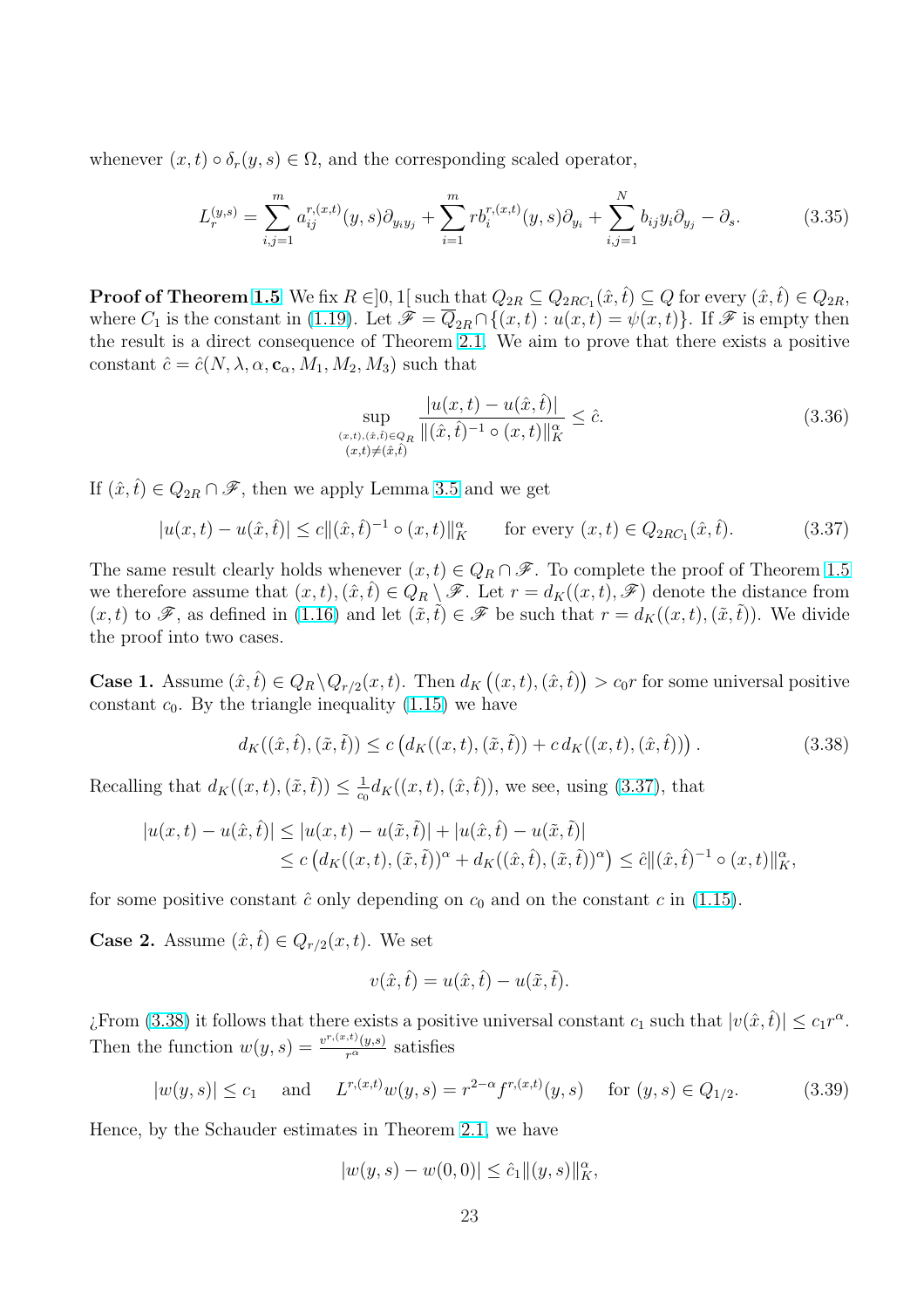<span id="page-23-0"></span>for some positive constant  $\hat{c}_1$ , that only depends on  $c_1$  and on the constants in Theorem 2.1. Then, for  $(\hat{x}, \hat{t}) = (x, t) \circ \delta_r(y, s)$ , we get

$$
|u(\hat{x}, \hat{t}) - u(x, t)| \leq \hat{c}_1 ||(x, t)^{-1} \circ (\hat{x}, \hat{t})||_K^{\alpha},
$$

and this completes the proof of Theorem 1.5.  $\Box$ 

**Proof of Theorem 1.6** Let R and  $\mathscr F$  be as in the proof of Theorem 1.5: we still assume that  $\mathscr{F} \neq \emptyset$  otherwise the thesis is a trivial c[onse](#page-9-0)quence of Theorem 2.1. In Theorem 1.5 we have already proved that  $||u||_{C_K^{0,\alpha}(Q_R)} \leq \hat{c}$ . We next prove that  $||\partial_{x_i}u||_{C_K^{0,\alpha}(Q_R)} \leq \hat{c}$  for  $i = 1,\ldots,m$ . From Lemma 3.6, w[e se](#page-10-0)e that  $\partial_{x_i}u(x,t) = \partial_{x_i}\psi(x,t)$  for every  $(x,t) \in \mathscr{F}$ . Using the same notations as in the proof of Theorem 1.5, we consider  $(x, t) \in Q_R \setminus \mathscr{F}$  $(x, t) \in Q_R \setminus \mathscr{F}$  $(x, t) \in Q_R \setminus \mathscr{F}$  and we let  $(\tilde{x}, \tilde{t}) \in \mathscr{F}$  such that  $r := d_K((x,t), \mathscr{F}) = d_K((x,t),(\tilde{x},\tilde{t}))$ . Furthermore we define

$$
v(\hat{x},\hat{t}) = u(\hat{x},\hat{t}) - u(\tilde{x},\tilde{t}) - \sum_{i=1}^{m} \partial_{x_i} u(\tilde{x},\tilde{t})(\hat{x}_i - \tilde{x}_i).
$$

Then, by applying Lemma 3.6 in the cylinder  $Q_{2RC_1}(\tilde{x}, \tilde{t})$ , we see that

$$
|v(\hat{x},\hat{t})| \le c_2 d_K((\hat{x},\hat{t}),(\tilde{x},\tilde{t}))^{1+\alpha}, \qquad (\hat{x},\hat{t}) \in Q_{2R},
$$

for some positive universal [con](#page-10-0)stant  $c_2$ . We next prove that

$$
\sup_{(\hat{x},\hat{t})\in Q_R\setminus\mathscr{F},\ (\tilde{x},\hat{t})\in Q_R\cap\mathscr{F}}\left|\partial_{x_i}u(\hat{x},\hat{t})-\partial_{x_i}u(\tilde{x},\hat{t})\right|\leq \hat{c}_3d_K((\hat{x},\hat{t}),(\tilde{x},\hat{t}))^{\alpha},\qquad i=1,\ldots,m.\tag{3.40}
$$

Assume  $d_K((\hat{x},\hat{t}),(\tilde{x},\tilde{t})) \leq 2\hat{r}$ . In this case the function

$$
w(y,s) = \frac{v^{\hat{r},(\hat{x},\hat{t})}(y,s)}{\hat{r}^{1+\alpha}}
$$
\n(3.41)

satisfies

$$
|w| \le c'_2
$$
 and  $L^{\hat{r},(\hat{x},\hat{t})}w = \hat{r}^{1-\alpha} \left(f^{\hat{r},(\hat{x},\hat{t})} + \sum_{i=1}^m b_i^{\hat{r},(\hat{x},\hat{t})} \partial_{x_i} \psi(\tilde{x},\tilde{t})\right)$  in  $Q_{1/2}$ . (3.42)

Hence, by the Schauder estimates in Theorem 2.1,

$$
\|\partial_{y_i} w\|_{C_K^{0,\alpha}(Q_R)} \leq \hat{c}_2, \qquad \text{for } i = 1, \dots, m. \tag{3.43}
$$

In particular, since

$$
\partial_{y_i} w(0,0) = \frac{\partial_{x_i} u(\hat{x}, \hat{t}) - \partial_{x_i} \psi(\tilde{x}, \tilde{t})}{\hat{r}^{\alpha}}
$$

we have

$$
\left|\partial_{x_i} u(\hat{x},\hat{t}) - \partial_{x_i} u(\tilde{x},\tilde{t})\right| \leq \hat{c}_2 \hat{r}^{\alpha} \leq \hat{c}_2 d_K((\hat{x},\hat{t}),(\tilde{x},\tilde{t}))^{\alpha}.
$$
\n(3.44)

This completes the proof of  $(3.40)$  in case  $d_K((\hat{x},\hat{t}),(\tilde{x},\tilde{t})) \leq 2\hat{r}$ . Moreover, since  $(3.44)$  holds for  $(\hat{x},\hat{t}) = (x,t)$  (with  $r = \hat{r}$ ) we also have

$$
\sup_{Q_R} |\partial_{x_i} u| \leq \hat{c}_2 + \sup_{Q_R} |\partial_{x_i} \psi|, \qquad i = 1, \dots, m,
$$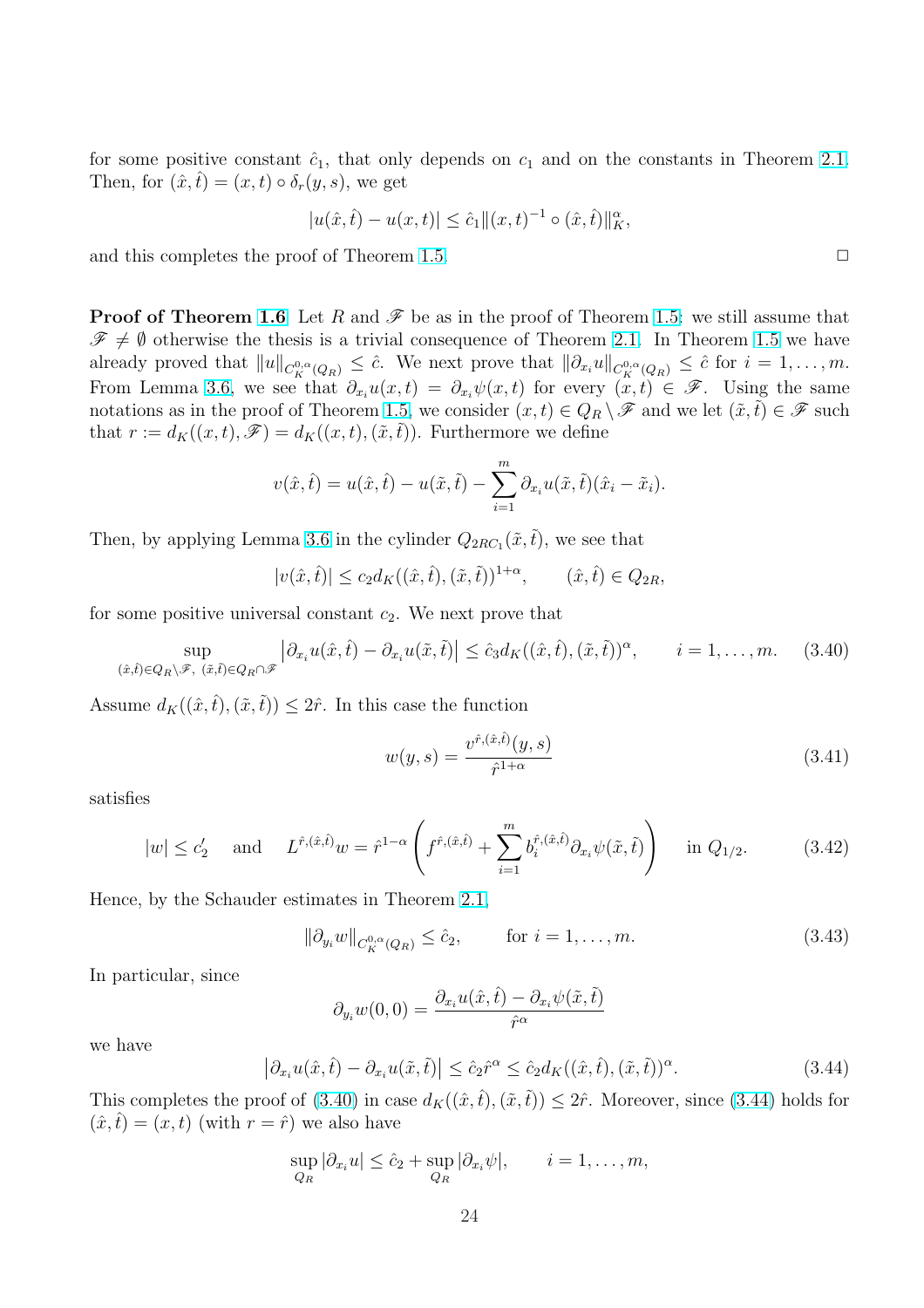and hence we have established the appropriate estimate on the supremum of  $|\partial_{x_i}u|$ . To prove (3.40) in case  $d_K((\hat{x},\hat{t}),(\tilde{x},\tilde{t})) \geq 2\hat{r}$  we let  $(\bar{x},\bar{t}) \in \mathscr{F}$  be such that  $\hat{r} := d_K((\hat{x},\hat{t}),\mathscr{F}) =$  $d_K((\hat{x},\hat{t}),(\bar{x},\bar{t}))$ . Then, by the triangular inequality, we see that

$$
d_K((\bar{x},\bar{t}),(\tilde{x},\tilde{t})) \leq c\left(d_K((\bar{x},\bar{t}),(\hat{x},\hat{t}))+d_K((\hat{x},\hat{t}),(\tilde{x},\tilde{t}))\right) \leq c_3d_K((\hat{x},\hat{t}),(\tilde{x},\tilde{t})).
$$

Hence, using (3.43) it follows that

$$
\begin{aligned} \left| \partial_{x_i} u(\hat{x}, \hat{t}) - \partial_{x_i} u(\tilde{x}, \tilde{t}) \right| &\leq \left| \partial_{x_i} u(\hat{x}, \hat{t}) - \partial_{x_i} u(\bar{x}, \bar{t}) \right| + \left| \partial_{x_i} \psi(\bar{x}, \bar{t}) - \partial_{x_i} \psi(\tilde{x}, \tilde{t}) \right| \\ &\leq \hat{c}_2 d_K((\hat{x}, \hat{t}), (\bar{x}, \bar{t}))^\alpha + \|\psi\|_{C_K^{1,\alpha}} d_K((\bar{x}, \bar{t}), (\tilde{x}, \tilde{t}))^\alpha \\ &\leq \hat{c}_3 d_K((\hat{x}, \hat{t}), (\tilde{x}, \tilde{t})). \end{aligned}
$$

This concludes the proof of (3.40).

We next complete the proof of the Hölder continuity of  $\partial_{x_i}u$ . We divide the proof into two cases.

**Case 1.** Assume  $(\hat{x}, \hat{t}) \in Q_R \setminus Q_{r/2}(x, t)$  $(\hat{x}, \hat{t}) \in Q_R \setminus Q_{r/2}(x, t)$  $(\hat{x}, \hat{t}) \in Q_R \setminus Q_{r/2}(x, t)$ . Then by the triangle inequality (3.38) and (3.40) we have

$$
\begin{aligned} |\partial_{x_i} u(x,t) - \partial_{x_i} u(\hat{x},\hat{t})| &\leq |\partial_{x_i} u(x,t) - \partial_{x_i} u(\tilde{x},\tilde{t})| + |\partial_{x_i} u(\hat{x},\hat{t}) - \partial_{x_i} u(\tilde{x},\tilde{t})| \\ &\leq \hat{c}_3 \left( d_K((x,t),(\tilde{x},\tilde{t}))^\alpha + d_K((\hat{x},\hat{t}),(\tilde{x},\tilde{t}))^\alpha \right) \\ &\leq \hat{c}_4 \|(\hat{x},\hat{t})^{-1} \circ (x,t) \|_K^\alpha. \end{aligned}
$$

**Case 2.** Assume  $(\hat{x}, \hat{t}) \in Q_{r/2}(x, t)$ . We consider the function w in (3.41) with  $(\hat{x}, \hat{t}) = (x, t)$ . From (3.43) it follows that

$$
|\partial_{x_i} u((x,t)\circ \delta_r(y,s)) - \partial_{x_i} u(x,t)| = r^{\alpha} |\partial_{y_i} w(y,s) - \partial_{y_i} w(0,0)| \leq \hat{c}_2 (r||(y,s)||_K)^{\alpha}.
$$

This c[onclu](#page-23-0)des the estimate of  $\|\partial_{x_i}u\|_{C_K^{0,\alpha}(Q_R)}$ .

We finally prove, whenever  $(x, t), (\hat{x}, \hat{t}) \in Q_R$ , that

$$
\left| u(x,t) - u(\hat{x},\hat{t}) - \sum_{i=1}^{m} \partial_{x_i} u(\hat{x},\hat{t}) (x_i - \hat{x}_i) \right| \le c \| (x,t)^{-1} \circ (\hat{x},\hat{t}) \|_{K}^{1+\alpha}, \tag{3.45}
$$

for some constant c only dependent on  $\alpha$ , the operator L and the data f, g and  $\psi$ . We note that if  $(\hat{x}, \hat{t}) \in \mathscr{F}$  then the inequality in (3.45) follows from Lemma 3.6. Moreover, if  $(x, t) \in \mathscr{F}$  then, by Lemma 3.6 and  $(3.40)$ , we have

$$
\left| u(x,t) - u(\hat{x},\hat{t}) - \sum_{i=1}^{m} \partial_{x_i} u(\hat{x},\hat{t}) (x_i - \hat{x}_i) \right| \leq \left| u(\hat{x},\hat{t}) - u(x,t) - \sum_{i=1}^{m} \partial_{x_i} u(x,t) (\hat{x}_i - x_i) \right|
$$
  
+ 
$$
\sum_{i=1}^{m} \left| \partial_{x_i} u(x,t) - \partial_{x_i} u(\hat{x},\hat{t}) \right| |\hat{x}_i - x_i| \leq c \| (x,t)^{-1} \circ (\hat{x},\hat{t}) \|_{K}^{1+\alpha}.
$$

To complete the proof of (3.45) we can therefore assume that  $(x, t), (\hat{x}, \hat{t}) \in Q_R \setminus \mathscr{F}$  and we let, as before,  $r = d_K((x, t), \mathcal{F})$  and  $(\tilde{x}, \tilde{t}) \in \mathcal{F}$  be such that  $r = d_K((x, t), (\tilde{x}, \tilde{t}))$ . We divide the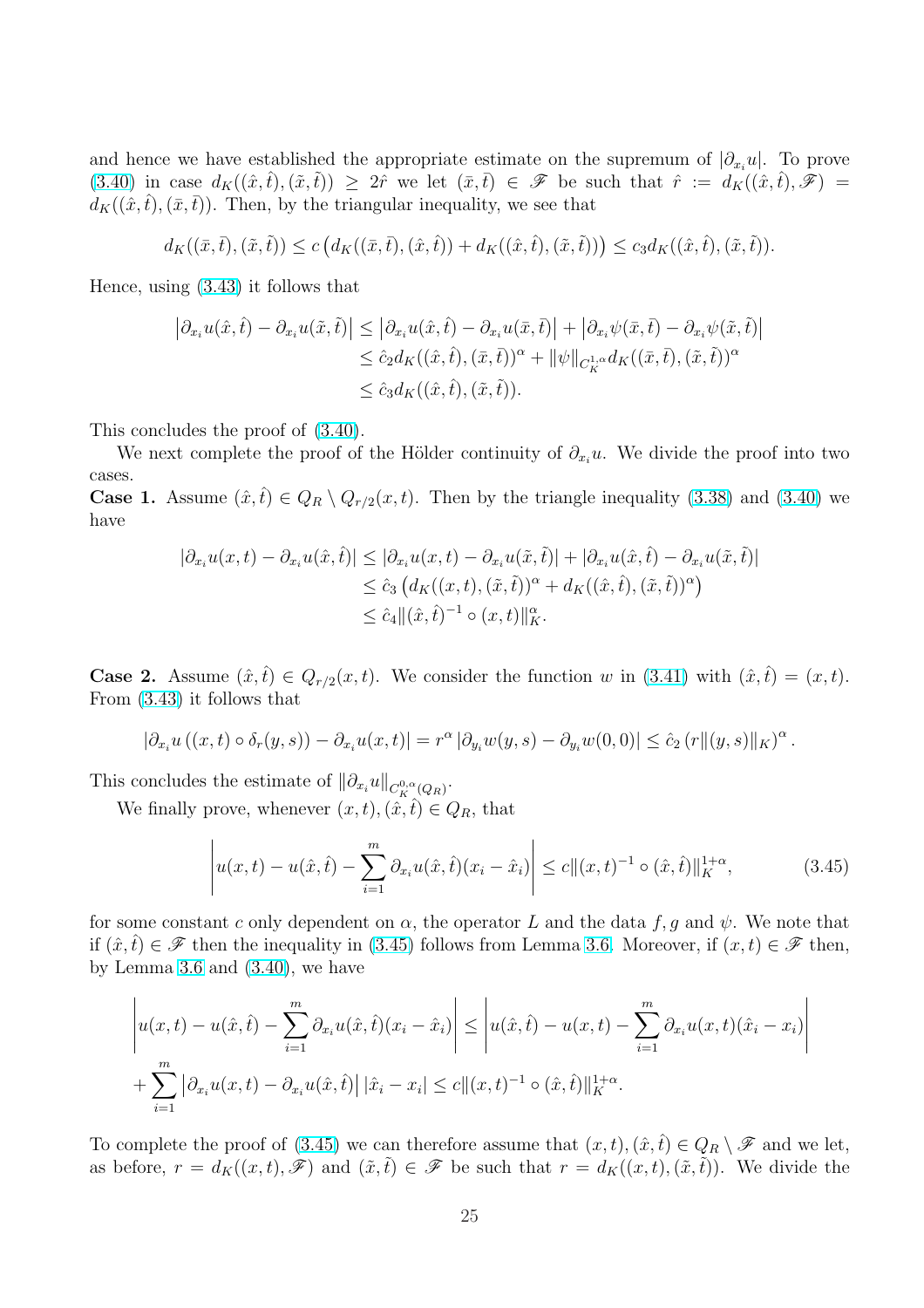<span id="page-25-0"></span>proof into two cases.

**Case 1.** Assume  $(\hat{x}, \hat{t}) \in Q_R \setminus Q_{r/2}(x, t)$ . Then by the triangle inequality (3.38) and (3.40) we have

$$
\left| u(x,t) - u(\hat{x},\hat{t}) - \sum_{i=1}^{m} \partial_{x_i} u(\hat{x},\hat{t}) (x_i - \hat{x}_i) \right| \leq \left| u(x,t) - u(\tilde{x},\tilde{t}) - \sum_{i=1}^{m} \partial_{x_i} u(\tilde{x},\tilde{t}) (x_i - \tilde{x}_i) \right| +
$$
  

$$
\left| u(\tilde{x},\tilde{t}) - u(\hat{x},\hat{t}) - \sum_{i=1}^{m} \partial_{x_i} u(\hat{x},\hat{t}) (\tilde{x}_i - \hat{x}_i) \right| + \sum_{i=1}^{m} \left| \partial_{x_i} u(\tilde{x},\tilde{t}) - \partial_{x_i} u(\hat{x},\hat{t}) \right| |x_i - \tilde{x}_i|
$$
  

$$
\leq c \left( d_K((x,t),(\tilde{x},\tilde{t}))^{1+\alpha} + d_K((\hat{x},\hat{t}),(\tilde{x},\tilde{t}))^{1+\alpha} + d_K((x,t),(\tilde{x},\tilde{t})) d_K((\hat{x},\hat{t}),(\tilde{x},\tilde{t}))^{\alpha} \right)
$$
  

$$
\leq \hat{c}_5 ||(\hat{x},\hat{t})^{-1} \circ (x,t) ||_{K}^{1+\alpha}.
$$

**Case 2.** Assume  $(\hat{x}, \hat{t}) \in Q_{r/2}(x, t)$ . We consider the function w in (3.41) with  $(\hat{x}, \hat{t}) = (x, t)$ . Then by (3.42) and by the Schauder estimates in Theorem 2.1,

$$
\sup_{Q_{1/2}} |Yw| \le ||Yw||_{C_K^{0,\alpha}(Q_{1/2})} \le \hat{c}_6,
$$

and

$$
|w((y,s) \circ (0,h)) - w(y,s)| \le \hat{c}_6|h|.
$$

Therefore, setting  $\delta = r^2 h$ , we have

$$
\left| u\left( (\hat{x}, \hat{t}) \circ (0, \delta) \right) - u\left( (\hat{x}, \hat{t}) \right) \right| = r^{1+\alpha} \left| w((y, s) \circ (0, h)) - w(y, s) \right| \leq \hat{c}_6 r^{1+\alpha} |h| \leq \hat{c}_6 |\delta|^{\frac{1+\alpha}{2}}.
$$

By Remark 1.1 it then follows that  $||u||_{C_K^{1,\alpha}(Q_R)}$  is bounded by a constant only dependent on  $\alpha$ , the operator L and the data f, g and  $\psi$ .

**Proof of T[heo](#page-4-0)rem 1.7** We first note, as in the proof of Lemma 3.4, that it is not restrictive to consider  $\psi \equiv 0$  and hence we assume that

$$
(u, g, f, \psi) \in \mathscr{P}_2(Q, \alpha, \mathbf{c}_\alpha, M_1, M_2, M_3),
$$

with  $\psi \equiv 0$  and  $M_3 = 0$ . Let R and  $\mathscr F$  be as in the proof of Theorem 1.5. We intend to prove that there exists  $\hat{c} = \hat{c}(N, \lambda, \alpha, \mathbf{c}_{\alpha}, M_1, M_2) < \infty$  such that

$$
||u||_{S^{\infty}(Q_R)} \leq \hat{c}.\tag{3.46}
$$

For any  $(\hat{x}, \hat{t}) \in Q_R \cap \{(x, t): u(x, t) > 0\}$ , we introduce

$$
\hat{r} = \hat{r}(\hat{x}, \hat{t}) = \sup\{r : Q_r(\hat{x}, \hat{t}) \subset Q \cap \{(x, t) : u(x, t) > 0\}\}.
$$
\n(3.47)

As  $\mathscr{F} \cap \partial_P Q_{\hat{r}}(\hat{x},\hat{t}) \neq \emptyset$  (by the maximum principle) we see that there exists  $(\tilde{x},\tilde{t}) \in Q_{2R} \cap \mathscr{F} \cap \mathscr{E}$  $\partial_P Q_{\hat{r}}(\hat{x},\hat{t})$  such that  $Q_{\hat{r}}(\hat{x},\hat{t}) \subset Q_{\tilde{r}}(\tilde{x},\tilde{t})$  for some  $\tilde{r} > 0$  such that  $\hat{r} \leq \tilde{r} \leq c_0\hat{r}$ , where  $c_0$  is a suitable universal constant. Next using Lemma 3.7, we find

$$
|u(x,t)| \le cr^2 \qquad \text{whenever } (x,t) \in Q_r(\tilde{x},\tilde{t}) \cap Q \qquad 0 < r < \tilde{r}.\tag{3.48}
$$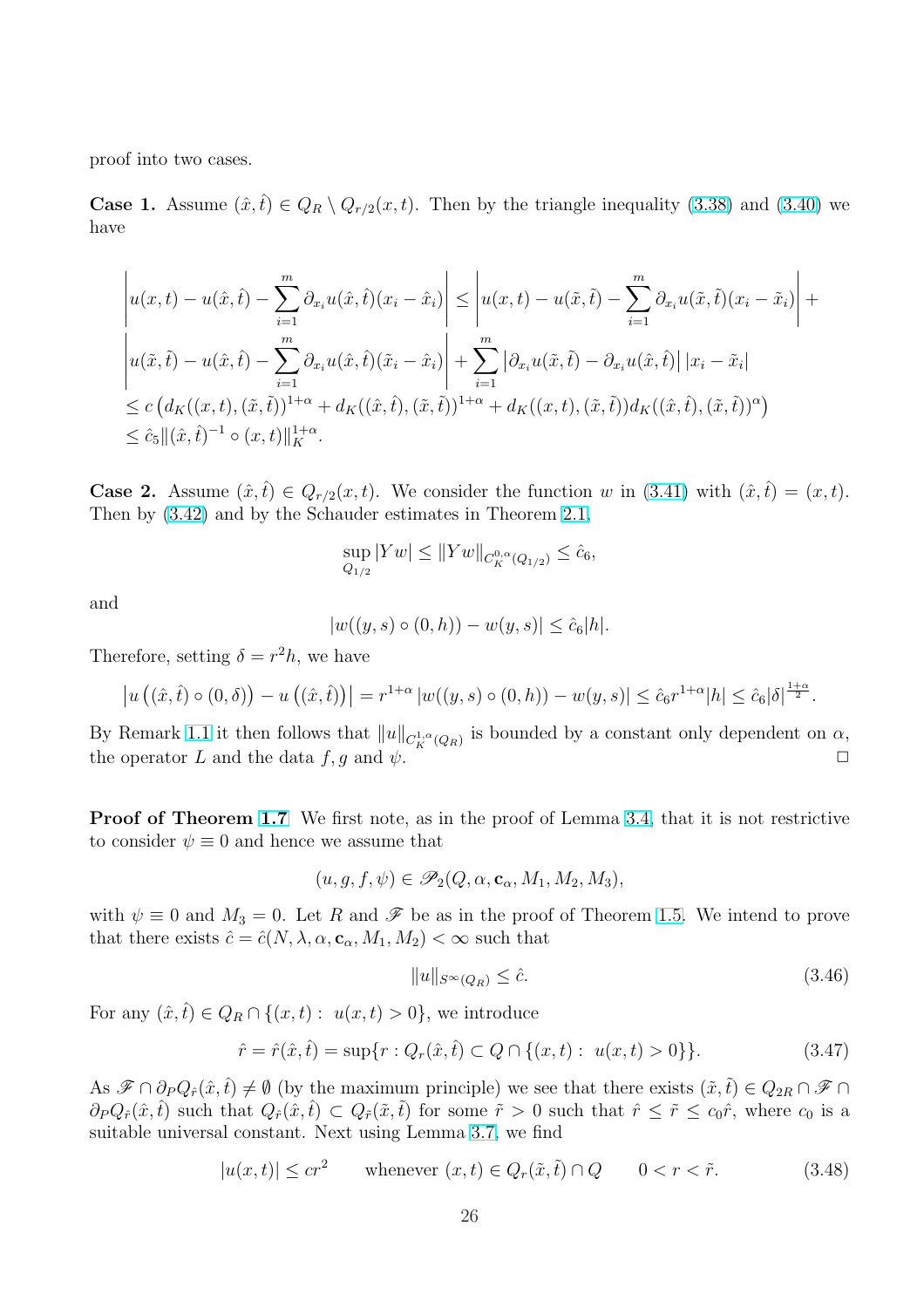<span id="page-26-0"></span>We next define, for every  $(x,t) \in Q$ ,  $v(x,t) = \hat{r}^{-2}u^{\hat{r},(\hat{x},\hat{t})}(x,t)$ . Clearly, v satisfies  $L^{\hat{r},(\hat{x},\hat{t})}v = f^{\hat{r},(\hat{x},\hat{t})}$ in Q and by using (3.48) we see that

$$
||v||_{L^{\infty}(Q)} \leq c, \qquad ||f^{\hat{r},(\hat{x},\hat{t})}||_{C^{\textbf{0},\alpha}_{K}(Q)} \leq M_2.
$$

Finally, using Theo[rem](#page-25-0) 2.1 we can therefore conclude that

$$
||v||_{S^{\infty}\left(Q_{1/2}(\hat{x},\hat{t})\right)} \leq ||v||_{C_K^{2,\alpha}\left(Q_{1/2}(\hat{x},\hat{t})\right)} \leq \hat{c}.
$$

where the constant  $\hat{c}$  on[ly d](#page-4-0)epends on  $N, \lambda, \alpha, \mathbf{c}_{\alpha}, M_1, M_2$  and  $M_3$ . Our claim (3.46) then follows from the above inequality. This completes the proof of Theorem 1.7.  $\Box$ 

#### References

- [1] E. BARUCCI, S. POLIDORO, AND V. VESPRI, Some results on partial differential equations and Asian options, Math. Models Methods Appl. Sci., 11 (2001), pp. 475–497.
- [2] A. Bensoussan, On the theory of option pricing, Acta Appl. Math., 2 (1984), pp. 139–158.
- [3] A. BONFIGLIOLI, Taylor formula for homogenous groups and applications, to appear in Math. Z., (2008).
- [4] L. CAFFARELLI, A. PETROSYAN, AND H. SHAHGHOLIAN, Regularity of a free boundary in parabolic potential theory, J. Amer. Math. Soc., 17 (2004), pp. 827–869 (electronic).
- [5] C. CINTI AND S. POLIDORO, *Bounds on short cylinders and uniqueness results for degen*erate Kolmogorov equations, preprint AMS Acta, (2008).
- [6] G. CITTI, A. PASCUCCI, AND S. POLIDORO, On the regularity of solutions to a nonlinear ultraparabolic equation arising in mathematical finance, Differential Integral Equations, 14 (2001), pp. 701–738.
- [7] M. Di Francesco and A. Pascucci, On the complete model with stochastic volatility by Hobson and Rogers, Proc. R. Soc. Lond. Ser. A Math. Phys. Eng. Sci., 460 (2004), pp. 3327–3338.
- $[8]$   $\_\_\_\_\_$  On a class of degenerate parabolic equations of Kolmogorov type, AMRX Appl. Math. Res. Express, (2005), pp. 77–116.
- [9] M. DI FRANCESCO, A. PASCUCCI, AND S. POLIDORO, The obstacle problem for a class of hypoelliptic ultraparabolic equations, Proc. R. Soc. Lond. Ser. A Math. Phys. Eng. Sci., 464 (2008), pp. 155–176.
- [10] M. DI FRANCESCO AND S. POLIDORO, Schauder estimates, Harnack inequality and Gaussian lower bound for Kolmogorov-type operators in non-divergence form, Adv. Differential Equations, 11 (2006), pp. 1261–1320.
- [11] P. Foschi and A. Pascucci, Path dependent volatility, Decis. Econ. Finance, 31 (2008), pp. 13–32.